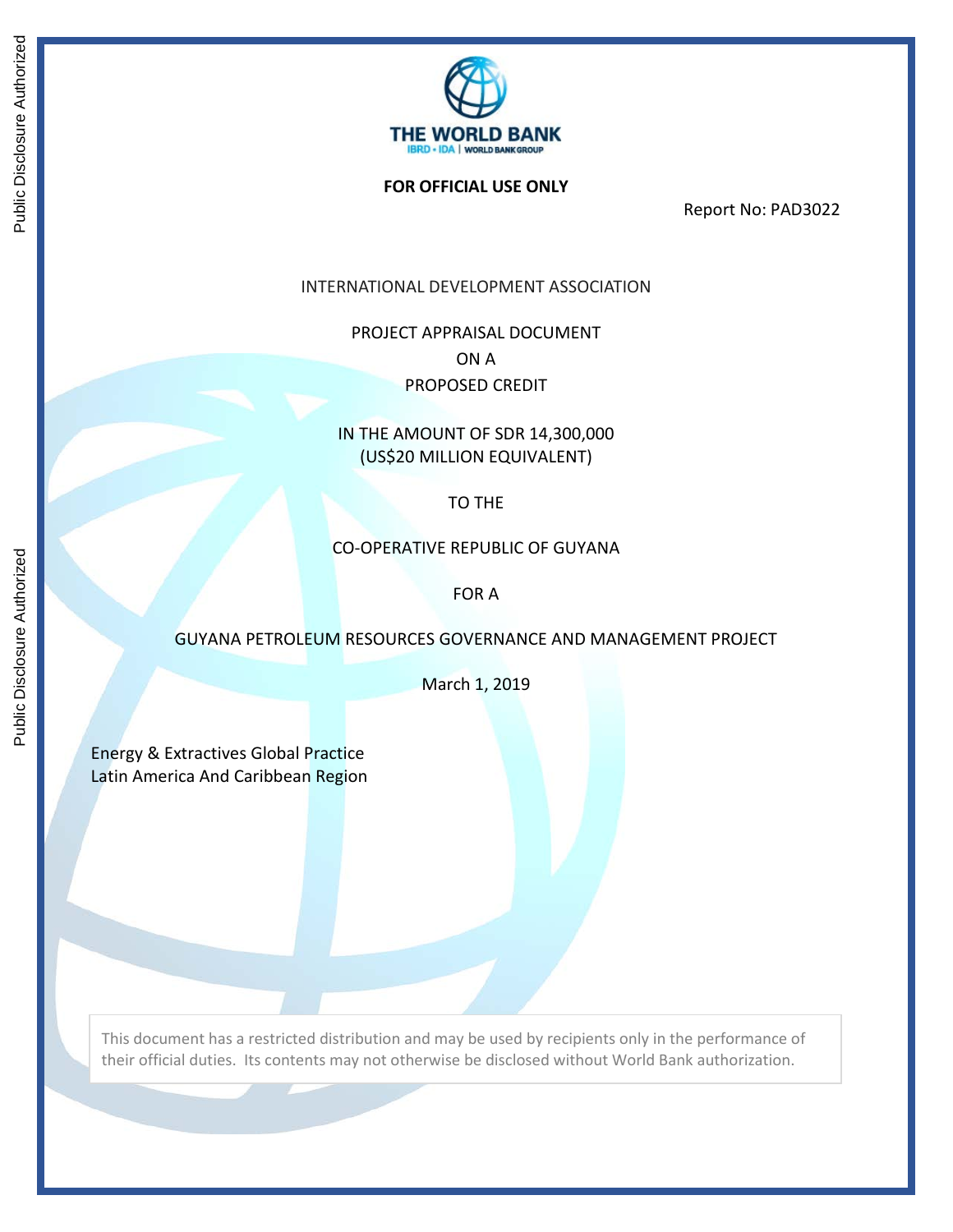## CURRENCY EQUIVALENTS

Exchange Rate Effective January 31, 2019

Currency Unit = Guyanese Dollar (GY\$)

 $GY$208.1 = US$1$ 

 $GY$1 = US$0.0048$ 

FISCAL YEAR January 1 - December 31

Regional Vice President: Axel van Trotsenburg Country Director: Tahseen Sayed Khan Senior Global Practice Director: Riccardo Puliti Practice Manager: Christopher Gilbert Sheldon Task Team Leader(s): Susana Moreira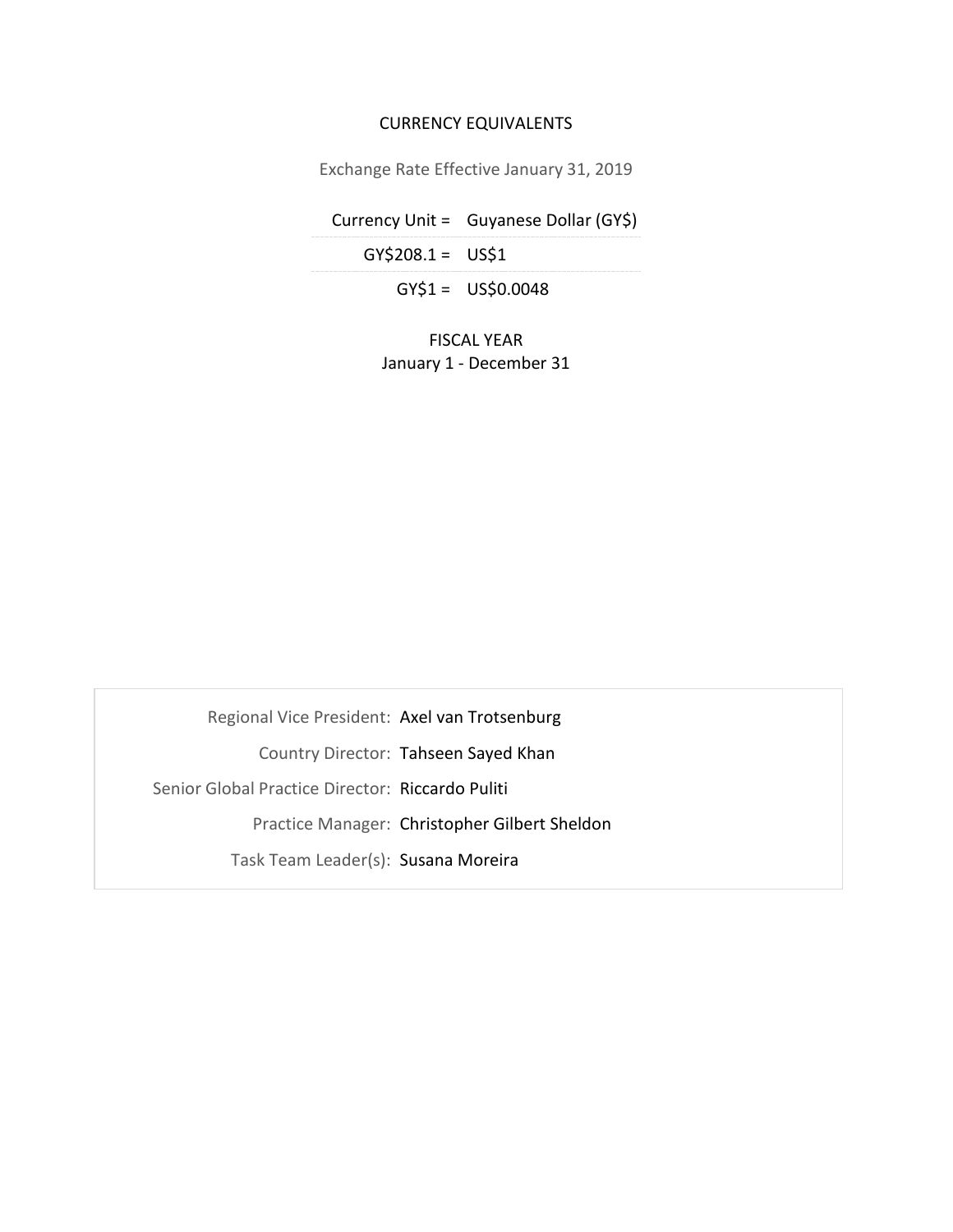## ABBREVIATIONS AND ACRONYMS

| <b>AGC</b>   | <b>Attorney General's Chambers</b>                   |
|--------------|------------------------------------------------------|
| <b>API</b>   | American Petroleum Institute                         |
| <b>BOG</b>   | Bank of Guyana                                       |
| <b>CAPEX</b> | Capital Expenditure                                  |
| <b>CDB</b>   | Caribbean Development Bank                           |
| <b>CEN</b>   | <b>Country Engagement Note</b>                       |
| <b>CPF</b>   | Country Partnership Framework                        |
| DA           | <b>Designated Account</b>                            |
| DE           | <b>Department of Energy</b>                          |
| <b>DPC</b>   | Development Policy Credit                            |
| E&P          | <b>Exploration and Production</b>                    |
| EA           | <b>Enterprise Architecture</b>                       |
| <b>EITI</b>  | <b>Extractive Industries Transparency Initiative</b> |
| <b>EMP</b>   | Environmental Management Plan                        |
| <b>EPA</b>   | <b>Environmental Protection Agency</b>               |
| <b>ESHS</b>  | Environmental, Social, Health and Safety             |
| <b>EWMP</b>  | E-Waste Management Plan                              |
| <b>FDP</b>   | Field Development Plan                               |
| <b>FM</b>    | <b>Financial Management</b>                          |
| <b>FPSO</b>  | Floating Production Storage and Offloading           |
| <b>GAC</b>   | Governance and Anticorruption                        |
| <b>GCRG</b>  | Government of the Co-operative Republic of Guyana    |
| GDP          | <b>Gross Domestic Product</b>                        |
| <b>GEF</b>   | <b>Global Environment Facility</b>                   |
| <b>GGMC</b>  | <b>Guyana Geology and Mines Commission</b>           |
| GII          | Gender Inequality Index                              |
| <b>GNI</b>   | <b>Gross National Income</b>                         |
| <b>GNP</b>   | <b>Gross National Product</b>                        |
| <b>GRA</b>   | Guyana Revenue Authority                             |
| <b>GRS</b>   | <b>Grievance Redress Service</b>                     |
| GW           | Gigawatt                                             |
| HCI          | Human Capital Index                                  |
| HDI          | Human Development Index                              |
| <b>HFO</b>   | Heavy Fuel Oil                                       |
| <b>HIPC</b>  | <b>Heavily Indebted Poor Countries</b>               |
| IDA          | International Development Association                |
| <b>IDB</b>   | Interamerican Development Bank                       |
| <b>IFMIS</b> | Integrated Financial Management Information System   |
| <b>IFR</b>   | <b>Interim Financial Report</b>                      |
| <b>IMF</b>   | International Monetary Fund                          |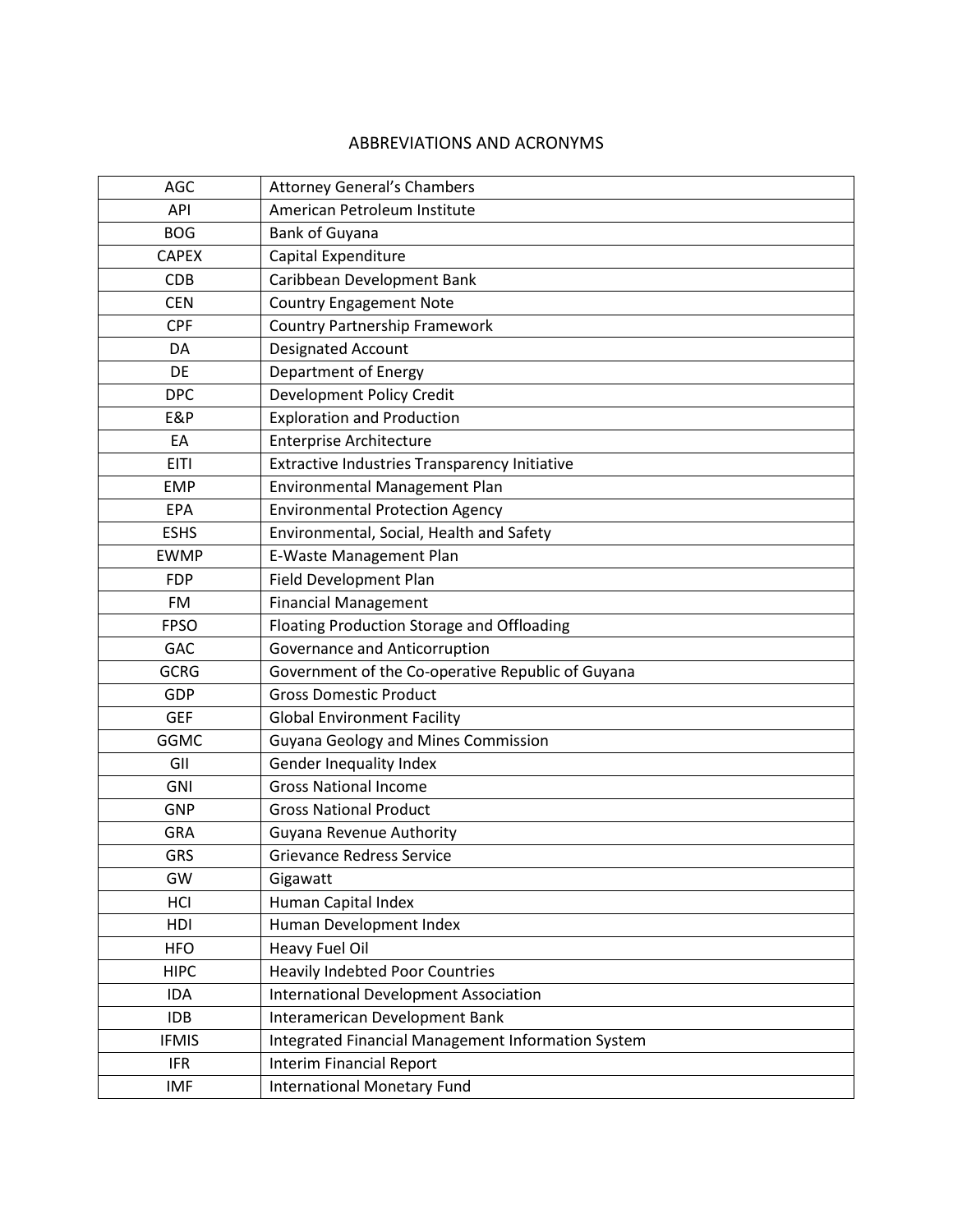| <b>IPF</b>     | <b>Investment Project Financing</b>                    |
|----------------|--------------------------------------------------------|
| LAC            | Latin America and the Caribbean                        |
| M&E            | Monitoring and Evaluation                              |
| <b>MNR</b>     | Ministry of Natural Resources                          |
| <b>MOF</b>     | Ministry of Finance                                    |
| <b>MOTP</b>    | Ministry of the Presidency                             |
| <b>MTR</b>     | Midterm Review                                         |
| <b>NDC</b>     | Nationally Determined Contribution                     |
| <b>NGO</b>     | Non-Governmental Organization                          |
| <b>NPDR</b>    | National Petroleum Data Repository                     |
| <b>NRF</b>     | <b>Natural Resource Fund</b>                           |
| <b>O&amp;G</b> | Oil and Gas                                            |
| <b>OPEX</b>    | <b>Operating Expenditure</b>                           |
| PBA            | <b>Performance Based Allocation</b>                    |
| <b>PDO</b>     | Project Development Objective                          |
| PIU            | Project Implementing Unit                              |
| <b>POM</b>     | <b>Project Operations Manual</b>                       |
| PPF            | <b>Project Preparation Facility</b>                    |
| PPSD           | Project Procurement Strategy for Development           |
| <b>PSA</b>     | <b>Production Sharing Agreement</b>                    |
| <b>SCD</b>     | <b>Systematic Country Diagnostic</b>                   |
| <b>SDR</b>     | <b>Special Drawing Rights</b>                          |
| <b>SESA</b>    | <b>Strategic Environmental and Social Assessment</b>   |
| <b>STEP</b>    | Systematic Tracking of Exchanges in Procurement        |
| <b>SWF</b>     | Sovereign Wealth Fund                                  |
| <b>TA</b>      | Technical Assistance                                   |
| <b>TOR</b>     | <b>Terms of Reference</b>                              |
| <b>TTL</b>     | <b>Task Team Leader</b>                                |
| <b>UNDP</b>    | United Nations Development Program                     |
| <b>UNFCC</b>   | United Nations Framework Convention on Climate Change  |
| <b>UNICEF</b>  | United Nations International Children's Emergency Fund |
| <b>WB</b>      | <b>World Bank</b>                                      |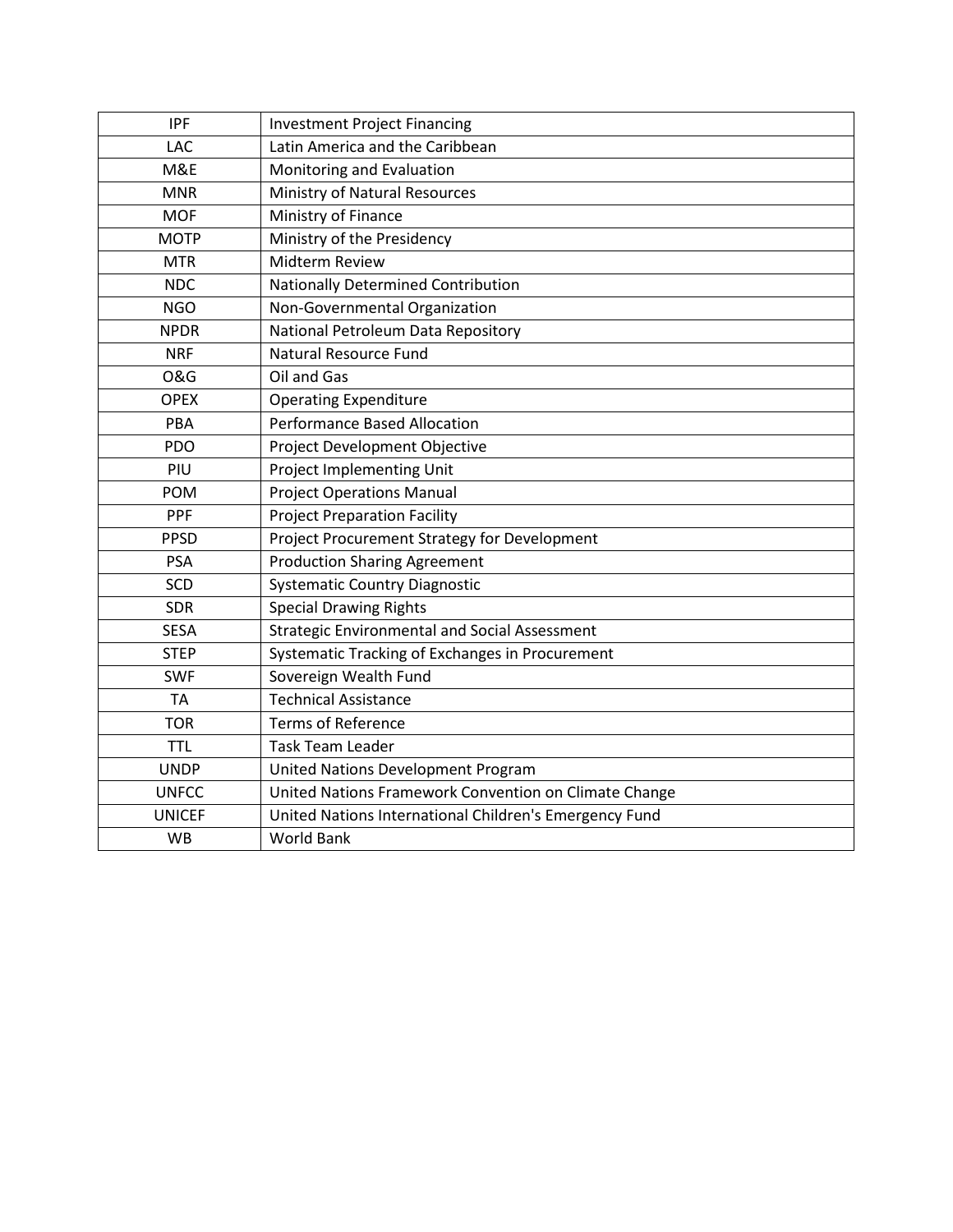# **TABLE OF CONTENTS**

| $\mathbf{L}$ |  |
|--------------|--|
|              |  |
|              |  |
|              |  |
| II.          |  |
|              |  |
|              |  |
|              |  |
|              |  |
|              |  |
|              |  |
| III.         |  |
|              |  |
|              |  |
|              |  |
| IV.          |  |
|              |  |
|              |  |
|              |  |
| V.           |  |
| VI.          |  |
|              |  |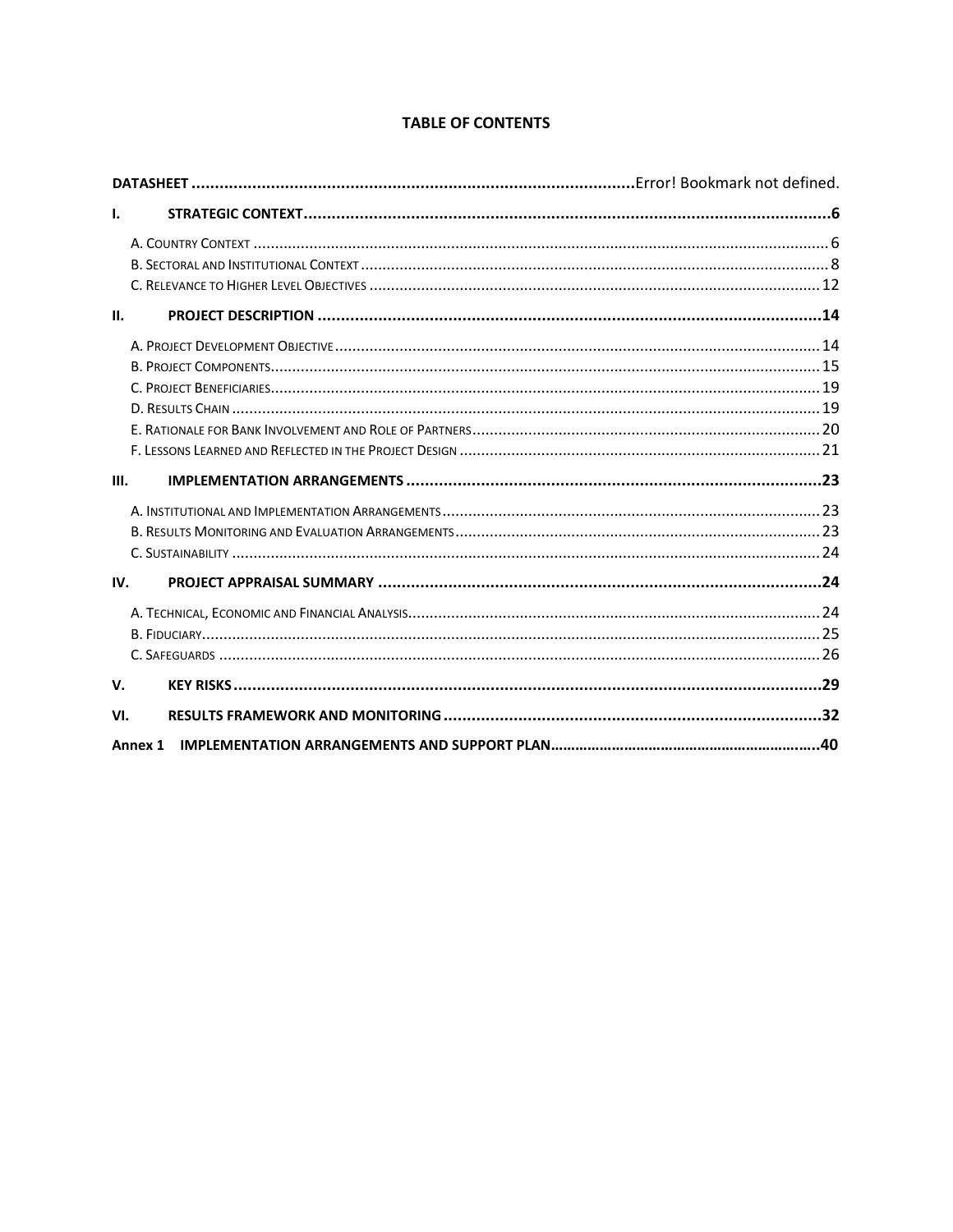# DATASHEET

| Project Name                           |                                                              |
|----------------------------------------|--------------------------------------------------------------|
|                                        | Guyana Petroleum Resources Governance and Management Project |
| <b>Financing Instrument</b>            | <b>Environmental Assessment Category</b>                     |
| <b>Investment Project</b><br>Financing | <b>B-Partial Assessment</b>                                  |
|                                        |                                                              |

## **Financing & Implementation Modalities**

| [ ] Multiphase Programmatic Approach (MPA) | [ ] Contingent Emergency Response Component (CERC) |
|--------------------------------------------|----------------------------------------------------|
| [ ] Series of Projects (SOP)               | [ ] Fragile State(s)                               |
| [ ] Disbursement-linked Indicators (DLIs)  | $[\sqrt{}]$ Small State(s)                         |
| [ ] Financial Intermediaries (FI)          | [ ] Fragile within a non-fragile Country           |
| [ ] Project-Based Guarantee                |                                                    |
| [ ] Deferred Drawdown                      | [ ] Responding to Natural or Man-made Disaster     |

[ ] Alternate Procurement Arrangements (APA)

Expected Approval Date | Expected Closing Date

22-Mar-2019 30-Mar-2024

Bank/IFC Collaboration

No

# **Proposed Development Objective(s)**

The project development objective is to support the enhancement of legal and institutional frameworks and the strengthening of the capacity of key institutions to manage the oil and gas sector in Guyana.

#### **Components**

**Component Name Cost (US\$, millions)**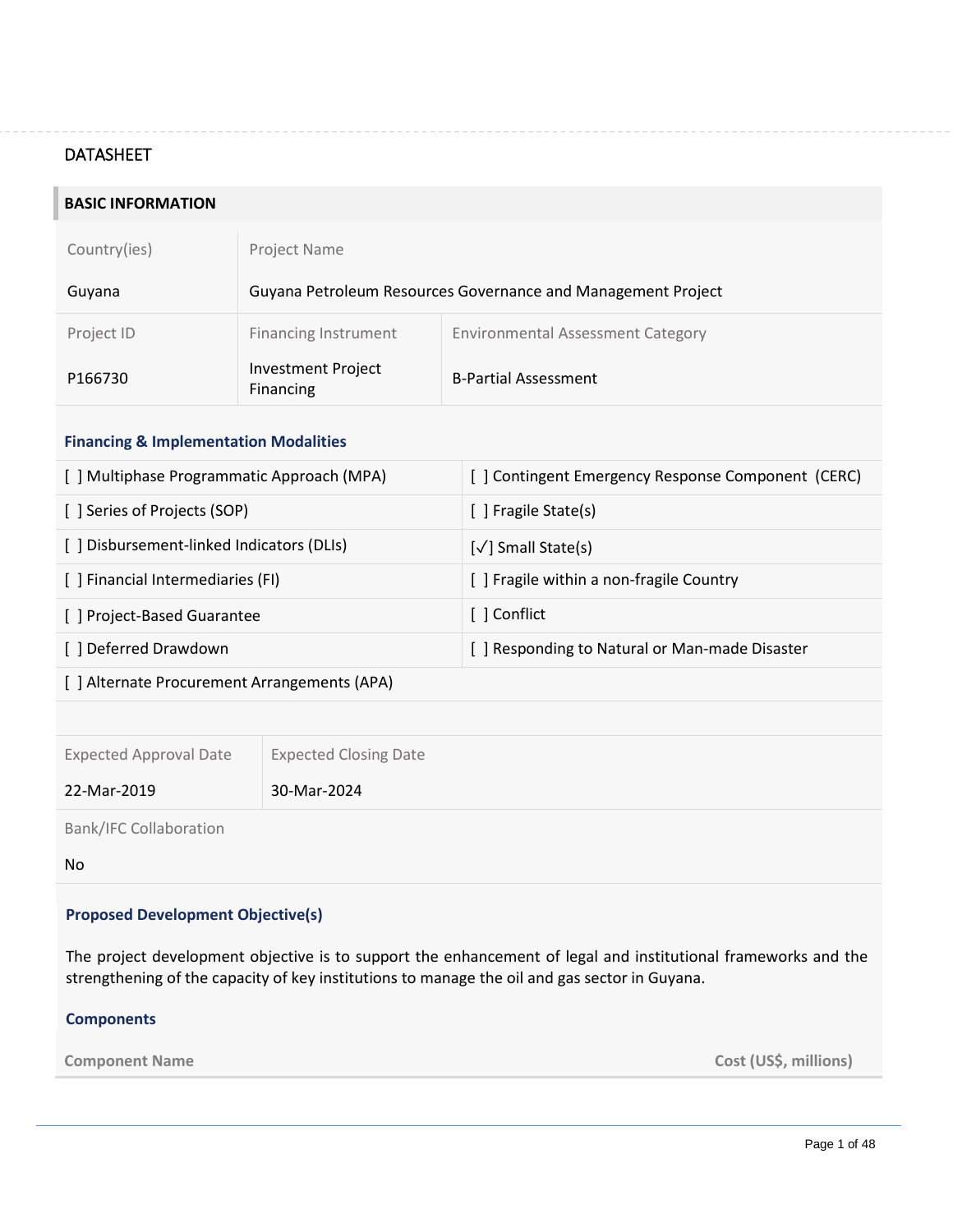

| Component-A. Enhancement of Legal Framework and Stakeholder Engagement | 3.20  |  |
|------------------------------------------------------------------------|-------|--|
| Component – B Capacity Building of Key Institutions                    | 10.70 |  |
| Component - C. Enhancement of Fiscal Management                        | 3.50  |  |
| Component - D. Project Management & Project Preparation Facility       | 2.60  |  |

## **Organizations**

| Borrower:            | Co-operative Republic of Guyana |
|----------------------|---------------------------------|
| Implementing Agency: | Department of Energy            |

# **PROJECT FINANCING DATA (US\$, Millions)**

#### **SUMMARY**

| <b>Total Project Cost</b> | 20.00 |
|---------------------------|-------|
| <b>Total Financing</b>    | 20.00 |
| of which IBRD/IDA         | 20.00 |
| <b>Financing Gap</b>      | 0.00  |

#### **DETAILS**

#### **World Bank Group Financing**

| International Development Association (IDA) | 20.00 |
|---------------------------------------------|-------|
| IDA Credit                                  | 20.00 |

# **IDA Resources (in US\$, Millions)**

|                     | <b>Credit Amount</b> | <b>Grant Amount</b> | <b>Guarantee Amount</b> | <b>Total Amount</b> |
|---------------------|----------------------|---------------------|-------------------------|---------------------|
| <b>National PBA</b> | 20.00                | 0.00                | 0.00                    | 20.00               |
| <b>Total</b>        | 20.00                | 0.00                | 0.00                    | 20.00               |
|                     |                      |                     |                         |                     |

# **Expected Disbursements (in US\$, Millions)**

| <b>WB Fiscal Year</b> | 2019 | 2020 | 2021 | 2022 | 2023 | 2024 |
|-----------------------|------|------|------|------|------|------|
|                       |      |      |      |      |      |      |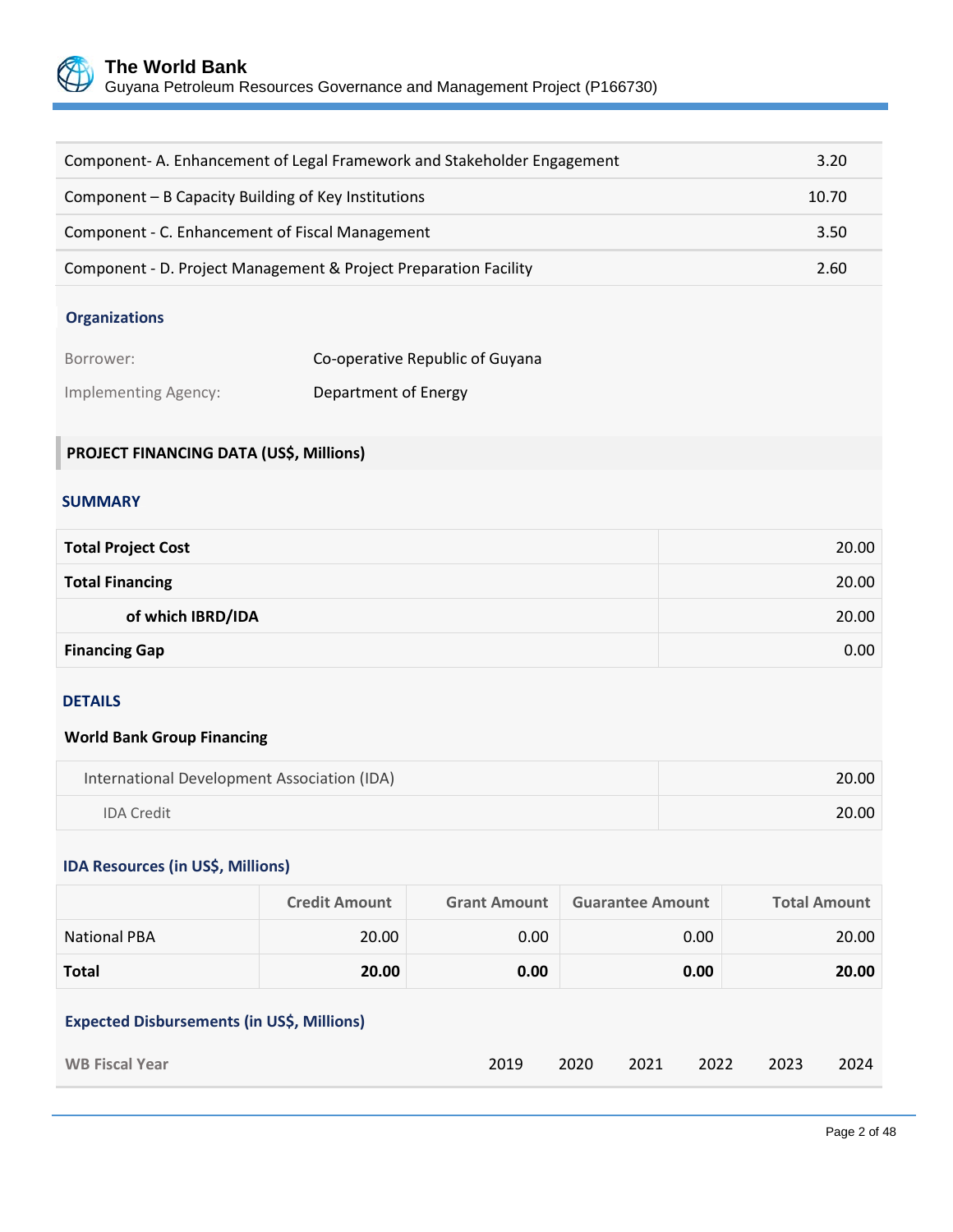

| Annual            | 0.11 |  | 1.41 2.15 4.34 6.75 5.24   |  |
|-------------------|------|--|----------------------------|--|
| <b>Cumulative</b> | 0.11 |  | 1.52 3.67 8.01 14.76 20.00 |  |

# **INSTITUTIONAL DATA**

#### **Practice Area (Lead) Contributing Practice Areas**

Energy & Extractives

#### **Climate Change and Disaster Screening**

This operation has been screened for short and long-term climate change and disaster risks

#### **Gender Tag**

| Does the project plan to undertake any of the following?                                                                                       |     |
|------------------------------------------------------------------------------------------------------------------------------------------------|-----|
| a. Analysis to identify Project-relevant gaps between males and females, especially in light of<br>country gaps identified through SCD and CPF | Yes |
| b. Specific action(s) to address the gender gaps identified in (a) and/or to improve women or<br>men's empowerment                             | Yes |
| c. Include Indicators in results framework to monitor outcomes from actions identified in (b)                                                  | Yes |

# **SYSTEMATIC OPERATIONS RISK-RATING TOOL (SORT)**

| <b>Risk Category</b>                                            | Rating         |
|-----------------------------------------------------------------|----------------|
| 1. Political and Governance                                     | $\bullet$ High |
| 2. Macroeconomic                                                | • Substantial  |
| 3. Sector Strategies and Policies                               | • Substantial  |
| 4. Technical Design of Project or Program                       | • Moderate     |
| 5. Institutional Capacity for Implementation and Sustainability | $\bullet$ High |
| 6. Fiduciary                                                    | • Substantial  |
| 7. Environment and Social                                       | • Moderate     |
| 8. Stakeholders                                                 | • Substantial  |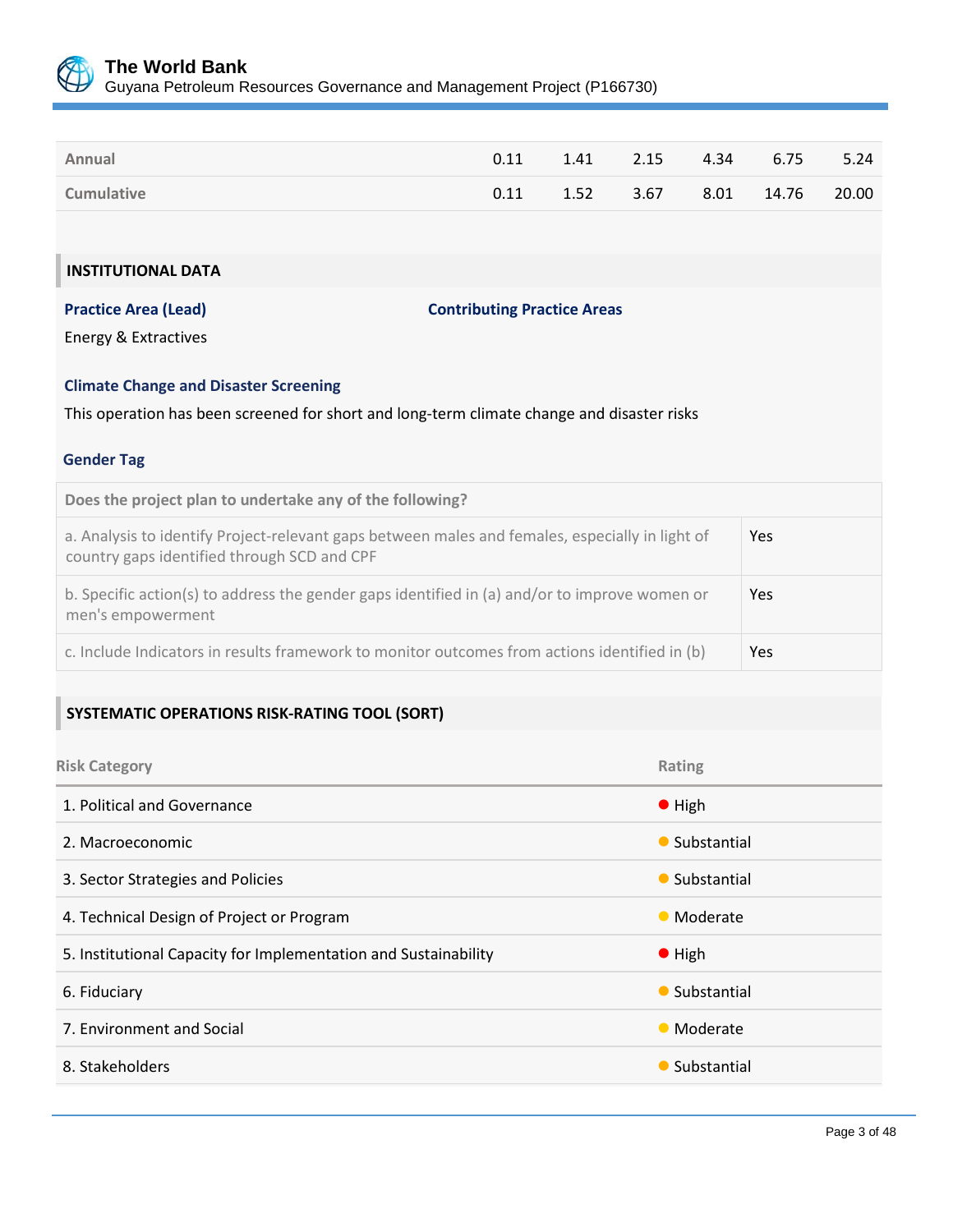

| 9. Other                                                                                                                                                                                    |               |              |
|---------------------------------------------------------------------------------------------------------------------------------------------------------------------------------------------|---------------|--------------|
| 10. Overall                                                                                                                                                                                 | • Substantial |              |
|                                                                                                                                                                                             |               |              |
| <b>COMPLIANCE</b>                                                                                                                                                                           |               |              |
| <b>Policy</b><br>Does the project depart from the CPF in content or in other significant respects?<br>$[\sqrt{}]$ No<br>$[ ]$ Yes<br>Does the project require any waivers of Bank policies? |               |              |
| $[\sqrt{}]$ No<br>$[ ]$ Yes                                                                                                                                                                 |               |              |
| <b>Safeguard Policies Triggered by the Project</b>                                                                                                                                          | Yes           | <b>No</b>    |
| Environmental Assessment OP/BP 4.01                                                                                                                                                         | $\checkmark$  |              |
| Performance Standards for Private Sector Activities OP/BP 4.03                                                                                                                              |               | $\checkmark$ |
| Natural Habitats OP/BP 4.04                                                                                                                                                                 | $\checkmark$  |              |
| Forests OP/BP 4.36                                                                                                                                                                          |               | $\checkmark$ |
| Pest Management OP 4.09                                                                                                                                                                     |               | $\checkmark$ |
| Physical Cultural Resources OP/BP 4.11                                                                                                                                                      |               | $\checkmark$ |
| Indigenous Peoples OP/BP 4.10                                                                                                                                                               | $\checkmark$  |              |
| Involuntary Resettlement OP/BP 4.12                                                                                                                                                         |               | $\checkmark$ |
| Safety of Dams OP/BP 4.37                                                                                                                                                                   |               | $\checkmark$ |
| Projects on International Waterways OP/BP 7.50                                                                                                                                              |               | √            |
| Projects in Disputed Areas OP/BP 7.60                                                                                                                                                       |               | ✓            |

## **Legal Covenants**

#### Sections and Description

Schedule 2, Section I.A.

The Government, through the MOTP, shall operate and maintain throughout Project implementation, a Project Implementation Unit (the "PIU") with staff, functions and responsibilities acceptable to IDA, and as set forth in the Project Operations Manual.

Sections and Description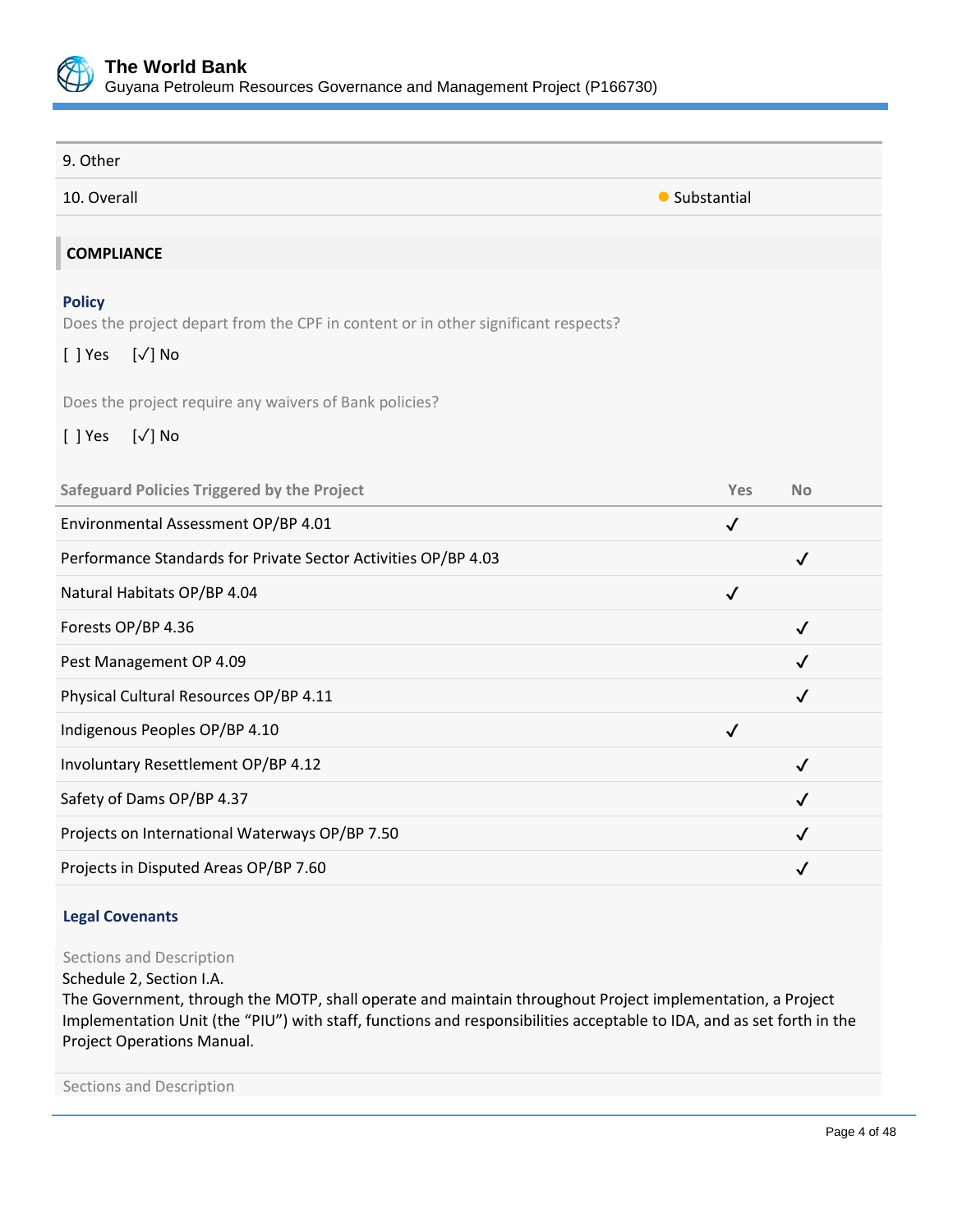

Schedule 2, Section B.1.

The Government, through the MOTP, shall carry out the Project in accordance with the provisions of a manual (the "Project Operations Manual") acceptable to IDA.

#### Sections and Description

Schedule 2, Section C.1.(b)

The Government, through the MOTP, shall ensure that for the purposes of implementing Part B.4(a) of the Project: (A) the SESA is prepared, consulted, disclosed and adopted in accordance with the SESA TORs; and (B) the recommendations of the SESA are applied during Project implementation, as applicable, all in a manner acceptable to IDA.

#### Sections and Description

Schedule 2, Section C.2

The Government, through the MOTP, shall ensure that: (a) all consultancies related to technical assistance, design and capacity building under the Project, the application of whose results could have environmental, social and health and safety implications, as determined by IDA, shall only be undertaken pursuant to terms of reference reviewed and found satisfactory by IDA; and (b) such terms of reference shall require the technical assistance, design and capacity building activities to take into account the requirements of the applicable Safeguards Policies and EHS Guidelines, and to be based on GIIP.

**Conditions**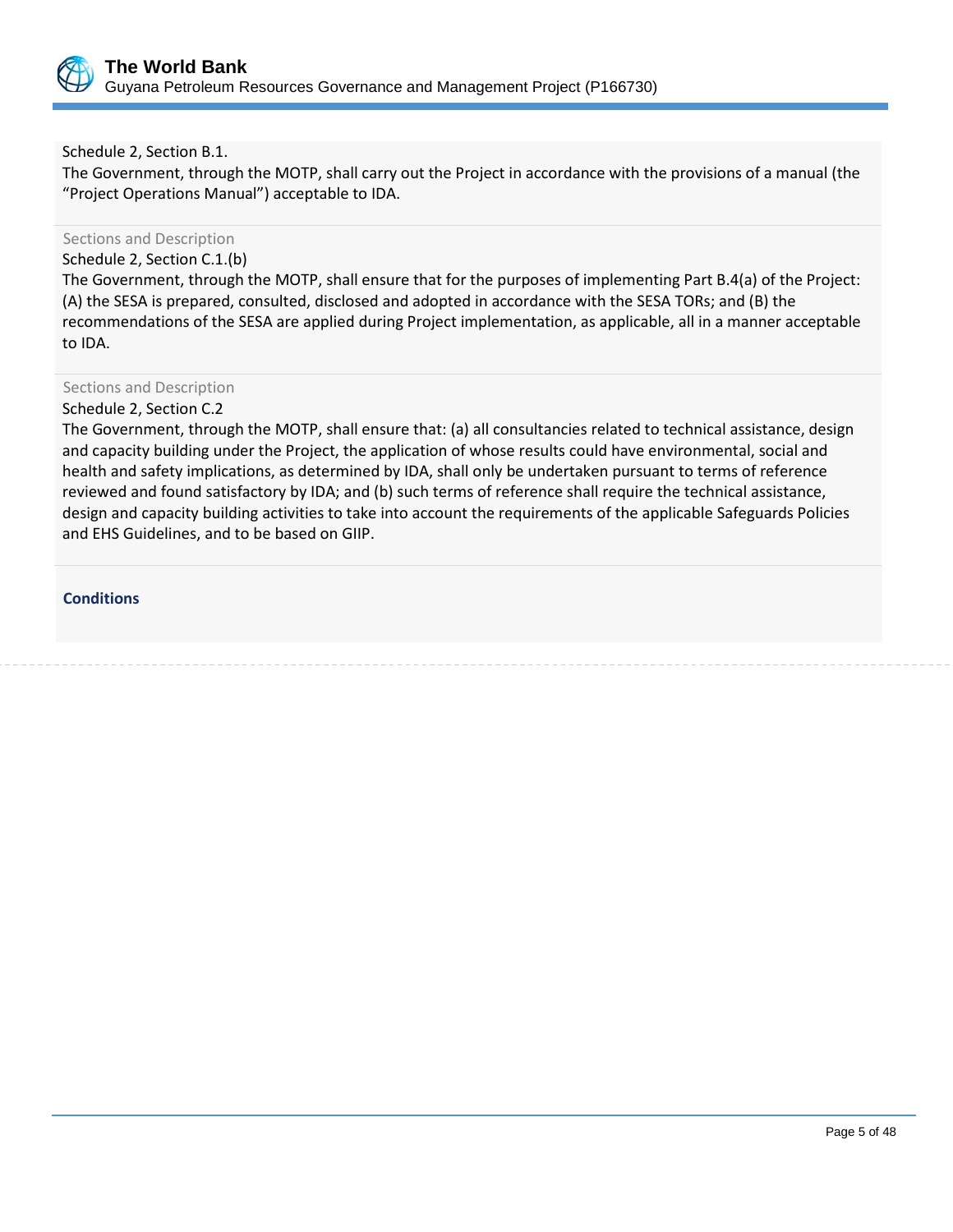# <span id="page-10-0"></span>**I. STRATEGIC CONTEXT**

1. The proposed Project consists purely of technical assistance activities to support enhancement of the transparency, governance, legal, regulatory and institutional frameworks for the oil and gas sector in Guyana. It does not finance oil and gas development and is aligned with the World Bank's 2017 *One Planet Summit* announcement. As per this announcement, the WBG will no longer finance upstream oil and gas, after 2019, but will continue to provide technical assistance that helps client countries strengthen the transparency, governance, institutional capacity and regulatory environment for their energy sector – including oil and gas.

## <span id="page-10-1"></span>**A. Country Context**

- 2. The Co-operative Republic of Guyana ("Guyana") lies in the northeast of South America. It has borders with Suriname, Brazil and Venezuela and, extends to the Atlantic Ocean in the north and northeast. Forests cover approximately 87 percent  $(18,483,000$  hectares) of Guyana's total surface area.<sup>1</sup> The four Hinterland regions, which occupy more than two-thirds of the total land area of Guyana, are still largely unoccupied. Nearly all of Guyana's 758,499 multi-ethnic inhabitants (90 percent) live in a fertile plain along the Atlantic Coast, around [2](#page-10-3)5 km wide and 1-1.5 meters below high-tide sea level.<sup>2</sup> Following decades of extensive emigration, the estimated population of the Guyanese diaspora is close to 461,000, living primarily in the United States, Canada, United Kingdom and the Caribbean.<sup>[3](#page-10-4)</sup>
- 3. Although it has the largest landmass of all Caribbean countries, **Guyana has only the sixth largest population and is a "small state"**. **Guyana has substantial natural resource wealth, but it is highly exposed to natural disasters.** With an estimated GDP per capita of US\$4,693 in 2017 and a GDP of about US\$3.6 billion, it is a small economy. The natural resource wealth was estimated to be almost US\$4,000 per capita in 2014, the highest in the Caribbean even before the discovery of oil. Merchandise exports account for 40 percent of GDP and six commodities – gold, rice, sugar, bauxite, shrimp and timber - account for 90 percent of exports.<sup>[4](#page-10-5)</sup>
- 4. **Thus far, Guyana has not been very successful in transforming its natural resource wealth into productive capital or financial assets, despite international support**. Guyana was a beneficiary of the Heavily Indebted Poor Countries (HIPC) initiative which resulted in the share of public and publiclyguaranteed external debt to GDP declining from over 100 percent in 2002 to under 40 percent in 2007. During the three years following the HIPC Decision point in 2004, public investment almost doubled to 15 percent of GDP and the economy expanded. Since then, current expenditure continued to expand but capital expenditure declined as a share of GDP. Private investment has doubled since the HIPC Decision Point and stabilized at 8 percent of GDP during the past seven years. Public investment could boost growth and private investment but would need to be sequenced with other economic policies and require stronger institutions. The World Bank is supporting the design and implementation of appropriate policies through a Programmatic Development Policy Credit, the first of which was approved by the Board in June

<span id="page-10-2"></span> $\overline{a}$ <sup>1</sup> Revised National Forest Policy Statement 2018, Guyana Forestry Commission, 2018.

<span id="page-10-3"></span><sup>2</sup> Labour Force Survey, 2017.

<span id="page-10-4"></span><sup>3</sup> Bilateral Estimates of Migrant Stocks in 2017, World Bank, 2018.

<span id="page-10-5"></span><sup>4</sup> Guyana Bureau of Statistics, 2018.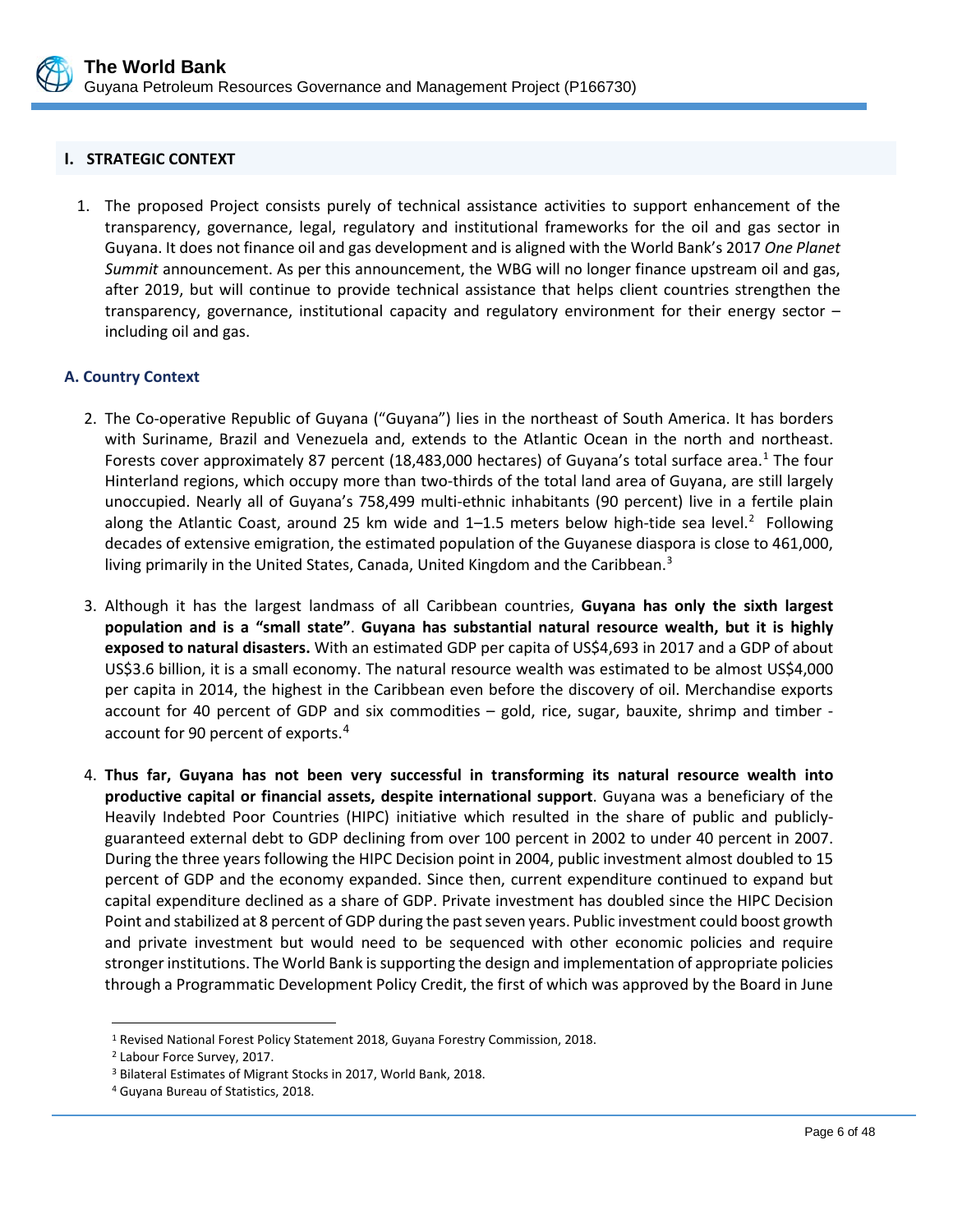2018. Well-designed macro policies could boost inclusive growth beyond the average annual growth of 4 percent during the decade up to 2018, which left Guyana one of the poorest countries in terms of GDP in the English-speaking Caribbean. [5](#page-11-0)

- 5. **Data on income distribution and the incidence of poverty is outdated[6](#page-11-1) but it appears that years of robust growth did not translate into commensurate levels of human development in Guyana** or an **improved environment for the private sector**, including as it relates to **delivering essential infrastructure and services** for both. Between 2005 and 2015, Guyana's Human Development Index (HDI) value increased only around 2.6 percent, from 0.62 to 0.64, below the score of 0.75 for countries in Latin America and the Caribbean (LAC). Guyana's 2015 HDI ranking was 127 out of 188, compared to Belize and Suriname that are close to Guyana in population size with rankings of 103 and 97, respectively. Guyana has lagged behind its regional peers particularly in two key HDI component indicators: "expected years of schooling" and "life expectancy at birth". Guyana has also trailed its region and income group in terms of Human Capital Index (HCI), ranking 99 out of 157 in 2018. Guyana's learning gap, as measured by the 2018 HCI, is the second highest in the region,<sup>[7](#page-11-2)</sup> affecting the country's technical capacity, which is further constrained by the prevalence of "brain drain". The data on public expenditure on education is old and patchy but it indicates widely fluctuating public investments, persistently lower than the regional average.<sup>[8](#page-11-3)</sup>
- 6. **While Guyana has made noticeable progress on reducing overall gender inequality gaps in the past decade, continued efforts are needed, especially regarding women's economic participation and opportunities**. 68.1 percent of adult women in Guyana have reached at least a secondary level of education compared to 53.2 percent of their male counterparts and to 57.8 percent of their female counterparts in LAC. Moreover in 2017, Guyana had the greatest proportion (35 percent) of women represented in their national legislature compared to Trinidad and Tobago, Suriname, Barbados, Bahamas and Jamaica. Part of Guyana's success in addressing gender inequality in political and electoral system can be attributed to it being the first country in the Anglophone Caribbean to enact a gender quota law in 2000.<sup>[9](#page-11-4)</sup> Despite these signs of progress, Guyana's 2015 Gender Inequality Index (GII) score of 0.508 ranked it 117 out of 159 countries, and it ranks 124 out of 145 countries when it comes to women's economic participation and opportunity sub-index.<sup>[10](#page-11-5)</sup> In fact, female participation in the labor market in Guyana is 41.8 percent compared to 77.2 percent for men, significantly lower than the regional LAC average of 52.8

<span id="page-11-0"></span> $\overline{a}$ <sup>5</sup> World Bank and Guyana Bureau of Statistics, 2018.

<span id="page-11-1"></span><sup>6</sup> The most recent data is from 2009, when 7.8 percent of the Guyanese population was multi-dimensionally poor and 18.8 percent live near multidimensional poverty (UNDP, 2016). The Government of the Co-operative Republic of Guyana, with technical assistance from the Inter-American Development Bank (IDB), is currently undertaking a household survey to assess current poverty rates, among other indicators.

<span id="page-11-2"></span><sup>7</sup> As per the 2018 HCI, children in Guyana can expect to complete 12.1 years of school by age 18 but when adjusted for quality of learning, this is only equivalent to 6.7 years. This learning gap of 44.63 percent is the second highest in the region, closely behind Haiti with 44.74 percent.

<span id="page-11-3"></span><sup>8</sup> United Nations Educational, Scientific, and Cultural Organization (UNESCO) Institute for Statistics.

<span id="page-11-4"></span><sup>9</sup> United Nations Gender Equality Observatory. Guyana's Representation of People's (Amendment) Act 2000 (Section 11B, Articles 5-7) provides for gender representation as an eligibility criterion for political parties wishing to contest national and regional elections. It states that each political party must have at least one-third women on the list of representatives submitted to the Guyana Elections Commission (GECOM).

<span id="page-11-5"></span><sup>10</sup> World Economic Forum. The Global Gender Gap Report 2015. World Economic Forum. Geneva, Switzerland. 2015. This is the most recent Global Gender Gap Report that Guyana participated.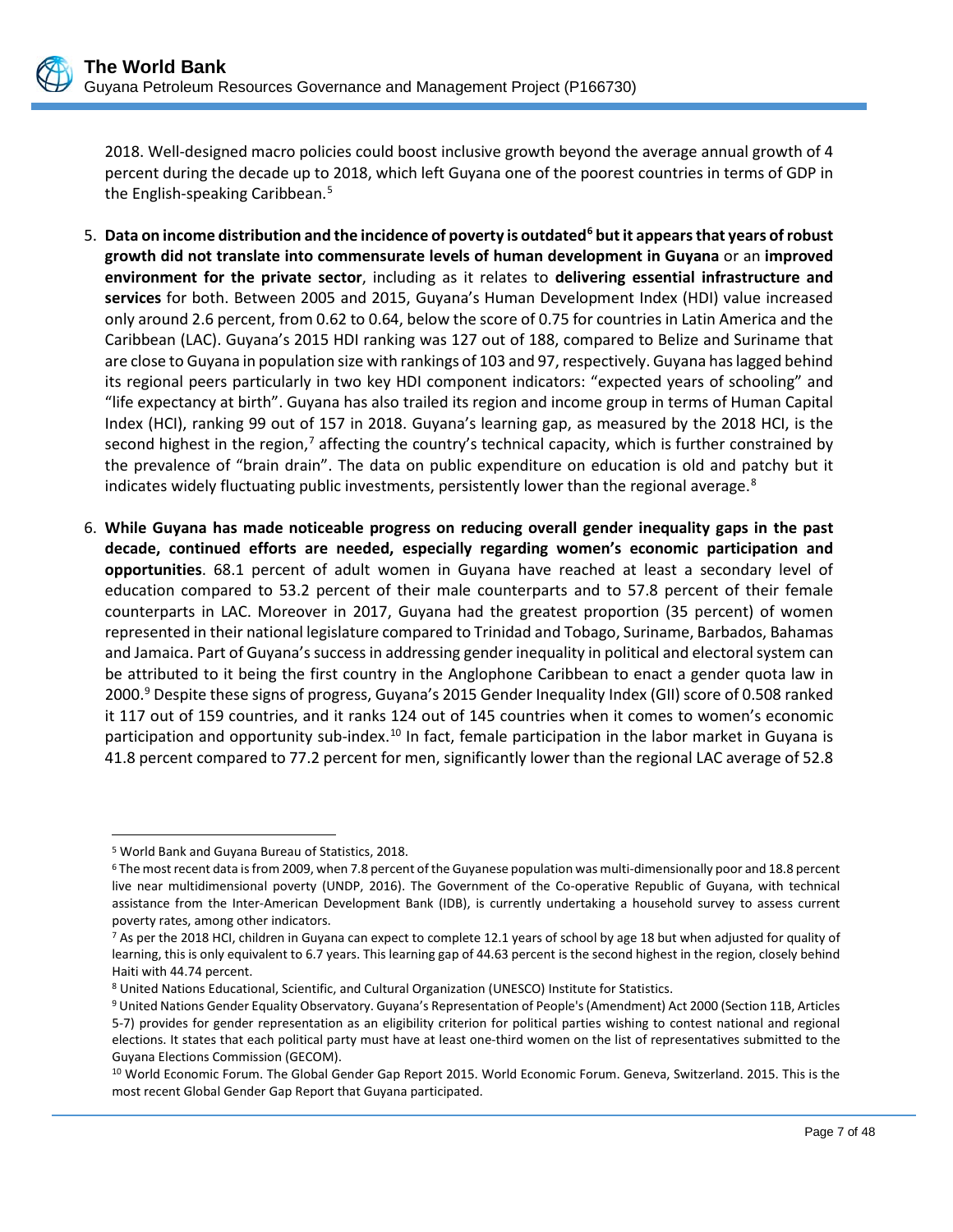percent.<sup>[11](#page-12-1)</sup> Women's Gross National Income (GNI) per capita in Guyana is also substantially lower than men's: US\$4,346 vs. US\$9,397, respectively. [12](#page-12-2)

7. **Guyana is a multi-party democracy.** Elections in 2015, brought in a multi-party coalition with a slim parliamentary majority of one seat. Currently, the country is in unchartered political territory following the passage of a no-confidence motion on December 21, 2018. Various actions challenging the validity of the vote are before the courts. Since the discovery of significant oil and gas (O&G) resources offshore Guyana in 2015, the Government of the Co-operative Republic of Guyana (GCRG) has been preparing for the country's anticipated structural transformation. Political uncertainty notwithstanding, all major political forces and stakeholders are united in recognizing the importance of building up the country's institutions and capacity to meet the challenges and maximize the opportunities arising from this new sector.

## <span id="page-12-0"></span>**B. Sectoral and Institutional Context**

 $\overline{a}$ 

- 8. **Guyana remained largely unexplored, with no significant O&G discoveries until 2015, but it is now among the 25 largest oil reserve-holders in the world.** Guyana is on the brink of a major expansion of its O&G sector to world-class scale, with first oil expected in March 2020. Exploration results – with an unprecedented success rate of above 80 percent – have confirmed estimated gross recoverable resources of over five billion barrels of oil equivalent as of December 2018 (just above Sudan's and India's). Guyana hosts a wide array of international oil companies, ranging from supermajors to junior players. Projected investments over the life of the initial planned developments by the private operators – which will develop around 20 percent of Guyana's total gross recoverable resources - amount to US\$19.4 billion. The estimated export revenues at US\$54/barrel from these initial projects alone could be around US\$72.8 billion and government revenue around US\$45.4 billion over the life of the projects (or an average of around US\$2.1 billion/year). To put it in perspective, Guyana's total government revenues were US\$0.9 billion in 2017. The size of the discoveries presents, thus, an historic opportunity for Guyana to leverage the revenues generated from oil production into sustainable development and inclusive growth.
- 9. **A well-managed O&G sector can bring huge positive and sustainable impacts to Guyana, including socioeconomic growth and positive economic externalities.** The O&G sector in Guyana currently accounts for less than one percent of the country's GDP but, in light of the major discoveries discussed above and the considerable potential for additional oil and gas discoveries, it is expected to become a major economic driver. As current and forecasted O&G mega-project investments come on-line, Guyana is likely to achieve higher economic growth rates than ever before: growth is expected to accelerate from 2.1 percent in 2017 to 4.8 percent in 2018 in the run-up to the start of oil production in 2020.<sup>[13](#page-12-3)</sup> GDP growth is projected to briefly grow rapidly as new oil fields come into production while Gross National Product (GNP) – which excludes transfers abroad – will accelerate at a lower rate but remain sustainable over time. The main economic impact of the oil sector on Guyana is expected to take place through oil revenues, which offer an opportunity to expand public investment in both human and physical capital, lifting key constraints to inclusive growth. The O&G sector is also expected to impact the economy through the sector's demand for

<span id="page-12-1"></span><sup>11</sup> "Human Development Report 2016 – Briefing note for Guyana on the 2016 Human Development Report", UNDP, 2017. <sup>12</sup> Idem.

<span id="page-12-3"></span><span id="page-12-2"></span><sup>13</sup> IMF Executive Board Concludes Article IV Consultation with Guyana, July 13, 2018.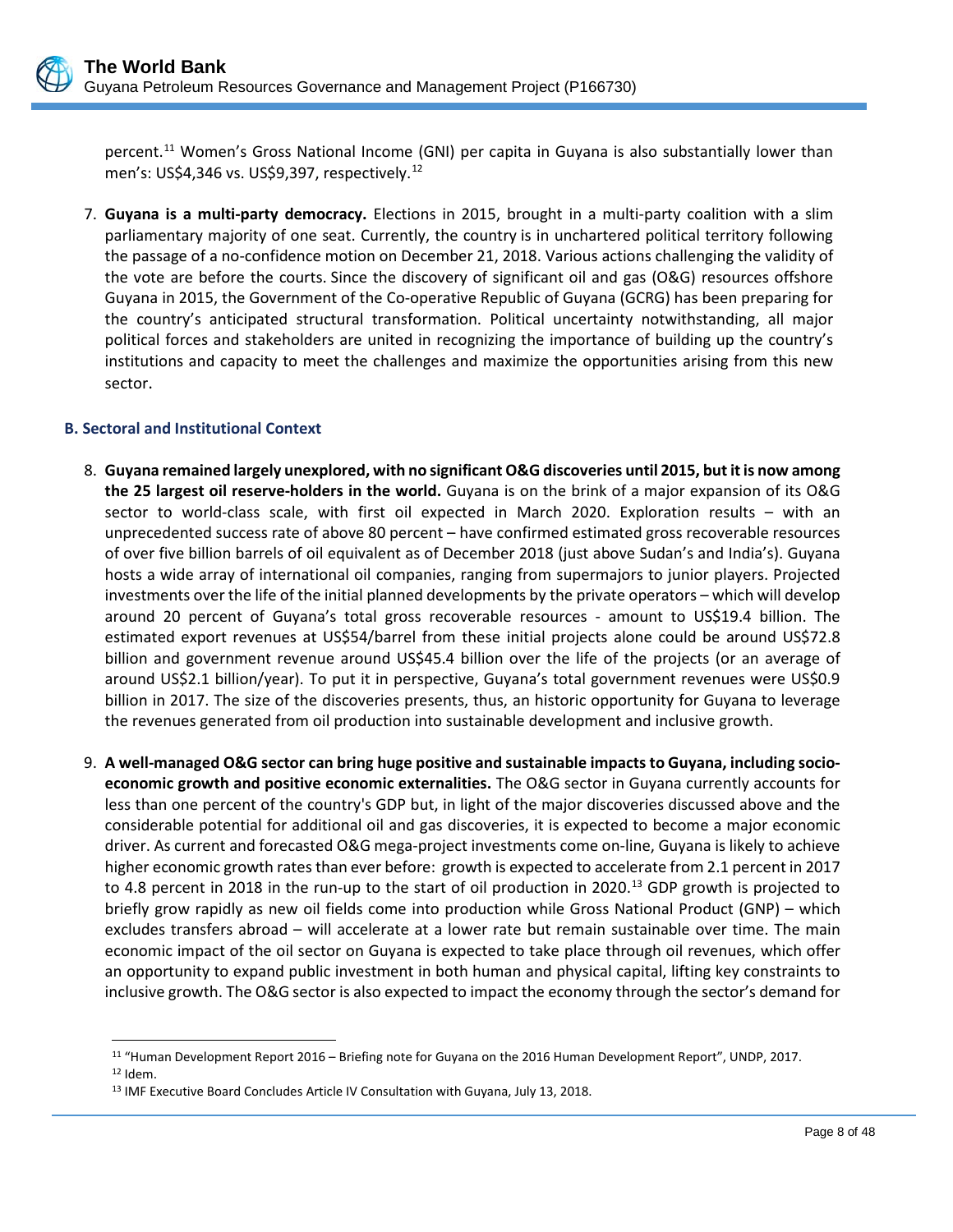services and infrastructure, job creation,<sup>[14](#page-13-0)</sup> and the potential provision of cheaper and cleaner electricity – if Guyana's new-found natural gas resources replace the costly,  $CO<sup>2</sup>$  heavy and highly polluting Heavy Fuel Oil (HFO) in power generation.<sup>[15](#page-13-1)</sup>

- 10. **As a new oil and gas producer, Guyana lacks the policy, legal and regulatory frameworks and institutional capacity needed to maximize the benefits from expected oil revenues and minimize downside risks associated with oil revenues and growth of the sector**. The O&G sector affects multiple layers of the economy, impacts the livelihoods of present and future generations, the environment and local communities. If poorly managed, the development of O&G resources can be economically and socially costly for the country, failing to lead to sustainable economic growth, poverty reduction, and shared prosperity. Additionally, there are environmental and social risks – usually low frequency but high impact - associated with O&G production that require effective and constant monitoring as well as significant investment in environmental damage prevention and response capacity, among others. Notwithstanding, based on experience in resource-rich countries such as Australia, Canada, the United States, Chile, Botswana, several Gulf countries, Norway and others, positive impacts on overall poverty levels are achievable while mitigating risks, with good governance, investments in the quality and capacity of public and private institutions, investments in skills and technological capacities, efficient and transparent revenue collection and management, and sound macroeconomic and fiscal management policies. These countries triggered growth as resource-based economies, but ultimately succeeded in achieving wider growth, economic diversification and poverty reduction through targeted interventions. The Government of the Co-operative Republic of Guyana is keen to follow these examples, by investing in the strengthening of its institutions and building capacity to manage O&G resources.
- 11. **Guyana's legal and regulatory frameworks for the O&G sector needs to be reviewed and updated with a view towards: maximizing benefits to the country and affected communities; managing the technical, environmental, social, and financial risks linked to the sector; and building capacity to engage effectively with investors**. At present, O&G sector activities in Guyana are subject *inter alia* to the Petroleum (Production) Act of 1938, the Petroleum (Exploration and Production, E&P) Act, Cap. 65:10 of 1986 and related Regulations of 1986 and the Upstream Legal Requirements for Petroleum (2004). These instruments, along with the Guyana Geology and Mines Commission Act, the Mining Act, the Environmental Protection Act, the Occupational Safety and Health Act, and the Model Production Sharing Agreement (1986), among others, are outdated and need to be adjusted to support the enhancement of the transparency, governance, legal, regulatory and institutional frameworks for the oil and gas sector in Guyana. The Government of the Co-operative Republic of Guyana (GCRG) intends to modernize its legal and regulatory frameworks in preparation for developments in the sector, focusing on critical issues such as oil revenue management, licensing, contract models (PSA), local content, and Health, Safety, Environmental and Social (HSES) management. Preliminary drafts of key legislation have been prepared and an in-depth review of the legal and regulatory frameworks is currently on-going with the support from various partners, including the Commonwealth Secretariat, the International Monetary Fund (IMF), the World Bank and the Inter-American Development Bank (IDB).

 $\overline{a}$ 

<span id="page-13-0"></span><sup>14</sup> O&G production is highly capital intensive, generating few permanent direct jobs. Considering Guyana's relative small workforce, however, the O&G sector could become an important source of employment.

<span id="page-13-1"></span><sup>15</sup>Average electricity prices in Guyana are currently among the highest in the world, due to a large extent to the country's dependence on oil-products based power generation (87 percent of total installed capacity in 2016) and relatively high technical and commercial losses.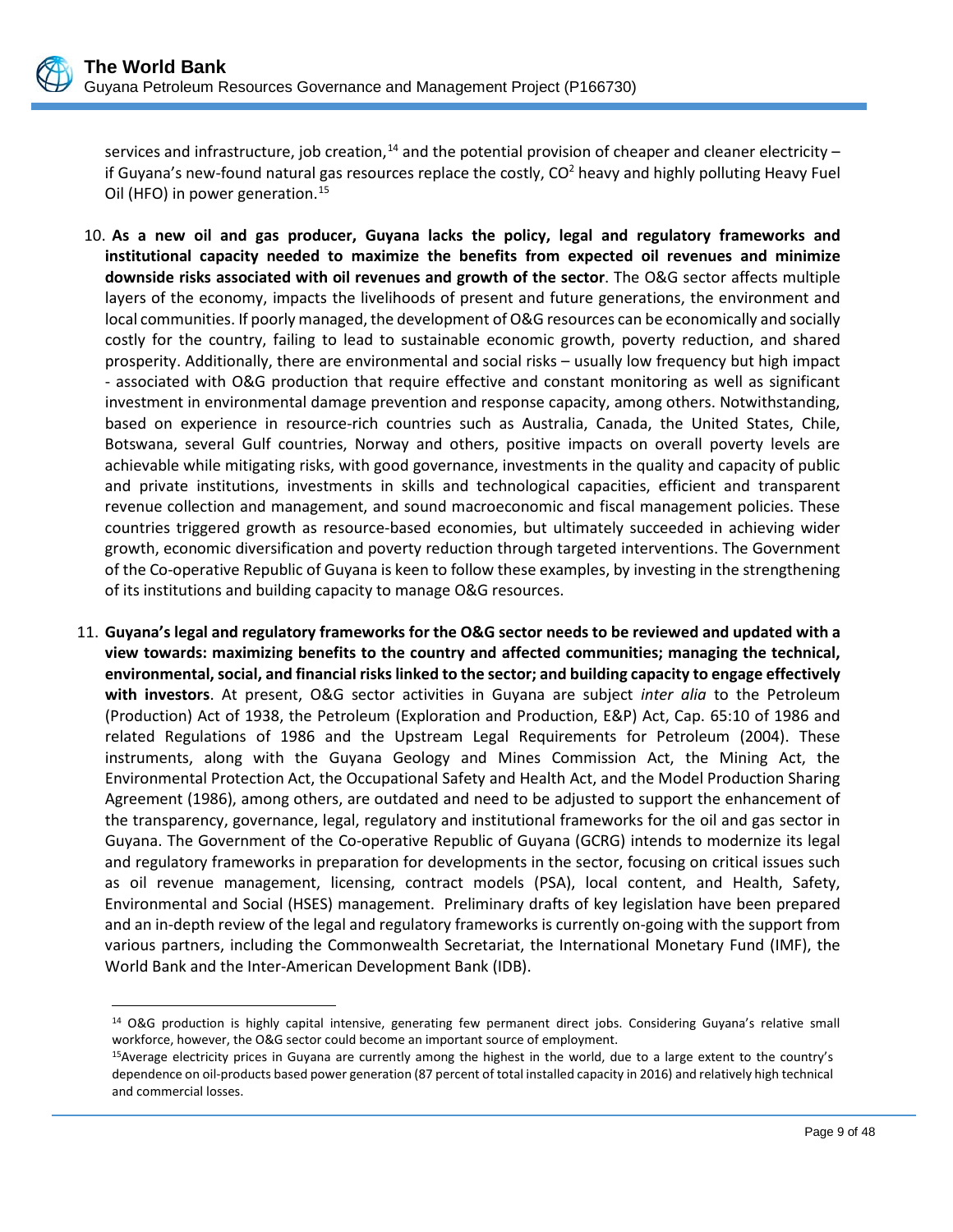12. **Institutional capacity to oversee and manage the O&G sector is limited in the various relevant government ministries, commissions and other departments (see Figure 1).** There is a large capacity gap at administrative and technical levels responsible for the management and oversight of Guyana's nascent O&G sector. This includes a shortage of O&G experts in the relevant ministries and departments: Guyana's recently established (August 2018) Department of Energy – which sits under the Ministry of the Presidency - is responsible for implementing policy and overseeing the petroleum sector, but currently has a staff of eleven of which only five are trained in O&G. The Geology and Mines Commission (GGMC), responsible for regulating the O&G sector in Guyana, has only eight people trained in O&G, a relatively small budget, and is being overwhelmed with the requirements of processing/interpreting increasing volumes of valuable petroleum data. Similarly, the Environmental Protection Agency (EPA) is beleaguered by the complex and outdated environmental licensing and permitting process and is limited by a mismatch between its actual human/financial/technical (equipment/laboratories) capacity and the broad mandate it has been assigned under the Environmental Protection Act. **The buildup of institutional capacity is crucial to improve the Government of the Co-operative Republic of Guyana's capabilities to oversee and monitor the O&G sector.** 



**Figure 1. Guyana's Current O&G Institutional Framework**

Source: World Bank, 2019.

13. **Guyana has been a natural resources-dependent country for decades, but it never established resource management and planning tools such as a Sovereign Wealth Fund (SWF). The oil discoveries however have prompted the country to pursue the establishment of a SWF.** The country has been actively seeking the establishment of a SWF since 2016 with the support/input from various partners including the Institute of Petroleum, University of Calgary, the Commonwealth Secretariat and the World Bank. The Green Paper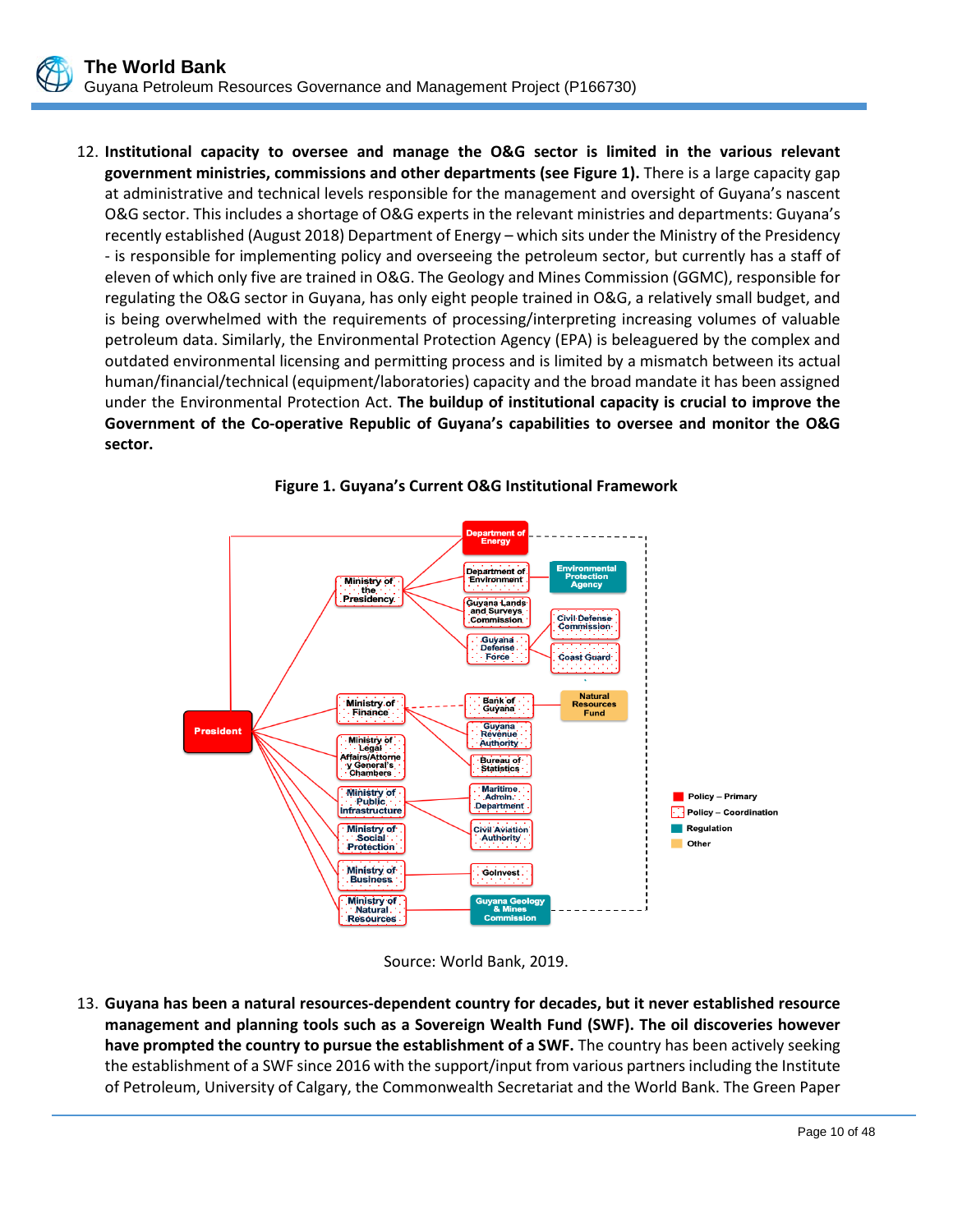*Managing Future Petroleum Revenues and Establishment of a Fiscal Rule and Sovereign Wealth Fund* issued by the Ministry of Finance on August 8, 2018 formed the basis for public consultations on the establishment of a SWF. On November 15, 2018, the Government submitted the Natural Resource Fund Bill 2018 to Parliament. The Bill, which was passed on January 3, 2019 with minor amendments, and assented on January 23, 2019, states that the oil resources will be used to: (a) finance public investment; and (b) stabilize public expenditure safeguarded in a sovereign wealth fund for use by future generations. Successful implementation of the arrangements specified in the Bill would allow Guyana to deal with the macroeconomic challenges of managing an increase in natural resource revenues (the so-called "Dutch disease" or "natural resource curse"). The Bill specifies the institutional arrangements to manage the SWF. The implementation of these arrangements would require technical assistance to both the Ministry of Finance and the Central Bank of Guyana.

- 14. **Government commitment to reforms**. Over the last several years, the Government has completed, independently and with donor support, a review of the existing O&G sector governance<sup>16</sup>, established an Inter-Ministerial Technical Committee on Petroleum to develop a clearer direction and strategy for the O&G sector<sup>[17](#page-15-1)</sup>, has initiated efforts to strengthen the public investment management (PIM) processes in anticipation of large revenue flows, has undertaken scoping studies – e.g. gas-to-power studies - and produced various legal and policy drafts, including O&G policy (2016), local content policy (2017 & 2018), the "Petroleum Commission Bill" (2017 & 2018). In December 2017, the Ministry of Finance requested a US\$20 million Credit from the World Bank aimed at supporting broad governance reforms of its O&G sector with the objective to address economic and social impacts. As a follow-up to the request, the Ministry of Natural Resources, the Ministry of Finance and the Department of Energy led Project preparation, contributed staff and support to design the Project and to commence implementation through the associated Project Preparation Facility (PPF).
- 15. **Guyana continuesto make strides towards enhanced transparency of natural resources**. First, on October 25, 2017, Guyana was admitted as a candidate country to the Extractive Industries Transparency Initiative (EITI), an internationally recognized and credible transparency and oversight mechanism for extractive industries. The World Bank, through its *Caribbean Extractive Industries Technical Assistance* (P162883), supported Guyana's successful candidacy to EITI, providing expert advice and training to the Guyanese EITI Secretariat and the Multi-Stakeholder Group (MSG) in 2017. In accordance with the EITI Standard, Guyana is required to publish its first EITI Report within 18 months of becoming a candidate (i.e., by 25 April 2019). Guyana's National EITI Secretariat is leading this process with the Guyanese government's support. Second,

 $\overline{a}$ 

<span id="page-15-0"></span><sup>&</sup>lt;sup>16</sup> The World Bank conducted a governance review of Guyana's O&G sector in April 2017, which concluded that i) the legal and regulatory frameworks in Guyana are underdeveloped and in some cases outdated, requiring update to be in line with international good practice; ii) the award of future production sharing agreements and licenses requires updating in view of the country's exploratory success; iii) the requisite human resource, training and institutional capacity to oversee and manage the O&G sector is limited; iv) the capacity to collect, manage and plan the use of the O&G sector revenues needs to be strengthened; and v) the coordination among Government entities needs to be enhanced.

<span id="page-15-1"></span><sup>&</sup>lt;sup>17</sup> The Inter-Ministerial Technical Committee on Petroleum was formed by MOF in cooperation with the MNR in 2018. In 2019, the MOF partnered with the DE and the Committee retains its chairmanship format in being co-chaired by one representative of each institution. Membership consists of representatives of key ministries and institutions primarily responsible for the oversight of the main aspects of the sector, and through various sub-committees such as 'Legal' and 'Regulatory', other stakeholder oversight bodies would also contribute towards the overall developmental and planning process. Key members of the Inter-Ministerial Technical Committee are - MOF, DE, Ministry of Public Infrastructure (MPI), Ministry of Foreign Affairs (MFA), GGMC, GRA, EPA, Bank of Guyana (BG), Bureau of Statistics, Lands and Surveys Commission, Civil Defense Commission, Maritime Administration and the Civil Aviation Authority.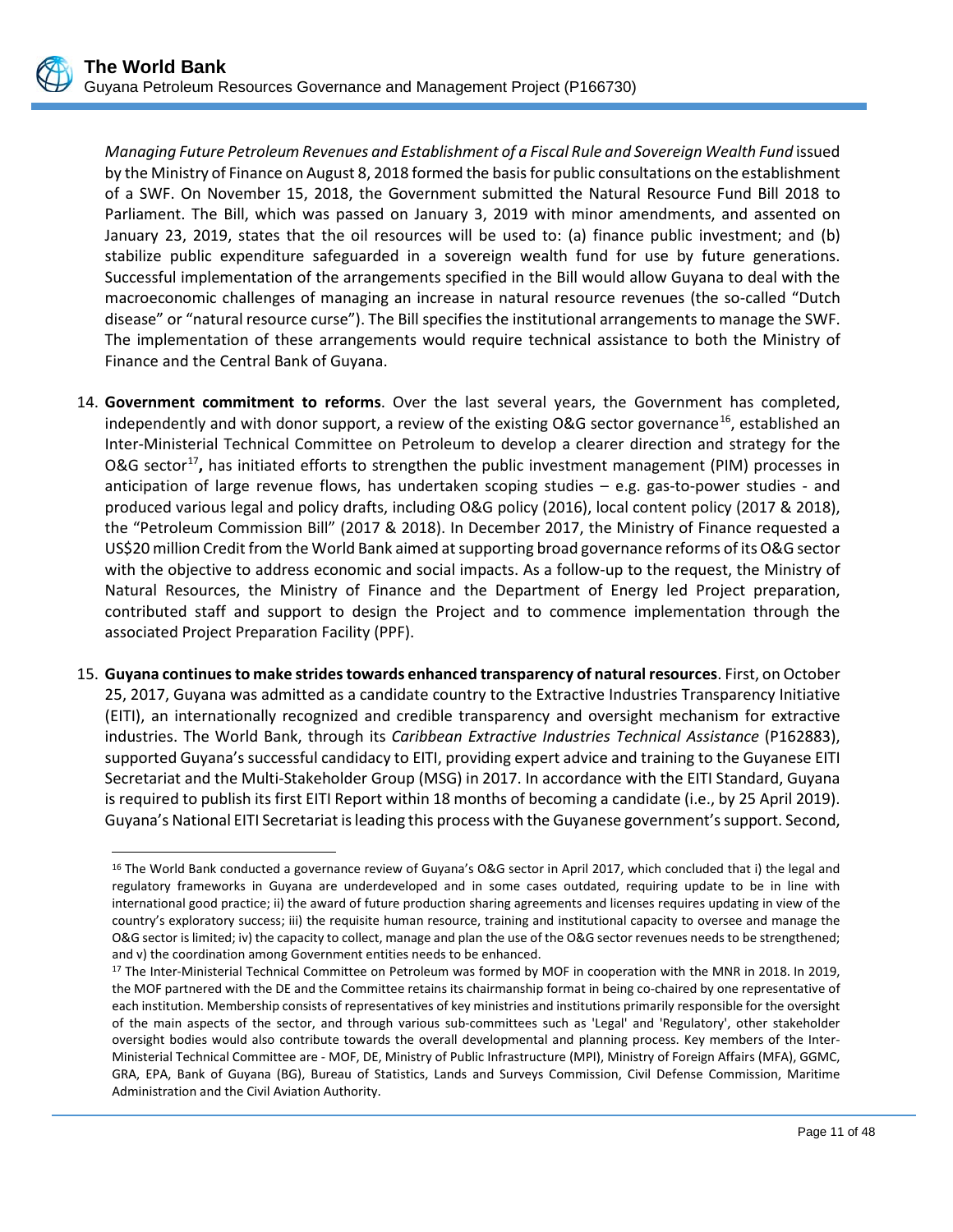the Government of the Co-operative Republic of Guyana made a commitment in late 2017 to release major contracts between the Government and companies in the extractives sector. Since then, it has published online nine Production Sharing Agreements (PSAs). These are important steps towards enhanced transparency, the promotion of dialogue among key stakeholders based on reliable information, and the responsible and effective governance of the O&G sector in the pursuit of sustainable development.

# <span id="page-16-0"></span>**C. Relevance to Higher Level Objectives**

- 16. **The Government of the Co-operative Republic of Guyana envisions developing a green economy and knowledge driven growth industries.** The Government is finalizing the country's Vision 2040 long-term strategy, "The Green State Development Strategy (GSDS)", which, once launched, will be enacted through an implementation plan incorporating a financial plan and a monitoring and evaluation framework. Clear indicators and targets for the GSDS will be established to enhance accountability. The proposed technical assistance will contribute to the GSDS' objectives (i) sound fiscal and monetary policy; (iii) sustainable management of natural resources; and (vii) good governance and strong institutions by helping lay the foundations for the O&G sector's contributions through enhanced legal and regulatory frameworks, the mobilization of third party international expertise, institutional strengthening and capacity building.
- 17. **The proposed Project contributes to achieving the World Bank Group's twin goals of eliminating extreme poverty and boosting shared prosperity** by helping the Government of the Co-operative Republic of Guyana enhance the management, legal and institutional underpinnings of the O&G sector needed for the investments to contribute to the country's economy in a resilient, pro-poor and sustainable way. The development of new legal and regulatory frameworks for the sector are critical opportunities to foster inclusiveness, since legal enactments are needed to ensure that the Government of the Co-operative Republic of Guyana can spread both direct and indirect benefits of the O&G developments to the greatest number of people in the country while respecting the environment.
- 18. **The Guyana Country Engagement Note (CEN) for the period FY16-18[18](#page-16-1) outlines the World Bank Group's strategy for strengthening the relationship with Guyana for 2016-2018**. The CEN highlights the importance of laying the groundwork for private sector development and proposes assistance to the Government and the private sector to adopt sustainable standards and natural resource management best practices. As such, the proposed Project is fully aligned with and complementary to the CEN. In particular, the Project supports Guyana's institutions to manage the O&G sector as well as to manage oil revenues in a sustainable manner while building buffers to cushion macroeconomic shocks.
- 19. **The proposed Project will provide support towards enhancing women's opportunities in Guyana's expanding O&G sector**. The World Bank's *Gender Strategy* (FY16-23)<sup>[19](#page-16-2)</sup> focuses on four objectives: i) improve human endowments; ii) remove constraints for more and better jobs; iii) remove barriers to ownership and control of productive assets; and iv) enhance women's voice and agency and engaging men and boys. The O&G sector is a new industry in Guyana and there are no available statistics as to the number of total workers, including women. Traditionally, this sector is male-dominated, with women accounting

 $\overline{a}$ <sup>18</sup> World Bank Report No. 94017, 03/23/2016.

<span id="page-16-2"></span><span id="page-16-1"></span><sup>19</sup> World Bank Group gender strategy (FY16-23): gender equality, poverty reduction and inclusive growth. WP 102114. 2017/03/29.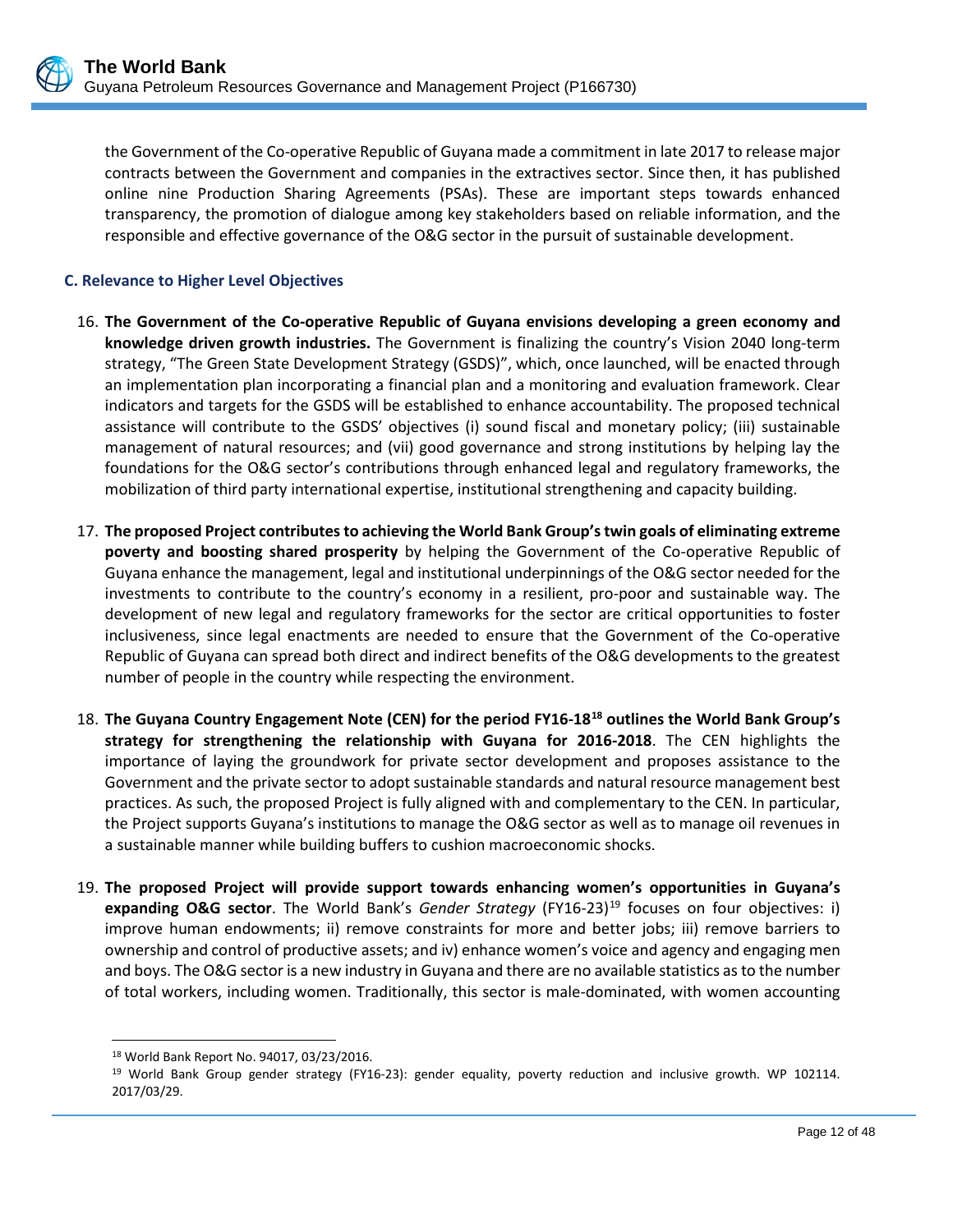for a limited share of the industry's workforce, mostly in support/non-technical functions.<sup>[20](#page-17-0)</sup> A September 2018 survey conducted by the Government of the Co-operative Republic of Guyana of its key institutions with responsibility for the oil and gas sector however, has indicated that of the 49 people currently working in the sector, 24 (49 percent) are women (four of which in management positions and 20 in technical positions). By supporting efforts to continue to train sector and relevant professionals that are female to increase the number of women in leadership positions (*improving human endowment*), and by contributing to the development of gender-sensitive legislation, the proposed Project expects to enable women to benefit from direct and indirect jobs created by O&G development operations, thus helping address the gender gaps identified in the World Bank Gender Strategy. The Project will monitor through a dedicated indicator (see Section VI) the increase in number of women in leadership positions in key institutions with responsibility for the O&G sector.

- 20. **The proposed Project is set to contribute to Guyana's efforts to mitigate climate change** through several measures that are recognized to have climate co-benefits, $21$  including the Project's support to the drafting and enforcement of legislation and regulations that forbid routine flaring of associated gas during oil production, to Guyana joining the *Zero-Gas Flaring Initiative*. *[22](#page-17-2)* The Government of the Co-operative Republic of Guyana intends to use natural gas to reduce  $CO<sup>2</sup>$  emissions by displacing HFO in power generation and as a transition fuel while Guyana expands its renewable energy base with the support of the Guyana REDD+ Investment Fund (GRIF). Despite Guyana's determination to convert to renewables, various setbacks have made it highly improbable that the country would reach its nationally determined contribution (NDC)<sup>[23](#page-17-3)</sup> of 100 percent renewable energy use by 2025. The Government of the Co-operative Republic of Guyana now plans to work with the Inter-American Bank (IDB) under its "NDC Invest" program to review its NDC and adopt realistic investment plans to meet these goals. Guyana's Green State Development Strategy in the meantime already puts forth a less ambitious goal than what is stated in the NDC, namely to have 63 percent renewable-based generation capacity by 2035.
- 21. **Citizens play a critical role in advocating and helping to make public institutions more transparent, accountable and effective**, as recognized in the World Bank Group's *Strategic Framework for Mainstreaming Citizen Engagement* (2014). [24](#page-17-4) **The proposed Project will support the development of platforms for social accountability and dialogue necessary to inform and give Guyanese citizens an**

 $\overline{a}$ 

<span id="page-17-0"></span><sup>&</sup>lt;sup>20</sup> According to the Petersen Institute for International Economics, women account for only 11 percent of senior executive positions in the oil and gas industry in the world. Once they join, women tend to stay longer in their jobs. Research by the International Gas Union (IGU) and others has found the attrition rate for female employees to be significantly lower as compared to their male colleagues, in all regions of the world. In addition to lower attrition rate for female employees, in a study conducted by Ernest Young, 61 percent of participants believe that gender diversity increases financial performance, whereas 77 percent of participants believe it influences nonfinancial performance.

<span id="page-17-1"></span><sup>&</sup>lt;sup>21</sup> For more, please refer to: "Typology of Activities with Climate Co-Benefits by WB Sector", World Bank. Available at: http://www.worldbank.org/content/dam/Worldbank/document/Typology.pdf<br><sup>22</sup>The Climate Change Group has assigned conservatively US\$0.4 million total climate finance for the Project's support to the

<span id="page-17-2"></span>drafting and enforcement of legislation that forbids routine flaring of associated gas during oil production and the support to be provided to Guyana joining the *Zero-Gas Flaring Initiative*.

<span id="page-17-4"></span><span id="page-17-3"></span> $23$  "Guyana's Revised Intended Nationally Determined Contribution", UNFCCC, May 20, 2016. Available at: *<http://www4.unfccc.int/ndcregistry/PublishedDocuments/Guyana%20First/Guyana%27s%20revised%20NDC%20-%20Final.pdf>* <sup>24</sup> Manroth, Astrid; Hernandez, Zenaida; Masud, Harika; Zakhour, Jad; Rebolledo, Miguel; Mahmood, Syed A.; Seyedian, Aaron; Hamad, Qays; Peixoto, Tiago. 2014. *Strategic framework for mainstreaming citizen engagement in World Bank Group operations: engaging with citizens for improved results (English)*. Washington, DC : World Bank Group.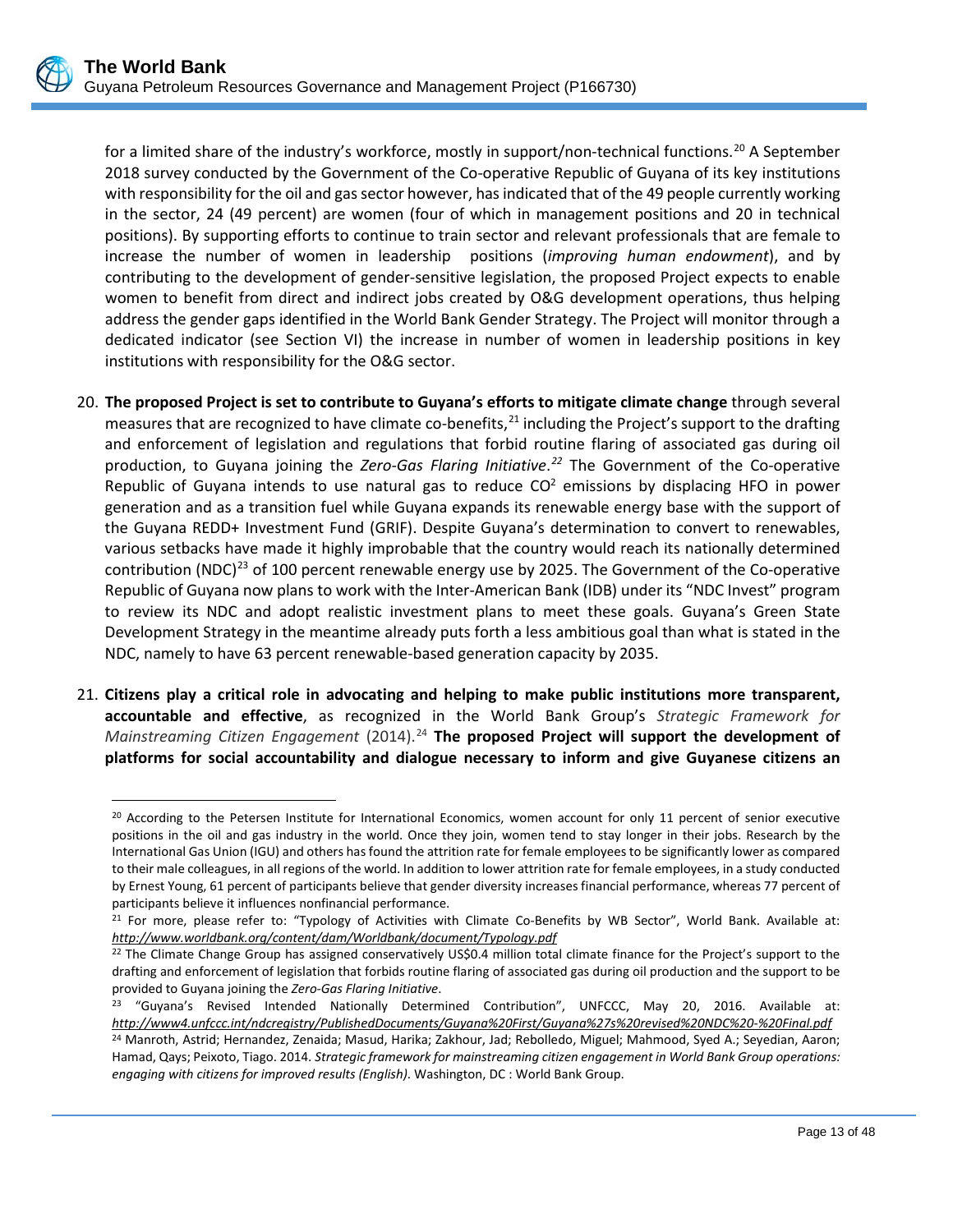**opportunity to provide input and feedback** among others on Guyana's O&G legislation, on O&G revenue management and environmental and social impact management. This includes support to the development and consultation on Green Papers for various pieces of legislation, support the engagement of project beneficiaries in the preparation, implementation, and monitoring of all project activities, stakeholder engagement (through the support of initiatives such as EITI), and the implementation of a welldesigned communications strategy – at the regional and national level. To reflect this approach, the Project will monitor citizen engagement throughout project implementation through a beneficiary feedback indicator (see Section VI). Report on the beneficiary feedback indicator is expected by the third year of project implementation.

22. **The proposed Project is expected to contribute to enhancing the predictability, credibility and accountability of the Government of the Co-operative Republic of Guyana.** The proposed Project will support capacity building of key institutions with responsibility for the O&G sector in Guyana. Stronger, more capable institutions are in turn expected to deliver credible, predictable and accountable O&G sector management and oversight. As such, the proposed Project is in line with the World Bank's updated *Governance and Anticorruption* (GAC) agenda and is complementary to other World Bank projects such as the *Caribbean Extractive Industries Technical Assistance* (EITA) (P162883) and the *Guyana Financial Stability and Development Policy Credit (DPC)* (P165425), which similarly contribute towards enhanced governance outcomes. The *Caribbean EITA* advisory service, for example, supports the GCRG so that EITI and wider oil and mining sector policy reforms are informed with international good practices.

#### <span id="page-18-0"></span>**II. PROJECT DESCRIPTION**

#### <span id="page-18-1"></span>**A. Project Development Objective**

#### **PDO Statement**

23. The project development objective is to support the enhancement of legal and institutional frameworks and the strengthening of the capacity of key institutions to manage the oil and gas sector in Guyana.

#### **PDO Level Indicators**

- 24. **Key outcome indicators** to be used to measure progress on the project development objective over its lifetime will be:
	- (a) Legal and regulatory acts for the O&G sector prepared under the Project and submitted to the National Assembly;
	- (b) EITI reports published and made publicly available, in accordance with internationally recognized transparency standards;
	- (c) Results of SESA publicly disclosed by the Government; and
	- (d) Annual report of the Natural Resource Fund laid before the National Assembly by the MOF.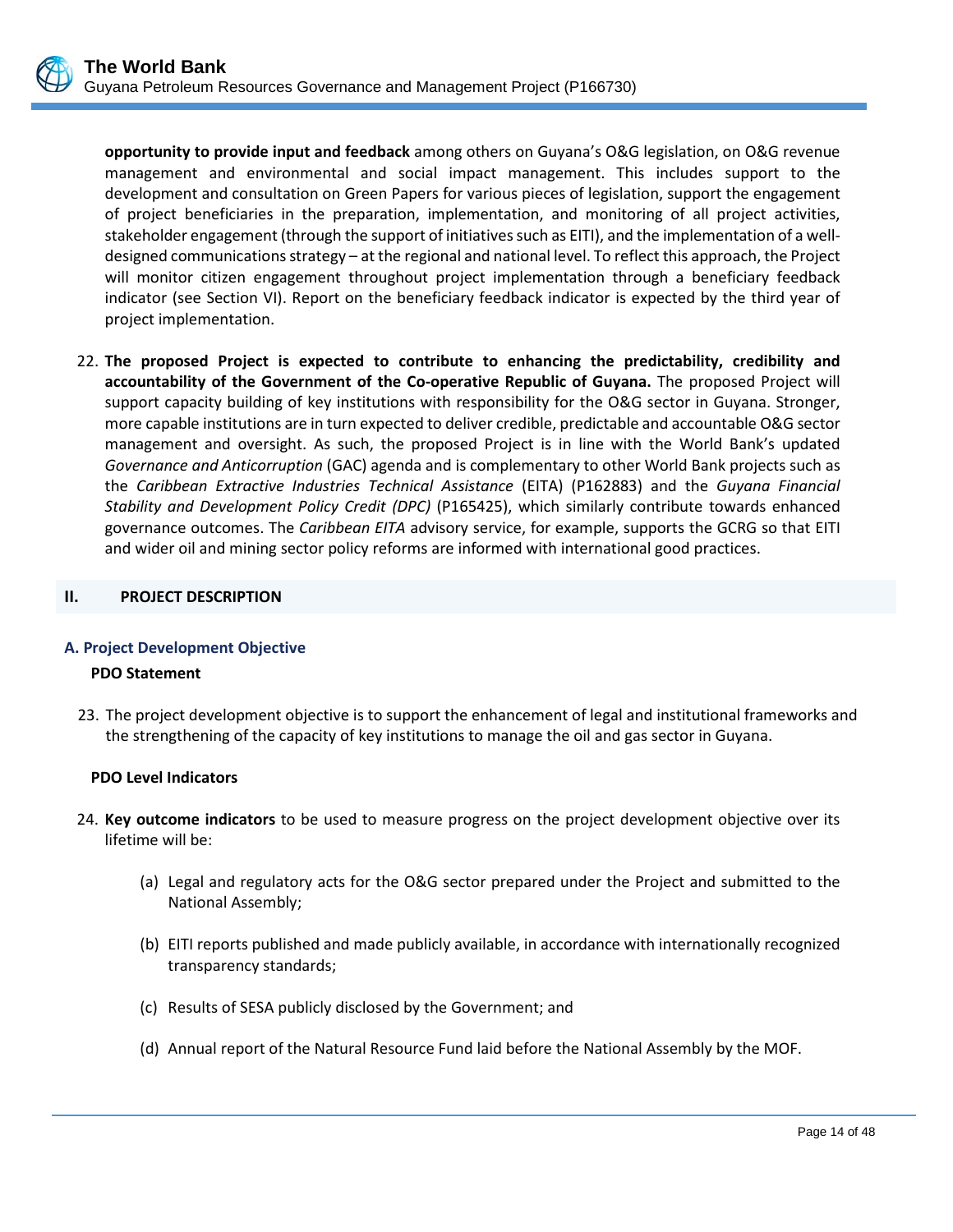

25. Section VI contains the complete Results Framework, including PDO-level indicators and intermediate results indicators by component, along with the corresponding baselines, intermediate, and end-of-project targets.

#### <span id="page-19-0"></span>**B. Project Components**

- 26. Following an extensive and detailed design process involving the Ministry of Finance, the Ministry of Natural Resources and more recently the Department of Energy, as well as other stakeholders, **the following areas were identified to be the most critical to afford the GCRG with a minimum legal and institutional capacity to manage and monitor the O&G sector**: (A) Enhancement of Legal Framework and Stakeholder Engagement; (B) Capacity Building of Key Institutions; (C) Enhancement of Fiscal Management; and (D) Project Management. Components and sub-components are detailed below.
- 27. **Component A - Enhancement of Legal Framework and Stakeholder Engagement (total US\$3.2 million).** This component aims to support the update of Guyana's legal and regulatory frameworks for the governance and oversight of the O&G sector as well as support stakeholder engagement and transparency. The specific activities to be implemented under this component are:
- 28. **Sub-component A.1. - Update the legal and regulatory frameworks for the O&G sector (total US\$2.3 million).** The GCRG is keenly aware of the need to update the legal and regulatory frameworks for the O&G sector and has been actively working with development partners – particularly the Commonwealth Secretariat – to carry out an in-depth review of the existing legal and regulatory frameworks and produce draft legislation and regulations. The main goal of this sub-component is to support further work on strengthening laws and regulations as needed, including the Petroleum Commission of Guyana Bill, 2018; the Petroleum Taxation and Fiscal Regulations; the Local Content Law and Regulations; the Petroleum Environmental Protection & Pollution Control Regulations; and the Petroleum Health & Safety Regulations - to create a legal and regulatory framework for Guyana's O&G sector that is comprehensive, consistent with international good practices, gender-sensitive (especially with respect to health and safety and local content) and contemplates the needs of vulnerable groups. (Beneficiaries: Department of Energy (DE), Ministry of Finance (MOF), Environmental Protection Agency (EPA), Attorney General's Chambers (AGC)).
- 29. **Sub-component A.2. - Support stakeholder engagement and transparency (total US\$0.9 million)**. The Project will provide support to increase transparency and disclosure in the extractive industries sector, to manage expectations, and to improve social accountability. This includes:
	- (a) Support for EITI implementation. The Project will provide support to deepening the EITI process and coverage in Guyana following its successful candidacy to the EITI in 2017, including support for preparation and dissemination of EITI reports (Beneficiary: Guyana EITI (GYEITI) Secretariat).
	- (b) Stakeholder engagement. The Project will help implement a communications strategy/plan and an information campaign currently being developed by the GCRG with IDB support aimed at engaging all the relevant stakeholders in the O&G sector. Communications will be based on user friendly tools, adequately formulated per target group, with special attention to women and vulnerable populations. The Project is also expected to support GCRG's adoption of principles of 'meaningful' stakeholder engagement – non-state actors needs to be able to voice their needs, concerns and suggestions in an interactive and consultative manner –, which will contribute to the integration of public opinion into decision-making (Beneficiary: DE).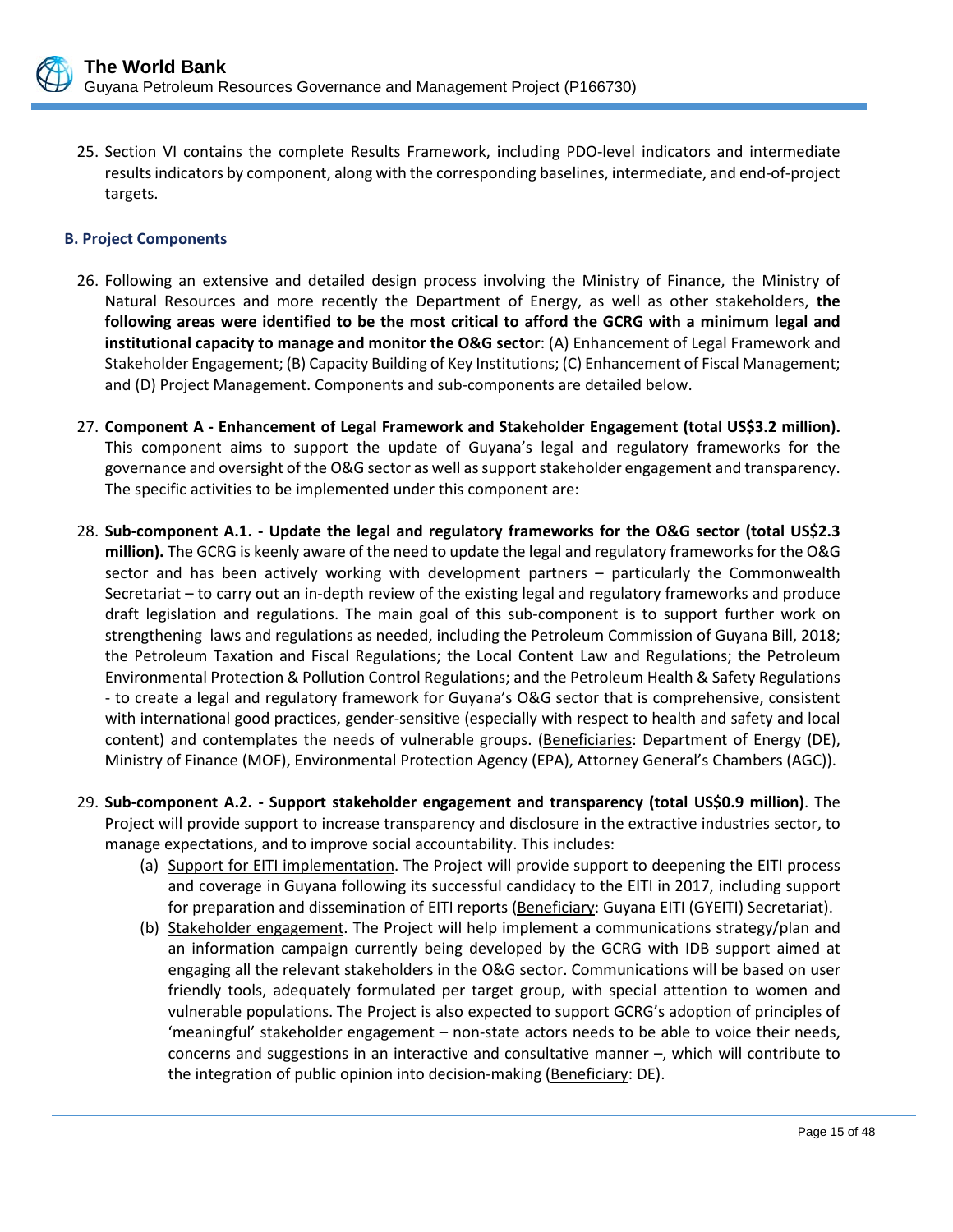

- 30. **Component B – Capacity Building of Key Institutions (total US\$10.7 million)**. This component aims to build institutional capacity and acquire third-party expertise needed to enhance the Government of the Cooperative Republic of Guyana's capacity to effectively manage its O&G sector. The specific activities to be implemented under this component are:
- 31. **Sub-component B.1. Support immediate technical needs at key institutions with responsibility for O&G (total US\$4.5 million).** At present, Guyana does not possess the human resources necessary to address critical and immediate technical needs within the key institutions with responsibility for the O&G sector. This sub-component will address some of these gaps through the direct engagement of external expertise to support DE, GGMC, MOF, GRA, AGC, Petroleum Commission (once established). Experience from other World Bank projects in the O&G sector shows that capacity building is most effective when it is based on tangible on-the-job training and a learning by doing approach. Therefore, this activity will allow for the hiring of O&G experts as advisors to provide general technical opinions, commercial advice, policy analysis, review of key documents, and other contributions, but more importantly, to deliver on-the-job training and peer mentoring, working closely with the government staff to transfer knowledge and build long-term capacity to manage the oil and gas sector. Areas of focus would include capacity building to monitor, regulate, and review, inter alia, studies on:
	- *Reservoir engineering and geology* Provide the Guyanese government with independent third-party technical expertise needed to analyze estimates of Guyana's oil and gas resources.
	- *Economic and fiscal modeling* Assess and conduct economic and fiscal modeling to help forecast oil and gas revenues, support revenue administration and taxation, and evaluate options for future modifications to Guyana's oil and gas fiscal regime.
	- *Cost audits*  Support the cost audit of existing Production Sharing Agreements.
	- *Legal support* Assist the GCRG in addressing upstream legal issues associated with the oversight of Guyana's oil and gas resources.
- 32. **Sub-component B.2. Support critical training needs at key institutions with responsibility for O&G (total US\$1 million).** To complement the injection of immediate technical capacity that will be provided through B.1., this sub-component will provide training to strategic staff of the main governmental agencies directly involved in the O&G sector. To promote an increase in female participation at the management and leadership level of Guyana's oil and gas sector institutions – currently only four women are in management positions as per a September 2018 survey -, a minimum gender quota will be applied to make sure competent female staff will receive the training (specialized courses, workshops, certificates, etc.) that will allow them to pursue management/leadership positions. (Beneficiaries: DE, GGMC, EPA, MOF, GRA, AGC).
- 33. **Sub-component B.3. Build up Petroleum Data Management (total US\$4.1 million).** As exploration activities ramp up in Guyana, GGMC is being overwhelmed by the large volumes of oil and gas information and data – seismic surveys, well logs/reports, field data/tapes, samples, maps, geological models, etc. – that are being generated and shared by companies as required by their contract/license. GGMC simply does not have the facilities, the personnel or the equipment (hardware and software) to copy, analyze/interpret, verify, preserve/store and provide secure access to this data. Petroleum data is extremely valuable because it allows GCRG to understand its resources and manage/plan the orderly evaluation and development of those resources. This sub-component will finance the establishment of a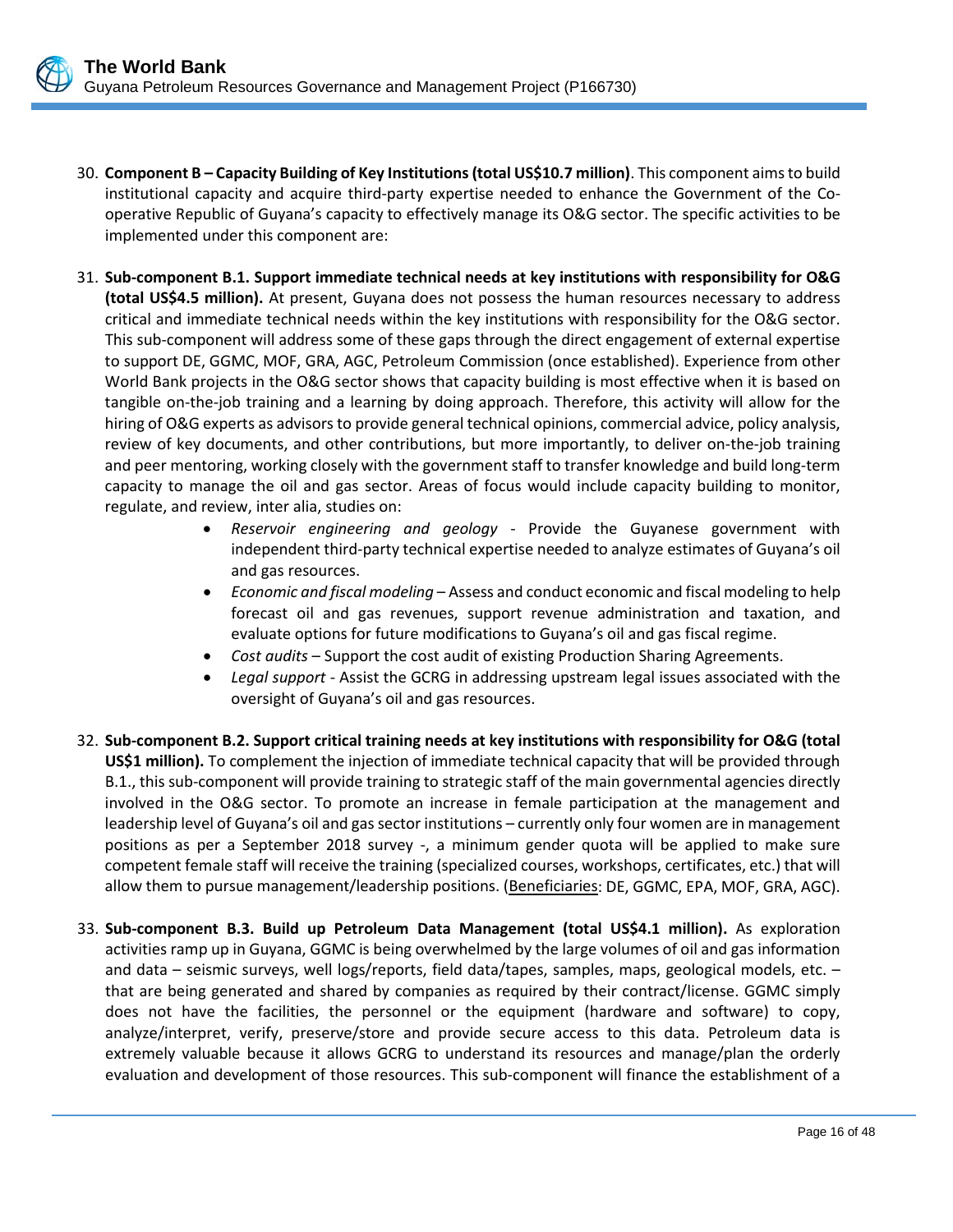new National Petroleum Data Repository in Guyana, from conducting a needs assessment, to the acquisition of needed hardware and software, to the collection and storage of existing data (core samples, well reports, field tapes, seismic reports, etc.). This activity will also contemplate the training of the team, appointed by GGMC, that will be responsible for the data management (Beneficiaries: GGMC, Petroleum Commission (once established)).

- 34. **Sub-component B.4. Strengthen Environmental and Social Management (total US\$1.1 million)**. Guyana possesses a general framework for environmental and social management, but gaps have been identified in several areas, particularly with respect to oversight of the O&G sector. Preparation of the Strategic Environmental and Social Assessment (SESA) will start early in the Project – the TOR were prepared, approved and disclosed both in-country and by the Bank in December 2018.<sup>[25](#page-21-0)</sup> Assistance from the Project will be extended to the EPA to build capacity through training and advisory services to help the government minimize environmental, social and climate impacts of O&G sector activities, considering the results of the SESA, the needs assessment of the EPA that is planned under the Project Preparation Facility, and international standards such as the IFC Performance Standards. In addition, depending on the final scope of activities related with setting up the National Petroleum Data Repository (NPDR), and if financing proceeds are available, the Project may be restructured to incorporate the rehabilitation or expansion of existing facilities to accommodate the NPDR. An Environmental Management Plan (EMP) will be prepared commensurate to the risk of the activities contemplated - the TOR for a generic EMP were prepared, approved and disclosed both in-country and by the Bank in December 2018.<sup>[26](#page-21-1)</sup> (Beneficiary: EPA).
- 35. **Component C – Enhancement of Fiscal Management (total US\$3.5 million**)**.** Guyana's limited institutional capacity and governance challenges are key obstacles to successful public finance management, including the recently assented Natural Resource Fund legislation that deals with the macroeconomic management of an increasingly high volatility economy and loss of competitiveness. This sub-component will be carried out in close coordination with the Bank's economic and governance teams, the IMF and other donors. It will enhance GCRG's public finance management, macroeconomic and fiscal analytical capacity, and support to the operationalization of the Natural Resource Fund Act (2019). This includes:
	- (a) **Formulation of Enterprise Architecture (EA) for a more effective and transparent management of Guyana's public finances**: In anticipation of the large influx of O&G revenues, the Project will help enhance Guyana's Public Finance Management by supporting the formulation of an enterprise architecture that will be the blueprint for the design and implementation of an Integrated Financial Management System (IFMIS), which will allow for more effective control over public finances, enhanced transparency and accountability and is expected to act as a deterrent to corruption and fraud.
	- (b) **Build up the Ministry of Finance's (MOF) macro-economic management and fiscal analytical capacity**: The Project will support the enhanced role of the MOF set by the Natural Resource Fund

 $\overline{a}$ 

Page 17 of 48

<span id="page-21-0"></span><sup>25</sup> Available at: *[https://motp.gov.gy/index.php/notices/terms-of-reference/3317-guyana-oil-gas-capacity-building-project](https://motp.gov.gy/index.php/notices/terms-of-reference/3317-guyana-oil-gas-capacity-building-project-p166730-terms-of-reference-tor-strategic-environmental-social-assessment)[p166730-terms-of-reference-tor-strategic-environmental-social-assessment](https://motp.gov.gy/index.php/notices/terms-of-reference/3317-guyana-oil-gas-capacity-building-project-p166730-terms-of-reference-tor-strategic-environmental-social-assessment)* and

*<http://documents.worldbank.org/curated/en/588071544166223527/pdf/P166730-Guyana-TOR-SESA-FINAL.pdf>*

<span id="page-21-1"></span><sup>26</sup> Available at: *[https://motp.gov.gy/index.php/notices/terms-of-reference/3319-guyana-oil-gas-capacity-building-project](https://motp.gov.gy/index.php/notices/terms-of-reference/3319-guyana-oil-gas-capacity-building-project-p166730-terms-of-reference-tor-for-environmental-management-plan-emp-for-small-scale-construction-works-related-to-hosting-petroleum-data-in-a-national-data-repository-ndr)[p166730-terms-of-reference-tor-for-environmental-management-plan-emp-for-small-scale-construction-works-related-to](https://motp.gov.gy/index.php/notices/terms-of-reference/3319-guyana-oil-gas-capacity-building-project-p166730-terms-of-reference-tor-for-environmental-management-plan-emp-for-small-scale-construction-works-related-to-hosting-petroleum-data-in-a-national-data-repository-ndr)[hosting-petroleum-data-in-a-national-data-repository-ndr](https://motp.gov.gy/index.php/notices/terms-of-reference/3319-guyana-oil-gas-capacity-building-project-p166730-terms-of-reference-tor-for-environmental-management-plan-emp-for-small-scale-construction-works-related-to-hosting-petroleum-data-in-a-national-data-repository-ndr)* and *<http://documents.worldbank.org/curated/en/776891544534284340/pdf/TOR-EMP-Final-Draft-December-2018.pdf>*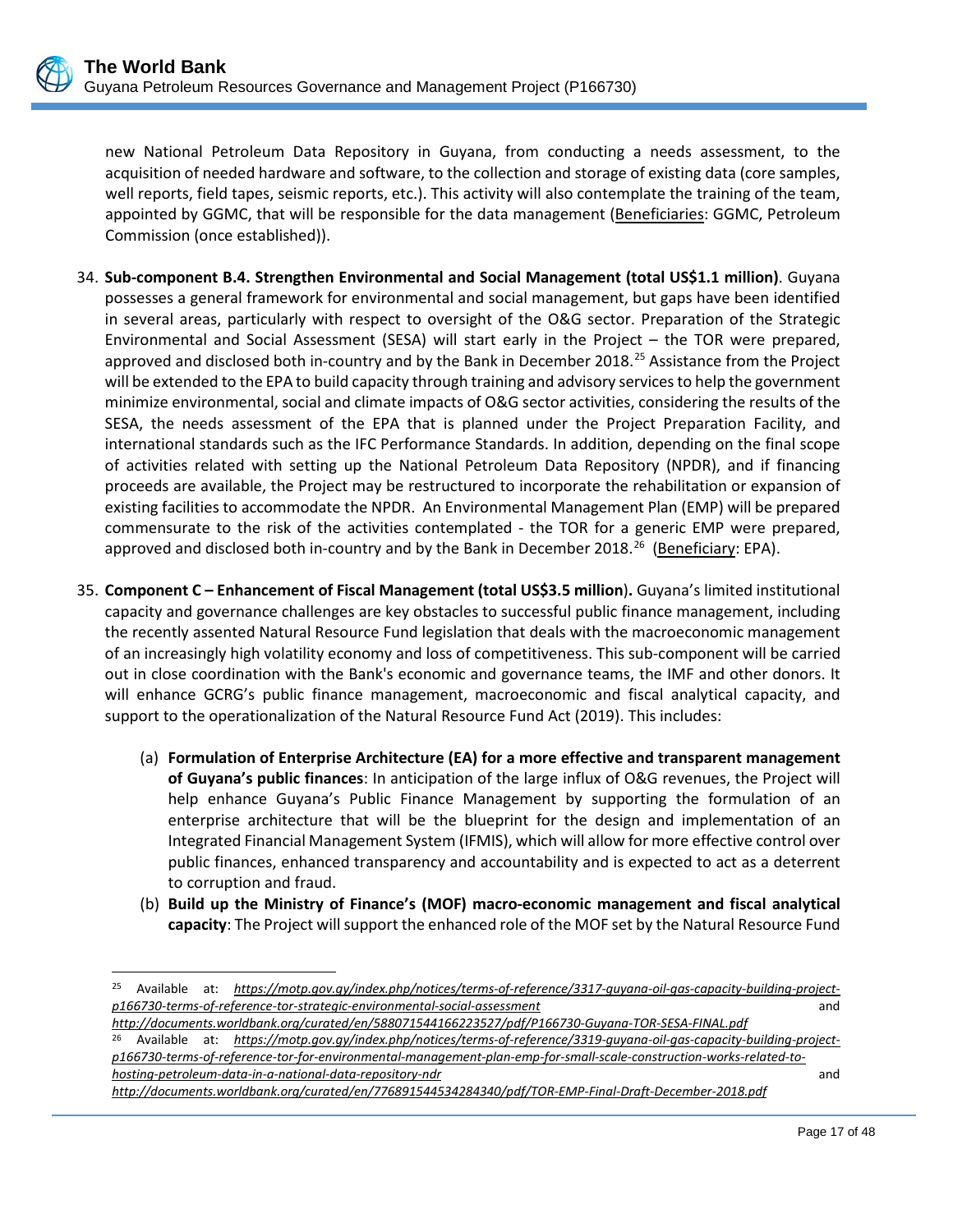(NRF) legislation as well as contribute to a well-functioning macroeconomic committee on fiscal issues related to oil revenues management.

(c) **Support Sovereign Investment**: The Project will support the enhanced role of the MOF as regards to the NRF legislation and contribute to a well-functioning investment committee on issues related to the investment strategy of the NRF to manage the risks from financial investments made by the SWF.

(Beneficiary: MOF).

 $\overline{a}$ 

- 36. **Component D - Project management (total US\$1 million)**. This component will provide support to the Government of the Co-operative Republic of Guyana to manage and coordinate all project activities financed under the proposed Project. More specifically, it will provide support and build the Government's procurement, financial management, safeguards management, monitoring and evaluation capacity through the provision to the Project Implementing Unit (PIU) - Department of Energy - of technical advisory services, training, recruitment of instrumental staff as needed, acquisition of goods, and operating costs. (Beneficiary: DE).
- 37. **Project Preparation Facility Refinancing Category (total US\$1.6 million).** The Credit includes a Project Preparation Facility (PPF) of US\$1.6 million. The PPF $^{27}$  $^{27}$  $^{27}$  was designed to support the setting up of the staff to implement the Project, procurement of office equipment, addressing safeguards – including the aforementioned TOR for the SESA and generic EMP -, and the completion of preparatory steps for Project implementation, including the preparation of the Project Operations Manual, first year Annual Work Plan and Budget and commencement of Project procurement. As of January 2019, 77 percent of PPF funds had been disbursed or committed, supporting, among others, the successful establishment of a Project Implementing Unit (PIU) within the Department of Energy, under the Ministry of the Presidency (MOTP).

|                                                                                      | US\$ equivalent |
|--------------------------------------------------------------------------------------|-----------------|
| <b>Component A: Enhancement of Legal Framework and Stakeholder Engagement</b>        | 3.2             |
| A.1. Update the legal and regulatory frameworks for O&G                              | 2.3             |
| A.2. Support stakeholder engagement and transparency                                 | 0.9             |
| <b>Component B: Capacity Building of Key Institutions</b>                            | 10.7            |
| B.1. Support immediate technical needs at key institutions with responsibility for   | 4.5             |
| 0&G                                                                                  |                 |
| B.2. Support critical training needs at key institutions with responsibility for O&G | 1.0             |
| B.3. Build up Petroleum Data Management                                              | 4.1             |
| B.4. Strengthen Environmental and Social Management (includes SESA)                  | 1.1             |
| <b>Component C: Enhancement of Fiscal Management</b>                                 | 3.5             |
| <b>Component D: Project management</b>                                               | 1.0             |
| <b>Project Preparation Facility</b>                                                  | 1.6             |
| Total                                                                                | 20.0            |

#### **Table 1. Project Components and Cost**

<span id="page-22-0"></span><sup>&</sup>lt;sup>27</sup> The PPF Letter of Agreement was signed by the Bank on July 18, 2018 and countersigned by the Government on the same date.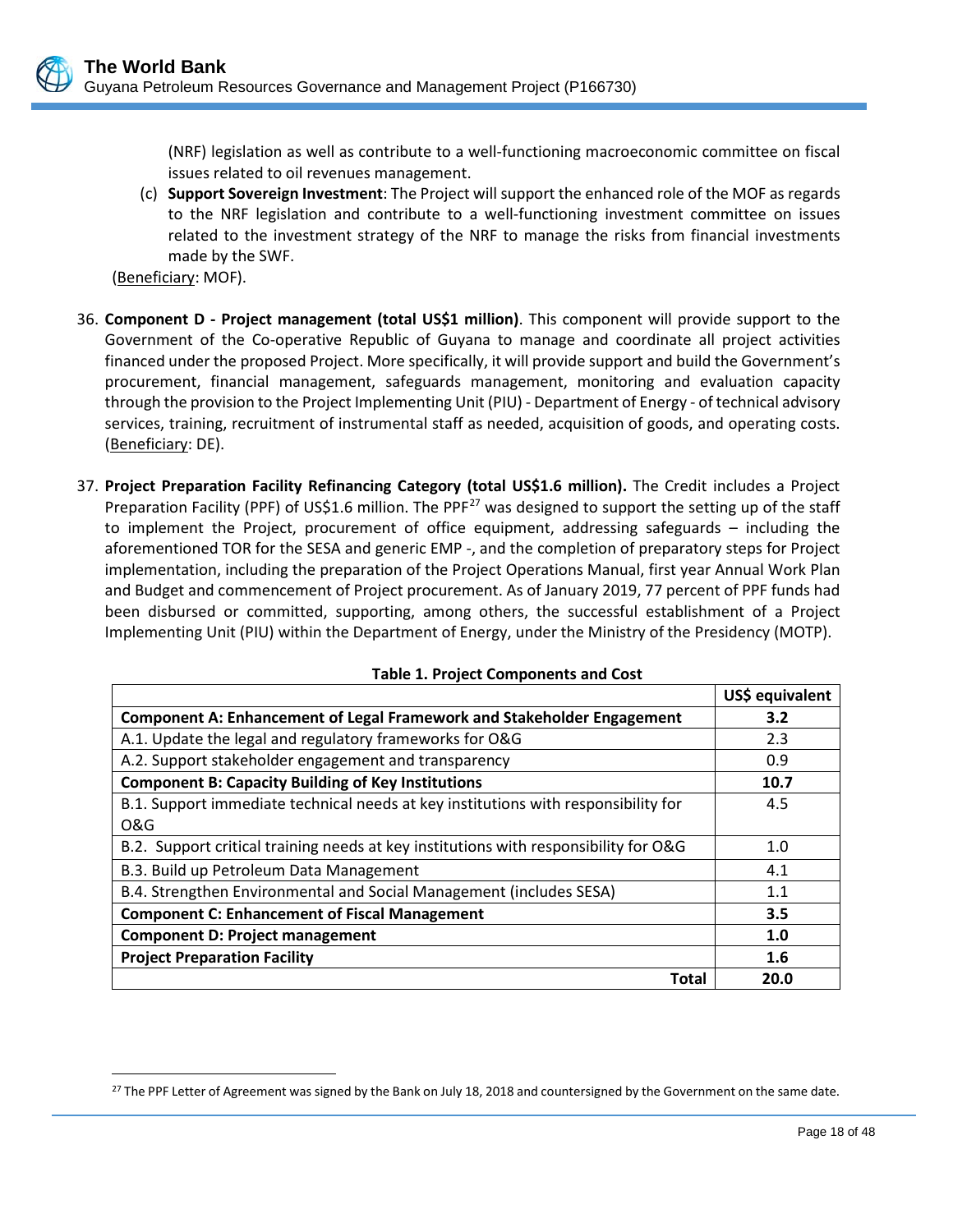38. **The Project will be an IDA-funded Investment Project Financing (IPF) provided as a Credit** in the amount of US\$20.0 million equivalent for Guyana. The Credit is planned to be deployed over a five-year period from April 2019 (expected Effective Date) to March 2024.

#### <span id="page-23-0"></span>**C. Project Beneficiaries**

39. **At the macro level, the beneficiaries of the proposed Project will be, first of all, the Guyanese people**  through planned activities that will contribute to: (i) strengthening the Government's capacity in the O&G sector to generate sustained benefits and economic growth for the country; (ii) better socioeconomic returns from O&G investment and broad stakeholder engagement in the country; (iii) improved protection for residents in potentially oil and gas sector affected communities, who will benefit from wellregulated oil and gas developments, including the improved safeguarding of the local environment, social, health and safety performance; and (iv) new opportunities offered by access to more affordable, cleaner and reliable power and by the infrastructure constructed for the oil and gas sector (ports, roads, onshore base, water facilities, etc.). Secondly, the O&G industry (investors) will benefit significantly from enhanced legal, regulatory, and institutional frameworks, and having access to government counterparts with greater capacity, which together will facilitate economic efficiency and O&G sector related business activities.

#### 40. **At the micro level, direct beneficiaries of the proposed technical assistance include**:

- (a) Government institutions, especially the Department of Energy, the EPA, the GRA, GGMC, the Petroleum Commission and other Government institutions, as well as their staff involved in managing the O&G sector through capacity building activities;
- (b) Non-state actors, including community-based and non-governmental organizations (NGO) and associations that would benefit from stakeholder engagement and information campaigns on O&G sector development and impacts.

#### <span id="page-23-1"></span>**D. Results Chain**

- 41. As noted earlier, the Project Development Objective for the Project is to support (i) the enhancement of legal and institutional frameworks; and (ii) the strengthening of the capacity of key institutions to manage the oil and gas sector in Guyana.
- 42. The Results Chain for the Project is straigthforward. The Project will support the development of legal and regulatory frameworks and two broad categories of capacity building activities: i) human capacity building (direct engagement of external expertise for a transition period and staff training), and ii) physical capacity building (equipment purchases and possible office refurbishment to accomodate the National Petroleum Data Repository). Investments in these areas are expected to generate Outputs that are generally concerned with supporting the beneficiary institutions become operationally ready to carry out key assigned functions in O&G sector management and oversight. Then, with human and to a certain extent physical capacity in place, each beneficiary institution is expected to progress towards becoming more effective and, in so doing, achieve the PDO.
- 43. The PDO Outcomes are linked to Long-term Outcomes, namely Guyana's ambition to shift its development path, modernize its economy and transform the lives of its citizens, as detailed in the country's Green State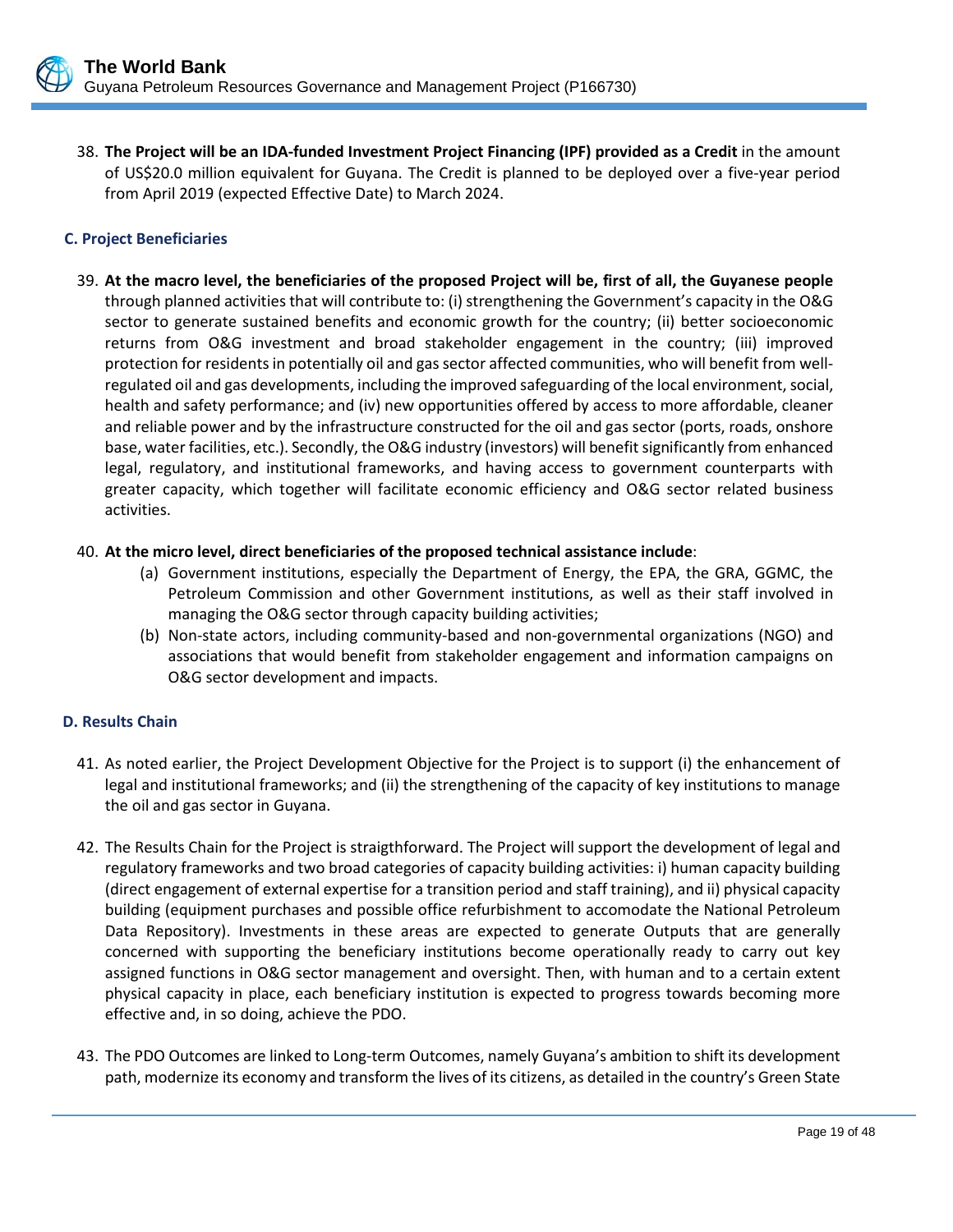Development Strategy (GSDS). One of the key elements of the GSDS is an emphasis on ensuring that oil revenues are well managed and allow for a transformative public spending and investment program that alleviates the key constraints to Guyana's growth and unlocks sustainable and inclusive development. A critical assumption inherent in the GSDS and mentioned earlier in paragraph 9 is that the quality and capacity of the country's institutions matter. In fact, there is ample research and international experience that shows that institutions and well-developed legal frameworks are the most important factors in translating wealth from a non-renewable natural resource endowment into long-term, sustainable and inclusive development outcomes.

44. The results chain described above as illustrated in Figure 2.



# **Figure 2. Results Chain**

## <span id="page-24-0"></span>**E. Rationale for Bank Involvement and Role of Partners**

45. **The proposed Project will leverage and coordinate, as needed, with other development partners.** The Bank team did the first mapping of donor support in the O&G sector in Guyana in April 2017, which was updated in February 2018, and underscored the fact that there has been no comprehensive support to the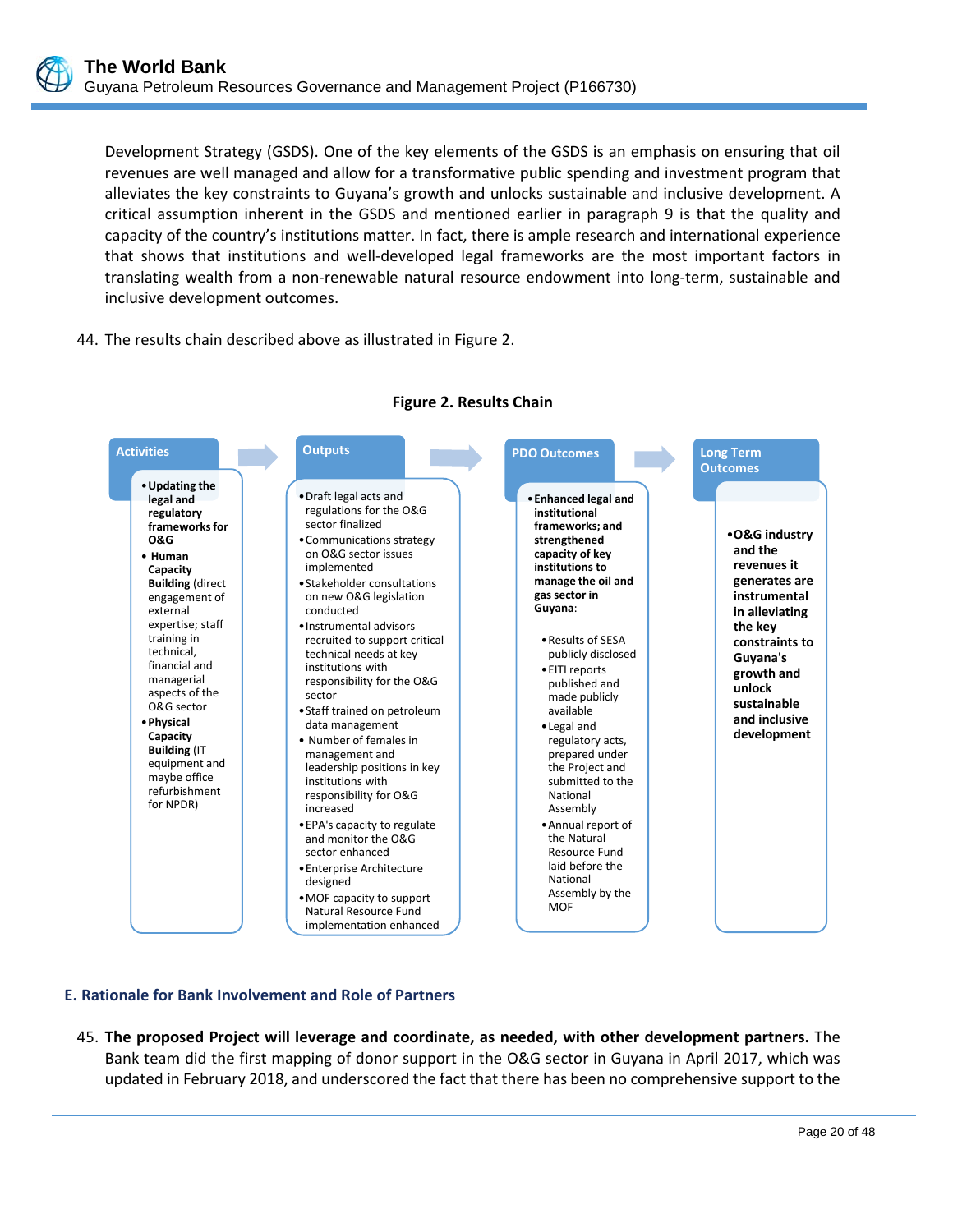O&G sector in Guyana. The DE is in the process of updating the mapping of donor activities and has assumed donor coordination responsibilities with respect to the oil and gas sector. This includes organizing monthly donor coordination meetings. DE has completed a Roadmap for the management and execution of its mandate – i.e. to manage the petroleum sector - and plans to use it, among others, to coordinate and phase donor support. Thus far, the most active development partners have been the WB, the IDB, the IMF, the Commonwealth Secretariat and the governments of the US, Mexico and Canada. Through constant engagement of the DE and others, the Project aims to avoid duplication and leverage existing/planned donor support to maximize its contribution towards enhancing Guyana's legal and institutional frameworks and the capacity of its key institutions with responsibility for O&G.

# <span id="page-25-0"></span>**F. Lessons Learned and Reflected in the Project Design**

- 46. **The Project design and characteristics are informed by experience gained through similar projects supported by the World Bank worldwide**, in countries such as Egypt, Ghana, Kenya, Mauritania, Senegal, Mozambique and others. Some of the lessons learned from the implementation of petroleum technical assistance projects include (i) the importance of political commitment and ownership of project objectives and of active involvement of technical and managerial staff from client countries; (ii) the need for a strong Project Implementing Unit (PIU); (iii) the need to limit the number of activities and beneficiaries; (iv) the importance to coordinate and collaborate with other development partners; (v) the importance of close coordination and consultation between various stakeholders to set realistic expectations, harness transparency and accountability, and promote inclusive development; and (iv) the need to manage expectations for extractives-derived benefits. These lessons have guided the design of this Project.
- 47. **Obtaining technical, legal, fiscal expertise and capacity may help facilitate the achievement of improved outcomes**. At key decision points throughout the life of O&G project(s), government decision-makers must be provided with a thorough understanding of the economic, fiscal, environmental and social impacts of the technical concept(s) as well as the technical, legal, marketing, and project financing reports and/or agreements they will be required to clear. In new O&G producing countries such as Guyana, this generally requires the recruitment of international third-party expertise, and an intensive program of capacity building overtime, as is being contemplated by the proposed Project. Global experience has demonstrated that without this type of support, governments may come underintense scrutiny for agreeing to an "unfair" deal, may experience paralysis taking a decision to move forward, or even renege on commitments already made to operators and other relevant stakeholders. This may have negative impacts on not only petroleum-related developments, but more broadly on social stability and on the overall investment climate in the country.
- 48. **Promoting citizen engagement and open communications throughout the life-cycle of oil and gas projects to ensure inclusive development**. During negotiation and throughout the life of the development, sustainable oil and gas project management also requires the strengthening of an information platform at both the local and the national level to set realistic expectations among citizens and include the broader population in the development process. For this reason, it is important to carry out participatory communication and stakeholder campaigns in parallel with other proposed activities in order to enhance citizen engagement in the oil and gas sector, harness transparency and accountability in the sector, and promote inclusive development in the country.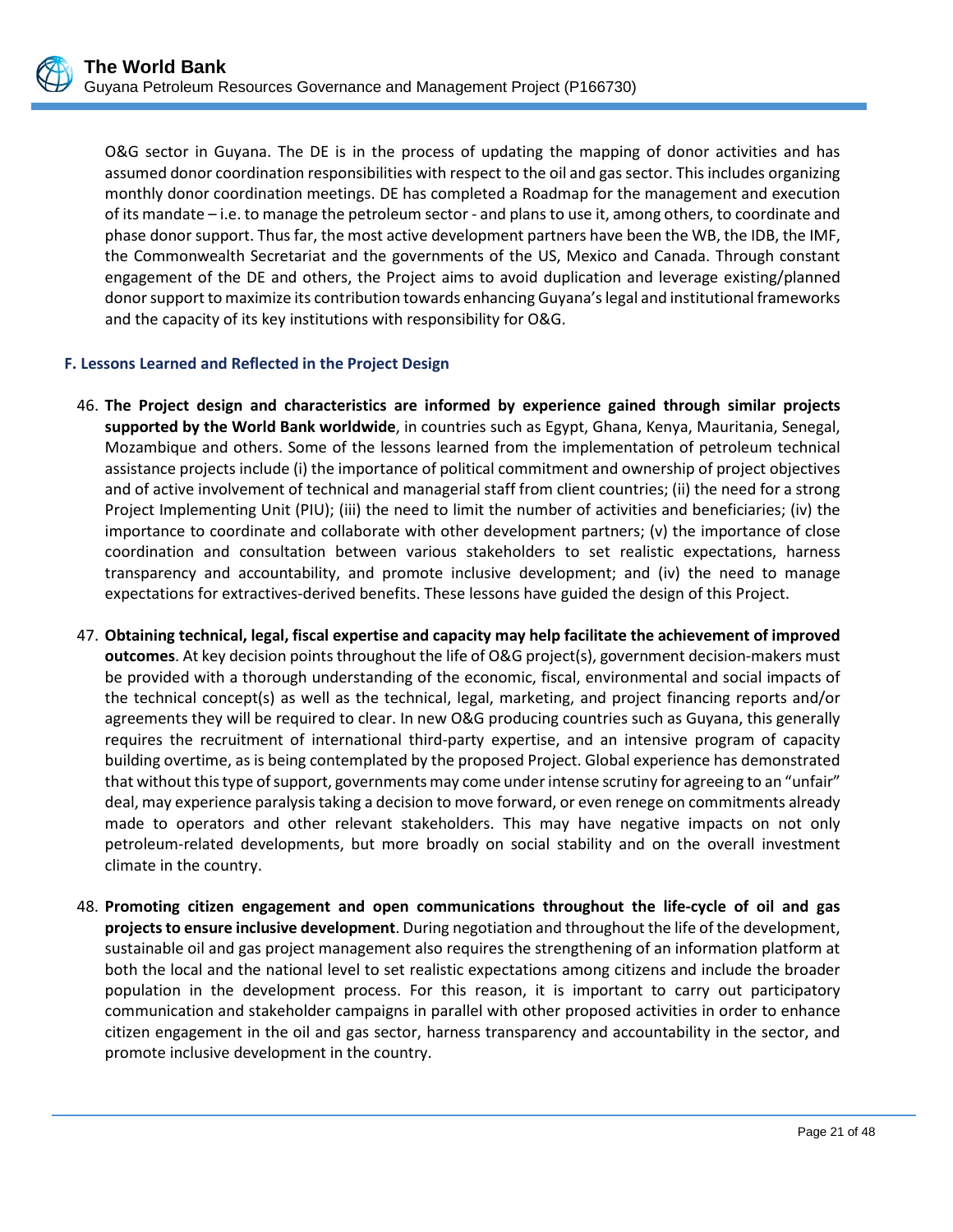49. **The Project is also informed by analytical and knowledge products from the World Bank's Energy and Extractives Global Practice (GEEX), the IFC, and the IMF**. Recent examples include "Oil, Gas, and Mining: A Sourcebook for Understanding the Extractive Industries" (World Bank, 2017), "The Preresource Curse" (IMF, 2017), "Estimating the Effects of the Development of the Oil and Gas Sector on Growth and Jobs in Ghana (2015-2030" (IFC, 2018) and "Unlocking Opportunities for Women and Business – A Toolkit for Actions and Strategies for Oil, Gas and Mining Companies" (IFC, 2018). The extractive industries value chain approach used in the Bank's current programs on extractive industries (refer to Figure 3 below) has been instrumental in highlighting the critical need to integrate interventions aimed at improving O&G sector performance with those related to the management of resource rents generated by the sector. As is the case for any resource-rich country, Guyana will also be running the risk of a "resource curse" that could negatively affect the country's economic performance, bring fragility, and make the country vulnerable to violent conflicts. Unless effectively managed, the sector development could lead to a "paradox of plenty" rather than growth, shared prosperity, and poverty reduction. Political decision-making rooted in good governance principles of transparency and accountability will be needed to make the extractive resources of the country a blessing and not a curse. The project design contemplates the need to integrate improved O&G sector performance with resource rents management.





50. Finally, **the experience of well-regarded Sovereign Wealth Funds** as ranked by the Resource Governance Index[28](#page-26-0) **highlights the importance of promoting the understanding across society about the risks and challenges of the policies and measures to be implemented**. Without this, the petroleum revenue management framework anchored by the SWF(s) will not be robust enough when internal spending pressure increases, or external economic shocks arrive. **Moreover, these well-ranked SWFs also show that it is key that the government embarks on a comprehensive capacity building program to strengthen its institutions** to ensure that the legal and institutional frameworks are properly implemented, prudent policies developed, and essential functions filled with competent staff. The proposed Project addresses the latter through its support towards increasing the MOF's capacity to help operationalize Guyana's Natural Resource Fund Act (2019).

 $\overline{a}$ 

<span id="page-26-0"></span><sup>&</sup>lt;sup>28</sup> The 2017 Resource Governance index (RBGI) ranks the SWFs of Ghana, Timor-Leste, Chile, Norway, Canada (Alberta) and Trinidad and Tobago as top performers.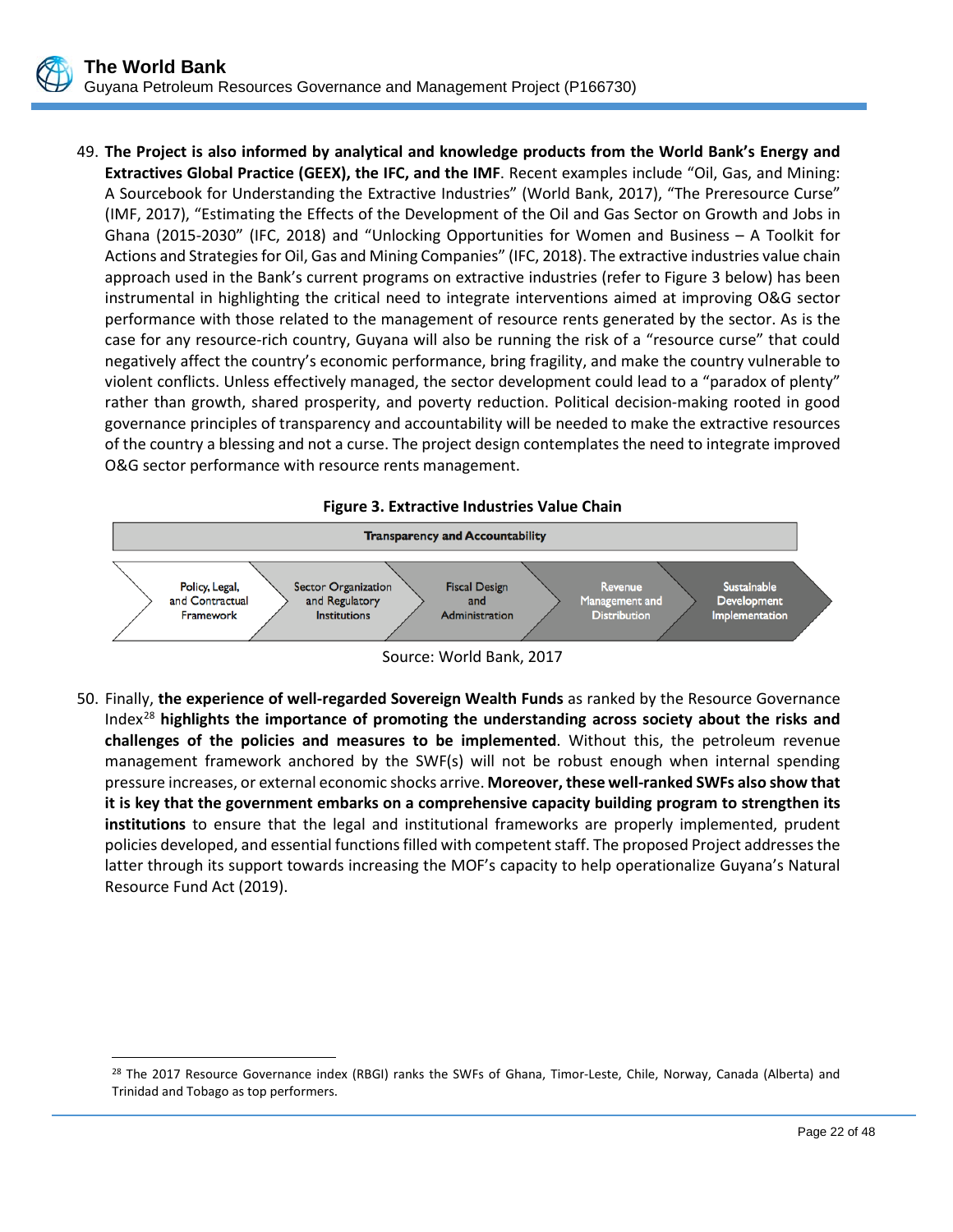

#### <span id="page-27-0"></span>**III. IMPLEMENTATION ARRANGEMENTS**

#### <span id="page-27-1"></span>**A. Institutional and Implementation Arrangements**

- 51. **The newly established DE under the Ministry of the Presidency (MOTP) will be the core implementing agency for the proposed Project**. The Head of the DE will (i) provide strategic guidance for Project implementation; (ii) ensure synergies in policy level interventions; and (iii) promote effective coordination and communication across the various beneficiaries on a macro level and across the Project on a micro level. The Project institutional and implementation arrangements are further outlined in Annex 1.
- 52. **Thanks in part to the Project Preparation Facility (PPF), a fully staffed Project Implementing Unit (PIU) has been embedded in the DE/MOTP.** The PIU comprises a Project Coordinator, responsible for the overall management of the Project activities; the Project Financial Manager/Accountant, responsible for accounting, financial management and reporting; and a Procurement Specialist, responsible for carrying out procurement activities in compliance with the IDA procurement procedures. The PIU core team, has been hired as consultants to the DE, and will be supplemented with the hiring, after effectiveness, of a monitoring and evaluation specialist and the required social and environmental safeguards specialists, all of whom will support the Project for its duration. The Bank, at its scheduled mid-term review, will assess the implementation mechanisms with a view to support government in sustaining the capacity built during the implementation of the project.
- 53. **The PIU, benefiting from its fiduciary staff's Bank experience as well as existing capacity at MOTP, will carry out day-to-day Project management and coordination**, including procurement, disbursement, financial management and monitoring and evaluation for the entire Project. The technical aspects of the Project implementation, including the supervision of contracts, and acceptance of goods, services and consultants' recommendations, will be the shared responsibility of the DE/PIU and the beneficiary institutions, who will assign focal points for Project purposes.

#### <span id="page-27-2"></span>**B. Results Monitoring and Evaluation Arrangements**

54. **Monitoring and Evaluation will be carried out by the PIU, within the DE, based on the indicators and milestones developed in the Results Framework**. Impacts and progress will be measured for the institutions involved as well as O&G sector stakeholders, including private sector and non-state actors. The PIU's monitoring and evaluation specialist – hired by the PIU under the Project - will put in place the required system and tools to systematically collect the appropriate data and monitor the performance of the Project. The monitoring and evaluation specialist will also be tasked to develop a training program to strengthen the capacities of the focal points in the beneficiary institutions and to facilitate data collection/monitoring. Where applicable, monitoring and evaluation will include gender-disaggregated data. Strengthening client capacity for monitoring and evaluation for the sector will be an integral part to enable the relevant institutions to keep track of environmental and social safeguards implementation and compliance.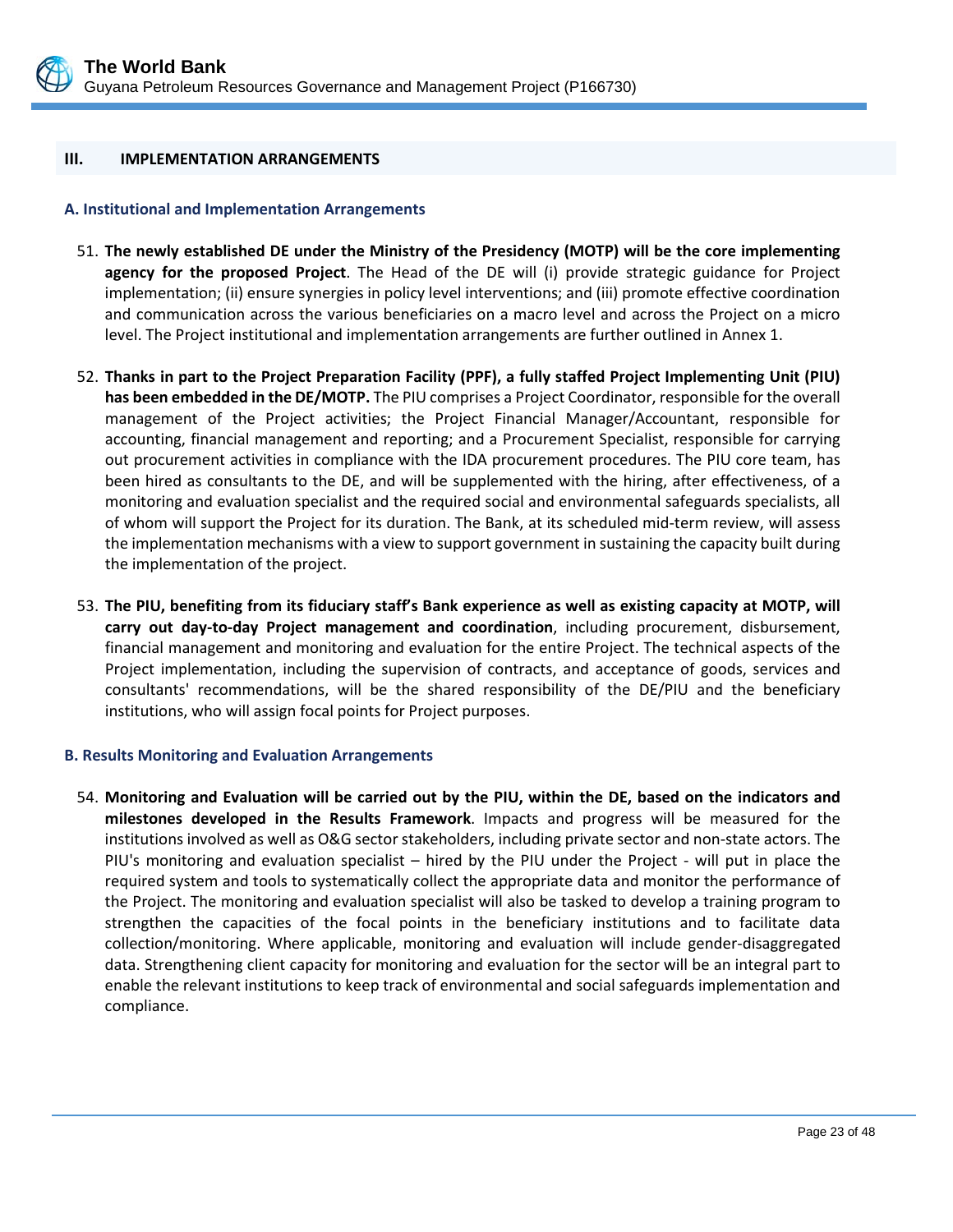# <span id="page-28-0"></span>**C. Sustainability**

- 55. **From the outset, the Government of the Co-operative Republic of Guyana has demonstrated commitment and ownership of the proposed Project**, with the Ministry of Natural Resources, the Ministry of Finance and the Department of Energy as the prime advocates for the need to improve the legal and regulatory frameworks and enhance the country's institutional capacities to oversee and manage the country's O&G sector.
- 56. **The Project activities will support Guyana as it elaborates the frameworks for sustainable development** and will further increase the Government's credibility in terms of its ability to facilitate complex multibillion-dollar O&G Projects for the benefit of multiple sectors of the economy and society. At the national level, the Project will enhance the capacity of the Government to (i) engage the private sector on an informed basis and within a context of improved legal and regulatory frameworks; (ii) enhance the institutional and human skills to manage the technical, environmental and social aspects of the O&G sector; (iii) enable improved flows of revenue and revenue management; and (iv) promote transparency and accountability through the compliance with the EITI and stakeholder engagement. Extensive revenues that would accrue to the Government from the O&G sector will provide resources for the Government to continually improve capacities and sector management.

#### <span id="page-28-1"></span>**IV. PROJECT APPRAISAL SUMMARY**

#### <span id="page-28-2"></span>**A. Technical, Economic and Financial Analysis**

- **(i) Technical**
- 57. **The Project design was informed by sustained World Bank engagement with the Government in the extractives sector since 2016**, referred to in the Rationale for Bank Involvement (paragraph 45 above). **The Project is closely coordinated with other operations**, most notably the programmatic *Guyana Financial Stability and Development (GFSD)* Development Policy Credit (P165425) (under implementation).
- 58. **Constant dialogue between Bank staff and management with the highest officials in the country and the direct engagement of technical staff** from the Ministries in charge of O&G, finance, and environment have informed the design of the Project, which sought to balance its activities with the institutional capacities, the local context and internationally accepted practices in O&G technical assistance Projects.
- 59. **The Project will deliver advisory services needed to strengthen the technical capacity of key agencies to oversee and manage the O&G sector**. The detailed terms of reference (TOR) prepared to tender the activities financed under this Project provide a clear definition of the work that needs to be done by the set of consultants who will be supporting Government of the Co-operative Republic of Guyana. There is also no duplication of work in the various consultancies planned under this Project.
- 60. **The training activities will be based on an institutional diagnostic of key agencies and will be tailored based on existing capacity and future industry needs**. The O&G operators and service providers will be engaged to inform the design of the training program, since they are ideally positioned to define future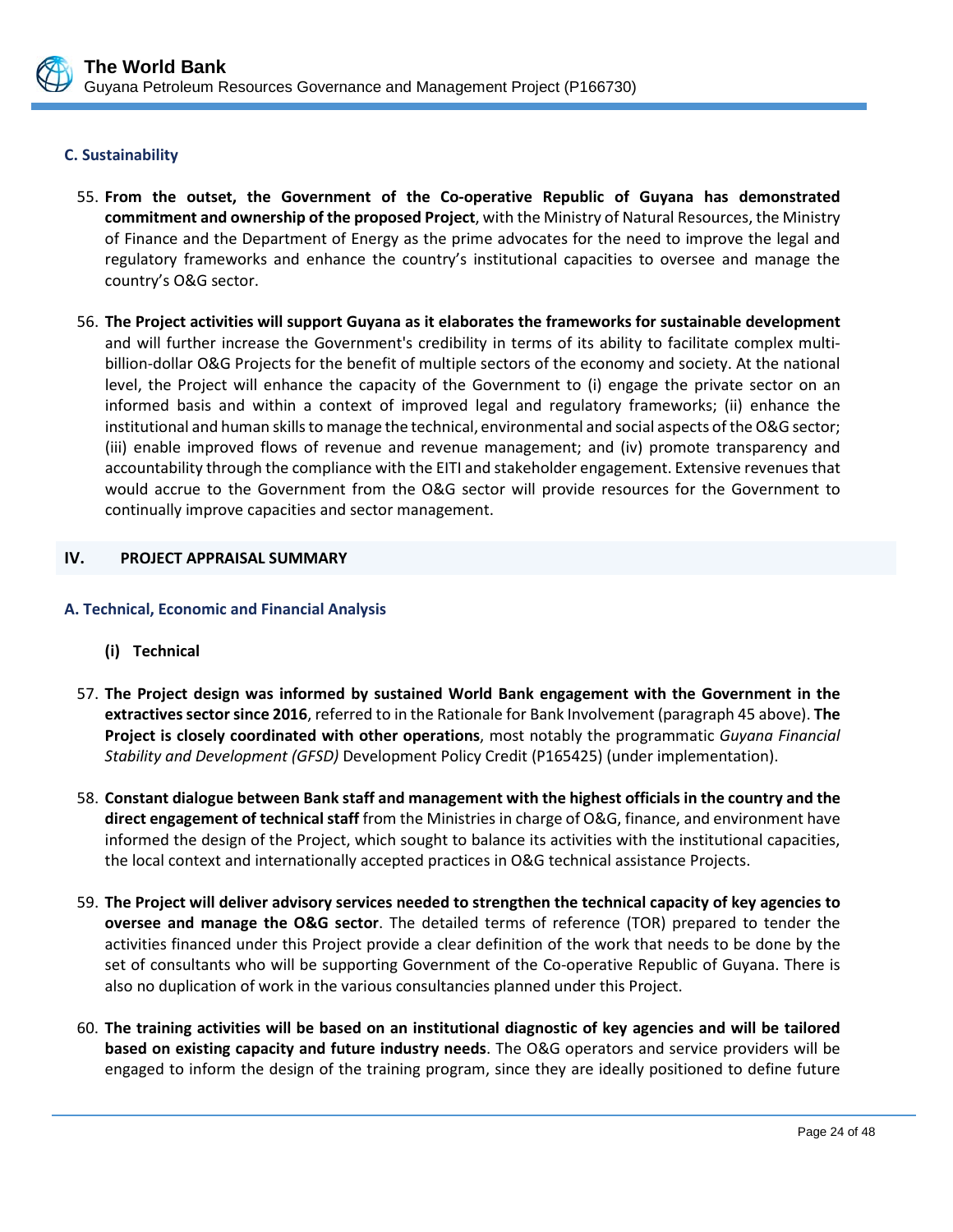

industry needs and will be themselves developing substantial effort to build capacity in the nascent O&G sector.

# **(ii) Economic and Financial**

61. **The future economic and financial benefits of the O&G sector projects being developed in Guyana cannot be attributed to the proposed technical assistance Project, nor can they be easily quantified since too many external factors would have to be considered**. The economic analysis for the proposed Project can only be conducted based on "with technical assistance vs. without technical assistance" considerations. Since Guyana is new to world-scale O&G sector developments, the economic benefits of the Project would thus derive from improved decision-making thanks to capacity building with respect to the development of the O&G resources. It is not possible to quantify the increased likelihood that an optimal decision will be reached because of this Project. Still, even a small improvement in GCRG's capacity thanks to the advisory services and training provided by the Project could have a huge impact in government revenues. For example, if Guyana derives an incremental benefit of 0.25 percent of gross revenues as a result of improved capacity to manage the O&G sector, collect revenue, audit costs, or reduce environmental damage, the benefit to Guyana would be around US\$200 million (assuming US\$80.5 billion in oil revenue, before costs and oil company profits). It is important to underline that these calculations are not meant to reflect the views of either the operators or government, but to confirm that the potential benefits from the Project could plausibly outweigh the US\$20 million spent on the project many times over.

## <span id="page-29-0"></span>**B. Fiduciary**

## **(i) Financial Management**

62. **A financial management (FM) assessment of the project was conducted in accordance with OP/BP 10.00 and the Financial Management Manual for World Bank IPF Operations (OPCS5.05-DIR.01, issued February 10, 2017)**. The main FM risks are due to the fact that the DE is new and has limited experience in implementing World Bank-financed projects and that the project foresees substantial training related activities. To mitigate the FM risks, appropriate internal controls and adequate tools (e.g. QuickBooks software) will be applied throughout project implementation. These internal controls are detailed in the Operations Manual, which was be agreed with the World Bank and adopted by the Government on February 20, 2019. In addition, the World Bank's project fiduciary team will continue to work closely with the DE/PIU and MOTP and provide them continuous guidance for at least the first six months of project implementation. It will also provide them training on specific World Bank policies and guidelines; and connect them with other well performing WB projects in Guyana to experience cross learning. FM risks and compliance will be monitored during the World Bank's six-monthly implementation support missions as well as through annual external audits. With the implementation of these measures, the DE/PIU under MOTP will have in place a FM system that should be able to provide, with reasonable assurance, accurate and timely information on the status of the funds as required by the World Bank. More details on FM and disbursement are provided in Annex 1.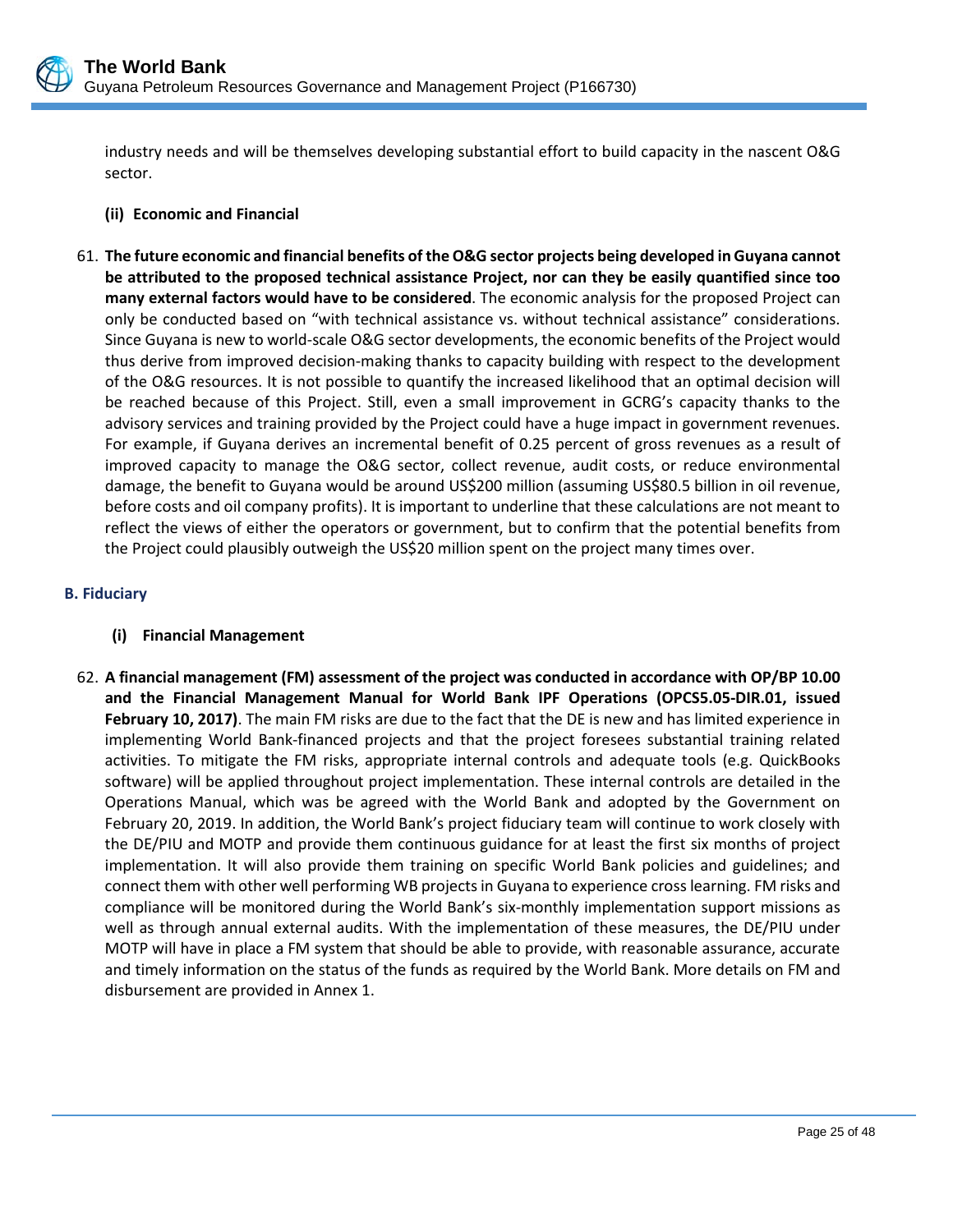## **(ii) Procurement**

- 63. **Procurement under the project will be carried out in accordance with the 'World Bank Procurement Regulations for IPF Borrowers' dated July 2016 and revised in November 2017 and August 2018 ('Procurement Regulations')**. The World Bank's Systematic Tracking and Exchanges in Procurement (STEP) system will be used to prepare, clear, and update the Procurement Plans and conduct procurement transactions for the project. All procurement methods and procedures are required to be consistent with the World Bank's Core Procurement Principles and ensure that the World Bank's Anti-Corruption Guidelines and Sanctions Framework and contractual remedies set out in its Legal Agreement are adhered to.
- 64. **A Procurement Capacity Assessment and Project Procurement Strategy for Development (PPSD) were completed during project preparation**. The PPSD includes a detailed Procurement Risk Analysis and actions to mitigate the risks. The procurement risk rating for the Project is considered Substantial and the following procurement risks were identified: (a) the DE is not familiar with the World Bank's Procurement Regulations issued in July 2016; (b) possible weak procurement capacity of evaluators and technical teams; (c) delays in handling of procurement-related complaints; (d) lack of interest from bidders/firms in project's bidding and consulting processes; and (e) all Bank financed processes need to also follow the local procurement requirements and procedures, which is time consuming. The PIU will be responsible for all procurement activities under the project. A Procurement Specialist with relevant experience in donorfunded procurement, particularly in World Bank procurement rules and procedures, has been appointed to the DE/PIU to ensure timely processing of procurement activities financed under the Project. To minimize procurement delays, build capacity and mitigate risks: a) procurement training will be provided to evaluators, Guyanese National Procurement and Tender Administration Board (NPTAB) members and technical specialists working on the Project, b) the PIU with the World Bank team's support will launch several key selection processes – legal consultancy, petroleum development consultancy, petroleum data management consultancy, etc. – prior to Project Effectiveness [the associated TOR are currently being finalized]; c) support will be provided towards smooth processing of procurement complaints related to the WB's financed contracts; d) contracts will be packaged to ensure interest of bidders and reduction of processing time, and e) policy dialogue on local procurement requirements and procedures to improve processing and timing will continue. More details on procurement are provided in Annex 1.

#### <span id="page-30-0"></span>**C. Safeguards**

## **(i) Environmental Safeguards**

65. **The project has been assigned Category B under World Bank OP/BP 4.01 'Environmental Assessment'**, given that the Project consists primarily of technical assistance and capacity building activities aimed at enhancing the GCRG's capacity to manage and regulate the O&G sector. The activities financed through the project will primarily be implemented in Georgetown, Guyana focused on the central government and the project will not finance any large physical investments, nor will it directly finance O&G E&P activities. However, it could have eventual negative implications if the advisory services and training provided through the Project do not address adequately or sufficiently the environmental and social impacts related to O&G development offshore. This is particularly pertinent with respect to the support provided through the Project to the update of Guyana's legal and regulatory frameworks for the O&G sector, which will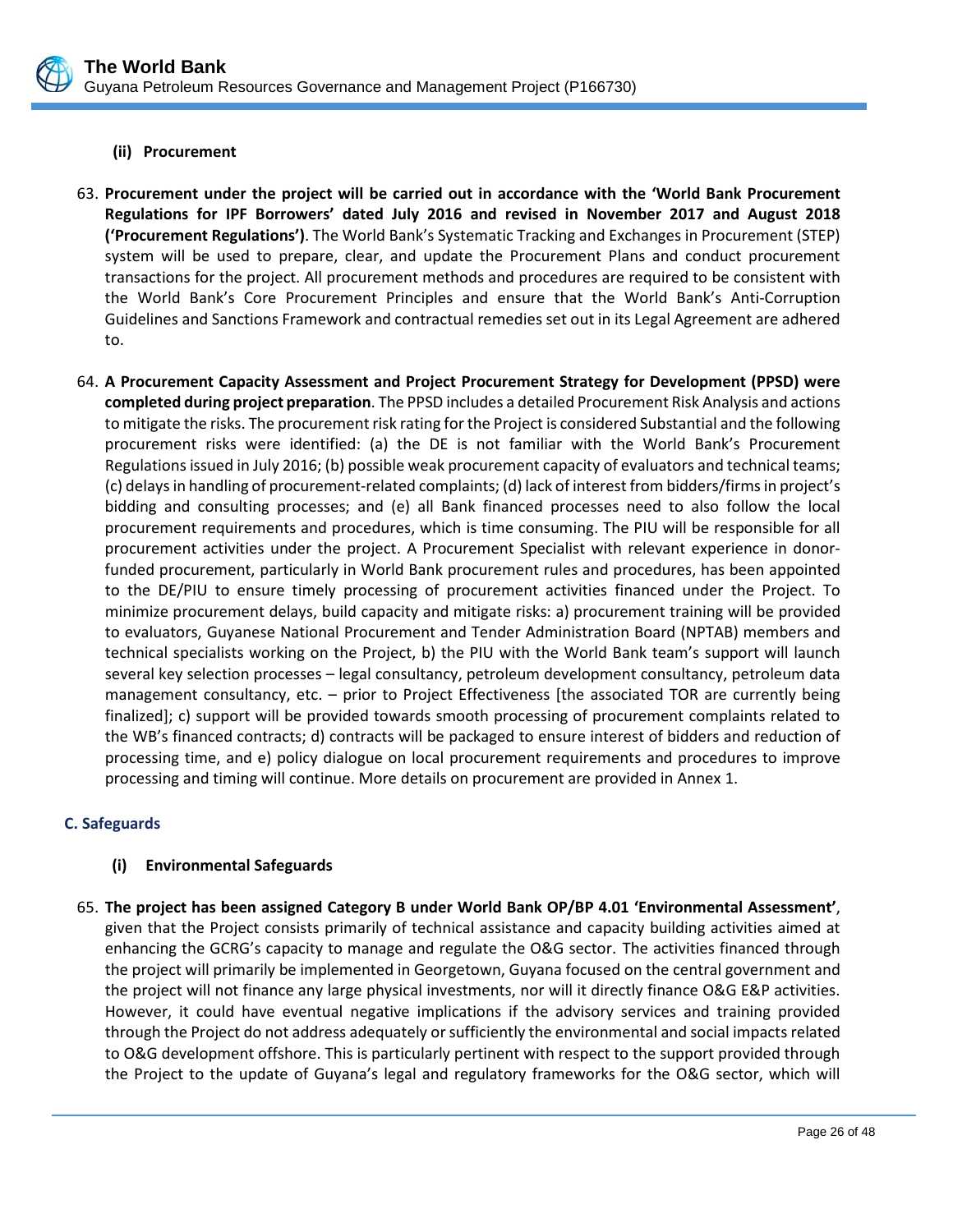potentially have environmental and social implications at the strategic level (e.g. overall impacts on marine biodiversity, impacts on air quality, social conflicts, etc.), resulting in the proposed Project triggering OP/BP 4.04 Natural Habitats on a precautionary basis. To prepare the country and the PIU for the upcoming O&G development projects, a Strategic Environmental and Social Assessment (SESA) will be financed through the Project (sub-component B.4) to examine the readiness of the Guyanese safeguards related to the institutional and regulatory frameworks applicable to O&G development projects, addressing, among others, the principles and provisions of OP/BP 4.04 Natural Habitats such as marine biodiversity assessment and coral reef protection. In addition, the World Bank team will also work with the Government to provide legal and technical advice on the legal and regulatory frameworks to ensure good international practice regarding environmental and social management in the O&G sector.

- 66. **The SESA for Guyana's new oil and gas sector will help meet long-term country development outcomes by integrating environmental, social (including labor), health, safety and security considerations in oil and gas policies, laws and sector growth.** On the whole, considering the ongoing and proposed development and capacity building activities for the oil and gas sectors, the SESA will provide a comprehensive sector-wide examination of potential impacts that could be generated by the development of the O&G sector, both positive and negative, evaluating the scope and probability of these impacts due to increased activities offshore and potentially onshore; be climate-informed; will identify gaps between Guyana's Environmental, Social, Health and Safety (ESHS) Safeguards and the Bank's safeguards (thus helping identify areas for capacity building and training of Government officials in the management of oil and gas sector ESHS impacts); develop recommendations to avoid, manage and/or attenuate these impacts, and facilitate – in coordination with the Project's component A.1 - the integration of these measures into a coherent set of legal and regulatory proposals and implementation measures. The TORs for the SESA were completed and disclosed on the GCRG on December 5, 2018 and on the Bank website on December 10, 2018.
- 67. **By its nature, the Project will not support any construction. However, depending on the final scope of activities related to setting up the National Petroleum Data Repository (sub-component B.3),** and if financing proceeds are available, the Project may be restructured to incorporate the rehabilitation or expansion of existing facilities to accommodate the NPDR (no other construction activity is contemplated). In this case, an Environmental Management Plan (EMP) will be prepared, taking into consideration the WB EHS Guidelines for the rehabilitation and/or expansion of facilities. Likewise, sub-component B.3 might require the acquisition of new computers or technologies, and the disposal of the old ones, in which case the Project will include an E-Waste Management Plan (EWMP) for the disposal of old equipment in the EMP. The Draft TORs for the generic EMP were completed and disclosed by the GCRG on December 7, 2018 and on the Bank website on December 10, 2018. Once the details of the needs for the National Petroleum Data Repository are known, the PIU will ensure that a specific EMP (consistent with the generic EMP) will be developed to identify appropriate environmental mitigation measures, prior to starting the rehabilitation/expansion works.

## **(ii) Social Safeguards**

68. **The Project will likely produce positive benefits at a national level and negative social impacts should be minimal.** Since the Project mainly consists of advisory services and training and does not contemplate large civil works, no involuntary resettlement or direct impacts on indigenous people, their land, natural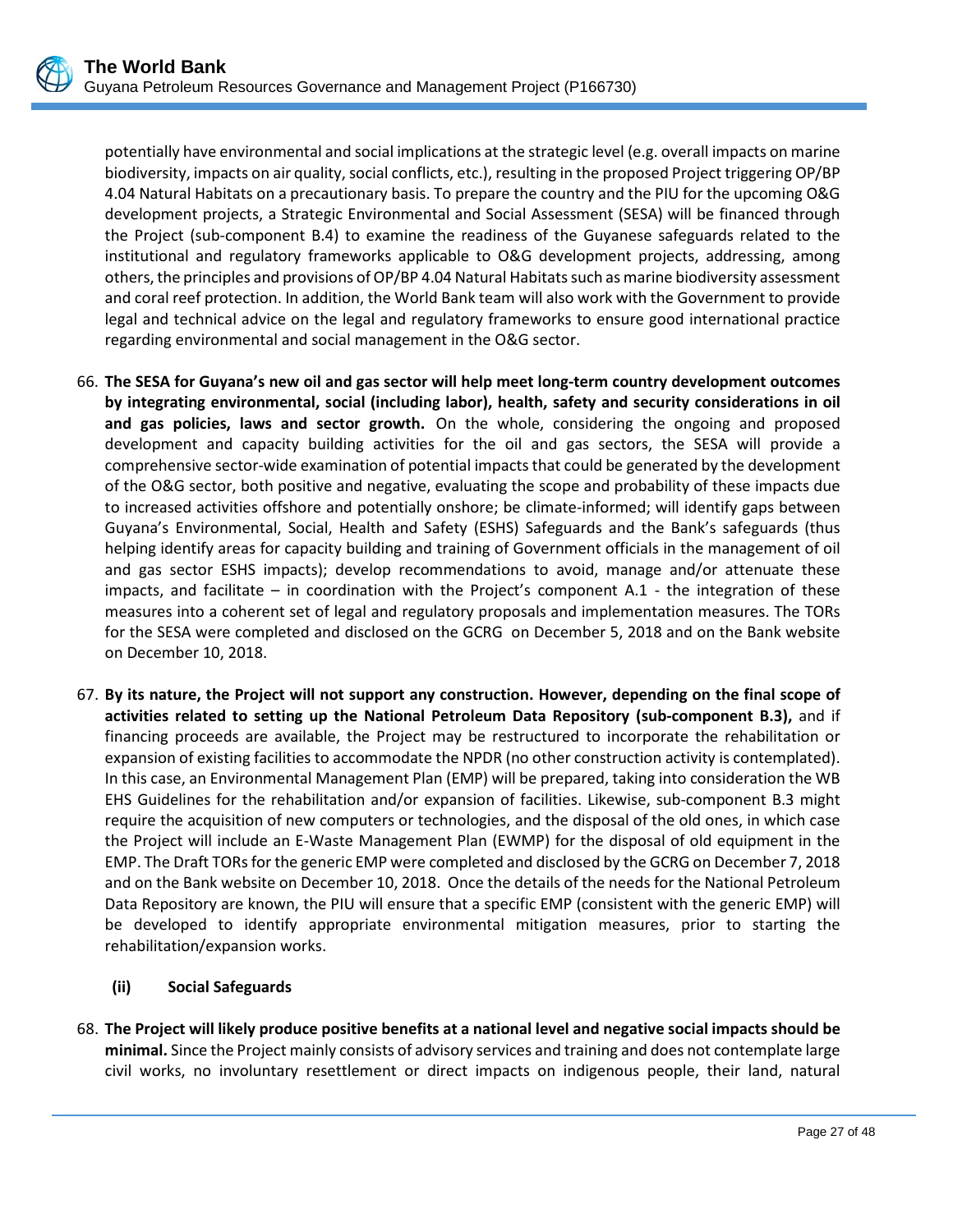environment, livelihoods, and cultural values are anticipated. However, given the Project's focus on building institutional capacity to more effectively manage O&G activities in the country, the main social risks are likely to be generated from the consultation and citizen engagement process. As a national program, the Project will need to identify and consult with a diverse set of national stakeholders, which should include vulnerable populations such as indigenous peoples. In doing so, expectations around what benefits will materialize and be broadly shared will likely be raised and if not managed well, could place the government in a compromising position. Additionally, as the institutional and legal frameworks are being designed and strengthened, risks exist that these reforms do not achieve stated objectives to rationalize the effective management of environmental and social impacts, including those on indigenous people and other vulnerable populations, from oil and gas activities.

- 69. **The risks identified above will be mitigated through the activities funded through the Project's subcomponent A.2 as well as through the aforementioned Strategic Environmental and Social Assessment (SESA) for the O&G sector**. The SESA will help mitigate the social risks associated with consultation and citizen engagement among others by: a) identifying and mapping the key stakeholders in the oil and gas sector, including local communities and vulnerable and marginalized groups such as indigenous peoples, that should be consulted; b) organizing various workshops throughout the SESA process – from scoping to final consultation - to capture the perceptions and inputs of relevant stakeholders on ESHS priorities related to O&G development, and on the corresponding proposed government interventions or policies needed to address them. Furthermore, the SESA will inform the preparation of an Indigenous Peoples Planning Framework (IPPF) as its social analysis will cover issues under OP/BP 4.10, including identification of zones most likely to be affected by the proposed and expected/foreseen activities in O&G with potential presence of indigenous peoples, and identification of potential risks and possible mitigation measures and actions that the GCRG may wish to consider in the future.
- 70. **The designed stakeholder and citizen engagement plan and communications' process funded through A.2** will further contribute to mitigating social risks by providing the GCRG with detailed guidance on how to engage with citizens, ensuring that communications on O&G sector issues are shared with a diverse group of relevant stakeholders and that communications are accessible to vulnerable populations. The process will also consider how to communicate effectively with groups that: are illiterate, do not speak the official Guyanese language (English), have disabilities, have mobility difficulties, etc. Public consultations for this Project are not required but recommended given the sensitivities of O&G sector in the country.

## **(iii) Grievance Redress Mechanisms**

71. Communities and individuals who believe that they are adversely affected by a World Bank (WB) supported project may submit complaints to existing project-level grievance redress mechanisms or the WB's Grievance Redress Service (GRS). The GRS ensures that complaints received are promptly reviewed in order to address project-related concerns. Project affected communities and individuals may submit their complaint to the WB's independent Inspection Panel which determines whether harm occurred, or could occur, as a result of WB non-compliance with its policies and procedures. Complaints may be submitted at any time after concerns have been brought directly to the World Bank's attention, and Bank Management has been given an opportunity to respond. For information on how to submit complaints to the World Bank's corporate Grievance Redress Service (GRS), please visit [http://www.worldbank.org/en/projects](http://www.worldbank.org/en/projects-operations/products-and-services/grievance-redress-service)[operations/products-and-services/grievance-redress-service.](http://www.worldbank.org/en/projects-operations/products-and-services/grievance-redress-service) For information on how to submit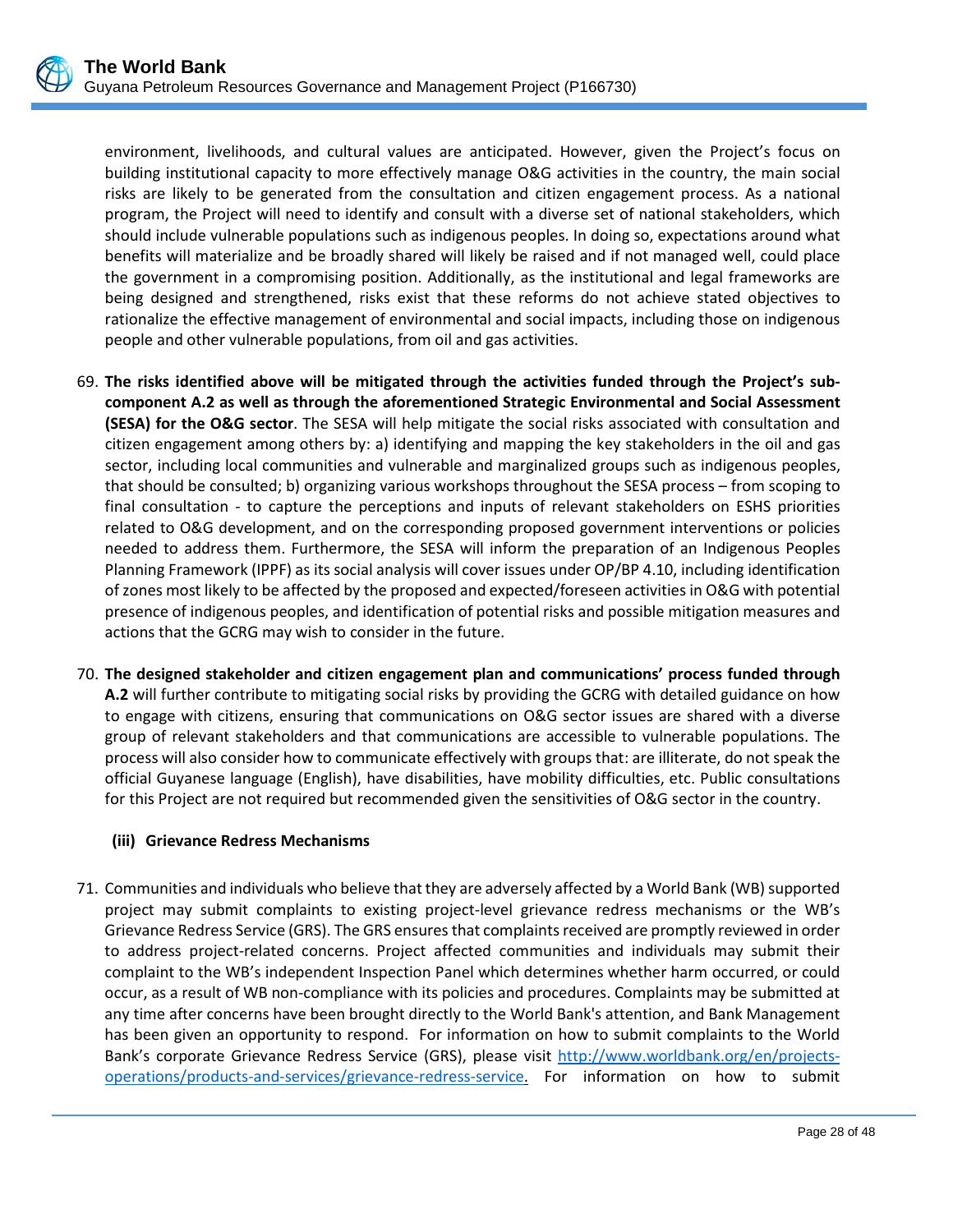complaints to the World Bank Inspection Panel, please visit [www.inspectionpanel.org.](http://www.inspectionpanel.org/)

#### <span id="page-33-0"></span>**V. KEY RISKS**

- 72. **The overall risk of achieving the objectives under this proposed Project is considered** *substantial*, with Political and Governance, Macroeconomic, Institutional Capacity for Implementation and Sustainability, posing the highest risks.
- 73. **Political and Governance risks are rated** *high*: In May 2015, A Partnership for National Unity (APNU) and the Alliance for Change (AFC) won the national elections ending 23 years of the People's Progressive Party/Civic (PPP/C). There were local government elections in May 2016 – the first in 22 years – and again in November 2018. This was followed by the passage of a no-confidence motion in December 2018. This has raised the prospect of an early national election. A new administration may change priorities at the early stages of project implementation. Mitigation measures include support to broad-based consultation efforts on the new O&G sector, which among others can contribute to the emergence of a shared longterm vision beyond politics for the sector. A vision to which the proposed Project is well placed to support.
- 74. Governance risks are endemic in the O&G sector where institutional capacity is still being established and which involves large investments and potentially large profits, particularly for some. Mitigating measures have been built into the project design in the form of institutional strengthening and capacity building as well as strengthening of mechanisms of demand for good governance and transparency.
- 75. **Macroeconomic risks are rated** *substantial*: The economic outlook is subject to external and internal risks and the steps that Guyana has taken to manage them. On the one hand, slower than expected world economic growth could slow the increase in commodity prices and undercut Guyana's terms of trade and both exports and fiscal revenues. On the other hand, faster than expected growth could lead to higher interest rates. This could create depreciation pressure on the Guyanese dollar, thus increasing both Guyana's and the private sector's debt servicing cost. Supported by the Financial and Fiscal Stability Development Policy Credit, the Ministry of Finance is taking steps to strengthen fiscal policy and management and the implementation of the SWF legislation will also help to mitigate the macroeconomic risks. The project supports the Ministry of Finance in implementing this legislation and indirectly in managing the macroeconomic risks associated with the oil revenues. Mitigating measures have been built into the project design, among others, in the form of training and advisory services provided to the MOF to support the operationalization of the Natural Resource Fund Act. The Project is also planning to frontload activities to minimize the exchange rate risk.
- 76. **Sector Strategies and Policies risks are rated** *substantial:* GCRG/DE has finalized the development of a Roadmap with the help of the IDB, which is aimed at providing a framework for the execution of the DE's mandate to manage the petroleum sector. On a broader basis, a clearer direction and strategy for the O&G sector is being developed through the multi-agency cooperation, dialogue and planning exchanges and opportunities provided by the Inter-Ministerial Technical Committee on Petroleum. The legal and regulatory frameworks for the sector are outdated and to a large extent do not address some of the sector's key issues, creating a vacuum, which leads to an uncertain and risky environment for investors and other stakeholders alike. The project design addresses these particular risks by providing advisory services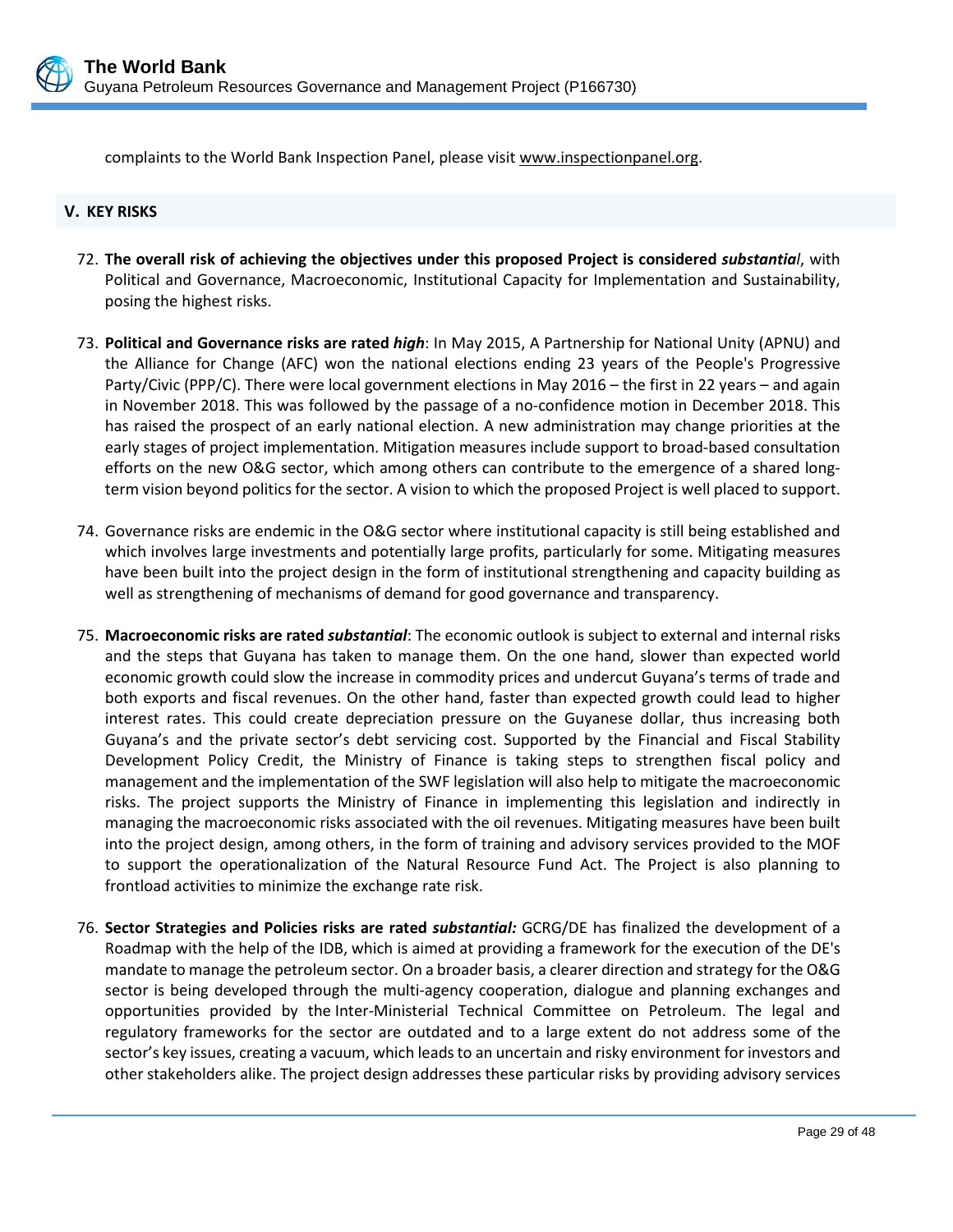

(international and national expertise) to update the existing legal and regulatory frameworks for the sector and build up the capacity of key institutions for implementation of policies and transparent management of the sector.

- 77. **Institutional Capacity for Implementation and Sustainability risks are** *high*: Coordination across ministries is limited but improving, thanks to the establishment of the DE and the expansion of the Inter-Ministerial Technical Committee on Petroleum. Furthermore, there is solid evidence of strong political buy-in for the Project. Mitigation measures include embedding the Project implementing unit (PIU) in DE to benefit from its leadership, as well as the use of the Project Preparation Facility (PPF) to build capacity at the PIU and prepare key activities to be kicked off immediately upon effectiveness. The team will continuously engage the Ministry of Finance and other key players in the O&G sector, to facilitate any possible changes to the Project's counterparts.
- 78. **Fiduciary risk is** *substantial*. The fiduciary risks arise primarily from the fact that the DE is new and has limited experience in implementing World Bank financed projects. Other risks include: (a) possible weak procurement capacity of evaluators and technical teams; (b) lack of interest from bidders/firms in project's bidding and consulting processes, and (c) all World Bank financed processes need to also follow the local procurement requirements and procedures. Mitigation measures include (a) appointment of a Procurement Specialist and a Financial Management Specialist with relevant experience to the DE/PIU; (b) adoption of internal controls and adequate tools as detailed in the Operations Manual, agreed with the World Bank, and (c) continuous guidance provided by the World Bank's project fiduciary team to DE/PIU for at least the first six months of project implementation (see the Appraisal Summary section for more).
- 79. **Stakeholders' related risks are** *substantial*. While the primary direct beneficiaries of the proposed Project are government entities, it involves a broad set of stakeholders ranging from private O&G operators to non-state actors, who may have diverse interpretations, expectations, and levels of interest in the proposed Project. Identifying potential sources of grievances early on can contribute to mitigating conflicts. Another way to mitigate risks from stakeholders is to engage them throughout the project's life cycle, through an information and communication campaign, with adequate and user-friendly tools.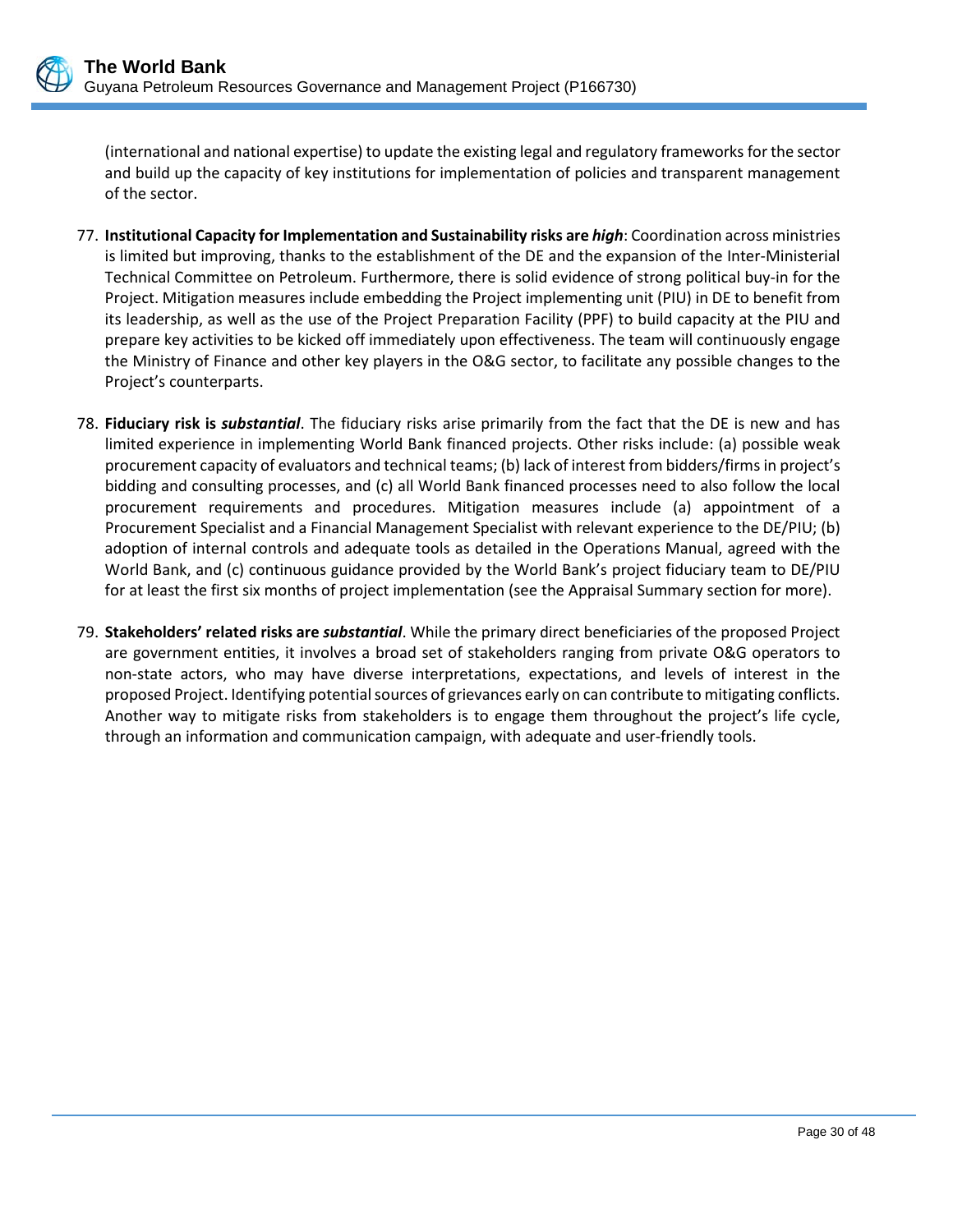

.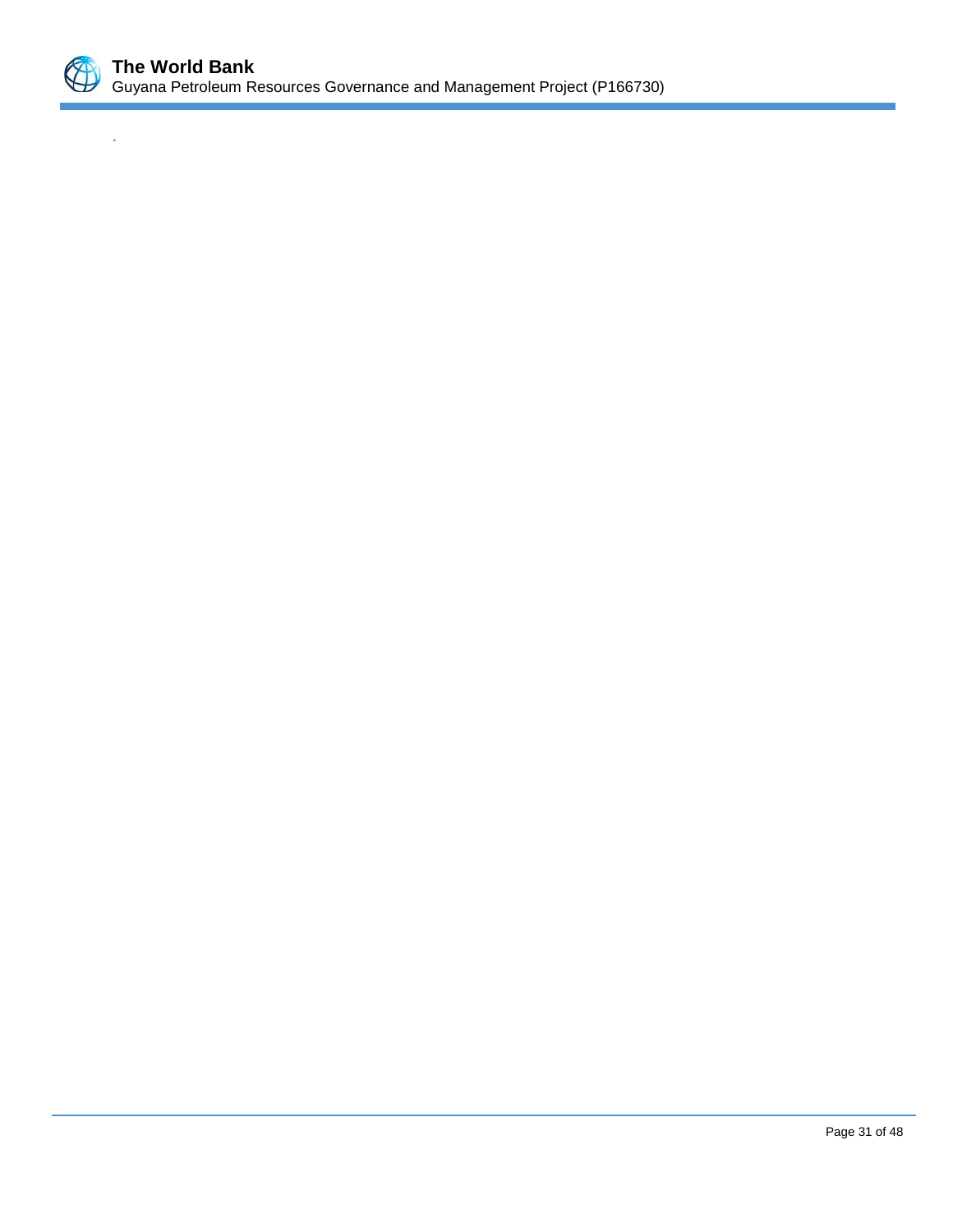

# **VI. RESULTS FRAMEWORK AND MONITORING**

#### **Results Framework**

**COUNTRY: Guyana**

**Guyana Petroleum Resources Governance and Management Project**

# **Project Development Objectives(s)**

The project development objective is to support the enhancement of legal and institutional frameworks and the strengthening of the capacity of key institutions to manage the oil and gas sector in Guyana.

#### **Project Development Objective Indicators**

<span id="page-36-0"></span>

| <b>Indicator Name</b>                                                                                                                      | <b>DLI</b> | <b>Baseline</b> | <b>Intermediate Targets</b> |                |                         | <b>End Target</b> |  |
|--------------------------------------------------------------------------------------------------------------------------------------------|------------|-----------------|-----------------------------|----------------|-------------------------|-------------------|--|
|                                                                                                                                            |            |                 | 1                           | $\overline{2}$ | $\overline{\mathbf{3}}$ |                   |  |
| Enhanced legal and institutional frameworks for the petroleum sector in Guyana                                                             |            |                 |                             |                |                         |                   |  |
| Legal and regulatory acts for the<br>O&G sector prepared under the<br>project and submitted to the<br>National Assembly (Number)           |            | 0.00            | 1.00                        | 2.00           | 3.00                    | 5.00              |  |
| Enhanced capacity of key institutions to manage the oil and gas sector in Guyana                                                           |            |                 |                             |                |                         |                   |  |
| EITI reports published and made<br>publicly available, in accordance<br>with internationally recognized<br>transparency standards (Number) |            | 0.00            | 1.00                        | 2.00           | 3.00                    | 4.00              |  |
| Results of SESA publicly disclosed<br>by the Government (Yes/No)                                                                           |            | No              |                             |                |                         | Yes               |  |
| Annual report of the Natural<br>Resource Fund laid before the<br>National Assembly by the MOF<br>(Number)                                  |            | 0.00            | 1.00                        | 2.00           | 3.00                    | 4.00              |  |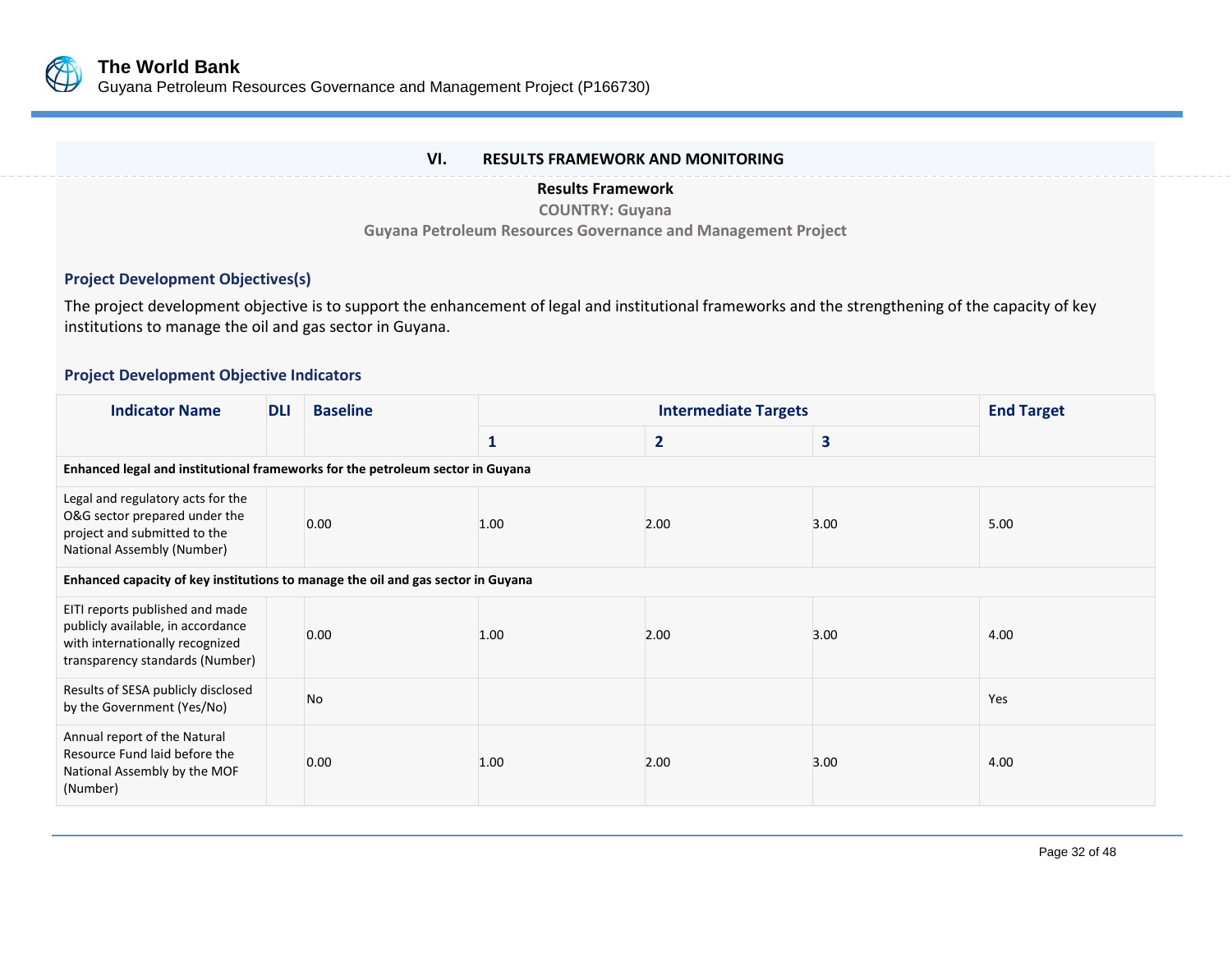

# **Intermediate Results Indicators by Components**

| <b>Indicator Name</b>                                                                                                                        | <b>DLI</b> | <b>Baseline</b> | <b>Intermediate Targets</b> |                |      | <b>End Target</b> |
|----------------------------------------------------------------------------------------------------------------------------------------------|------------|-----------------|-----------------------------|----------------|------|-------------------|
|                                                                                                                                              |            |                 | $\mathbf{1}$                | $\overline{2}$ | 3    |                   |
| A. Enhancement of Legal Framework and Stakeholder Engagement                                                                                 |            |                 |                             |                |      |                   |
| Draft legal acts and regulations for<br>the O&G sector finalized (Number)                                                                    |            | 0.00            | 1.00                        | 3.00           | 4.00 | 5.00              |
| Communications strategy on O&G<br>sector issues implemented<br>(Number)                                                                      |            | 0.00            | 1.00                        | 2.00           | 3.00 | 4.00              |
| Stakeholder consultations<br>conducted on new legislation for<br>O&G sector (Number)                                                         |            | 0.00            | 2.00                        | 4.00           | 6.00 | 8.00              |
| <b>B. Capacity Building of Key Institutions</b>                                                                                              |            |                 |                             |                |      |                   |
| Staff trained on petroleum data<br>management (Number)                                                                                       |            | 0.00            | 0.00                        | 2.00           | 4.00 | 5.00              |
| Instrumental advisors recruited to<br>support critical technical needs at<br>key institutions with responsibility<br>for O&G sector (Number) |            | 0.00            | 3.00                        |                |      | 5.00              |
| Number of females in management<br>and leadership positions at key<br>institutions with responsibility for<br>O&G increased (Number)         |            | 4.00            | 4.00                        | 5.00           | 6.00 | 8.00              |
| <b>Environmental Protection Agency's</b><br>capacity to regulate and monitor<br>the O&G sector enhanced<br>(Number)                          |            | 0.00            | 2.00                        | 4.00           | 5.00 | 7.00              |
| <b>C</b> - Enhancement of Fiscal Management                                                                                                  |            |                 |                             |                |      |                   |
| Enterprise Architecture designed<br>(Yes/No)                                                                                                 |            | No              | No                          |                |      | Yes               |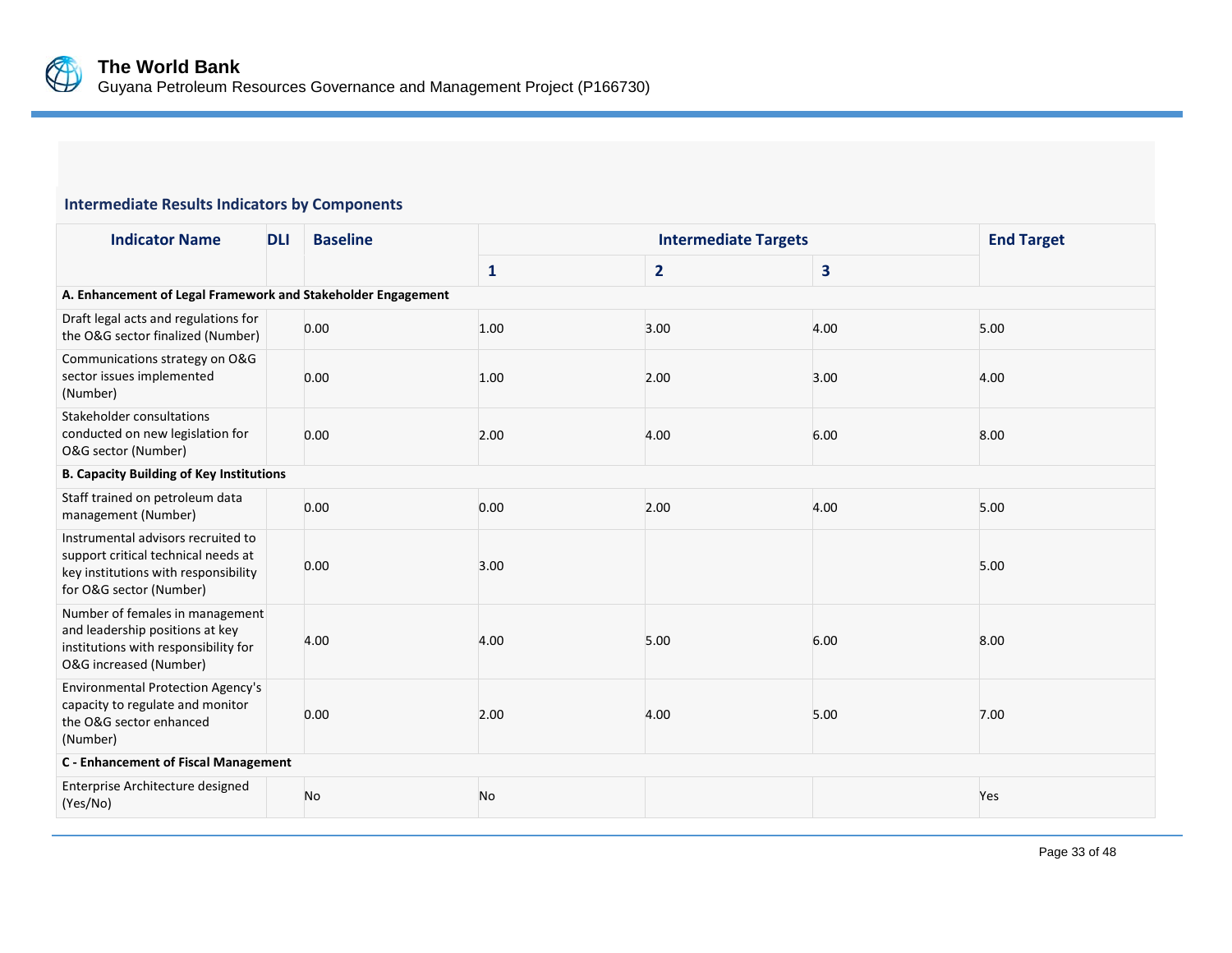

Guyana Petroleum Resources Governance and Management Project (P166730)

| <b>Indicator Name</b>                                                                                                | <b>DLI</b> | <b>Baseline</b>                                                                                                                                                                                                                                                                                                                                                                                                                                                                                     |              | <b>End Target</b> |                                                         |                                                  |                                                     |
|----------------------------------------------------------------------------------------------------------------------|------------|-----------------------------------------------------------------------------------------------------------------------------------------------------------------------------------------------------------------------------------------------------------------------------------------------------------------------------------------------------------------------------------------------------------------------------------------------------------------------------------------------------|--------------|-------------------|---------------------------------------------------------|--------------------------------------------------|-----------------------------------------------------|
|                                                                                                                      |            |                                                                                                                                                                                                                                                                                                                                                                                                                                                                                                     | $\mathbf{1}$ | $\overline{2}$    |                                                         | 3                                                |                                                     |
| MOF capacity to support Natural<br>Resource Fund implementation<br>enhanced (Number)                                 |            | 0.00                                                                                                                                                                                                                                                                                                                                                                                                                                                                                                | 1.00         | 2.00              |                                                         | 3.00                                             | 4.00                                                |
|                                                                                                                      |            |                                                                                                                                                                                                                                                                                                                                                                                                                                                                                                     |              |                   | <b>Monitoring &amp; Evaluation Plan: PDO Indicators</b> |                                                  |                                                     |
| <b>Indicator Name</b>                                                                                                |            | <b>Definition/Description</b>                                                                                                                                                                                                                                                                                                                                                                                                                                                                       |              | <b>Frequency</b>  | <b>Datasource</b>                                       | <b>Methodology for Data</b><br><b>Collection</b> | <b>Responsibility for Data</b><br><b>Collection</b> |
| Legal and regulatory acts for the O&G<br>sector prepared under the project and<br>submitted to the National Assembly |            | The project will provide<br>support for the<br>development of a legal,<br>regulatory frameworks for<br>the O&G sector that is<br>comprehensive, consistent<br>with international good<br>practices and gender-<br>sensitive (especially with<br>respect to health and safety<br>and local content). This<br>indicator will track the<br>number of legal and<br>regulatory acts that were<br>developed through the<br>assistance provided under<br>the Project and submitted<br>to Guyana's National |              | Annually          | DE PIU                                                  | Project Implementation<br>Reports                | DE PIU                                              |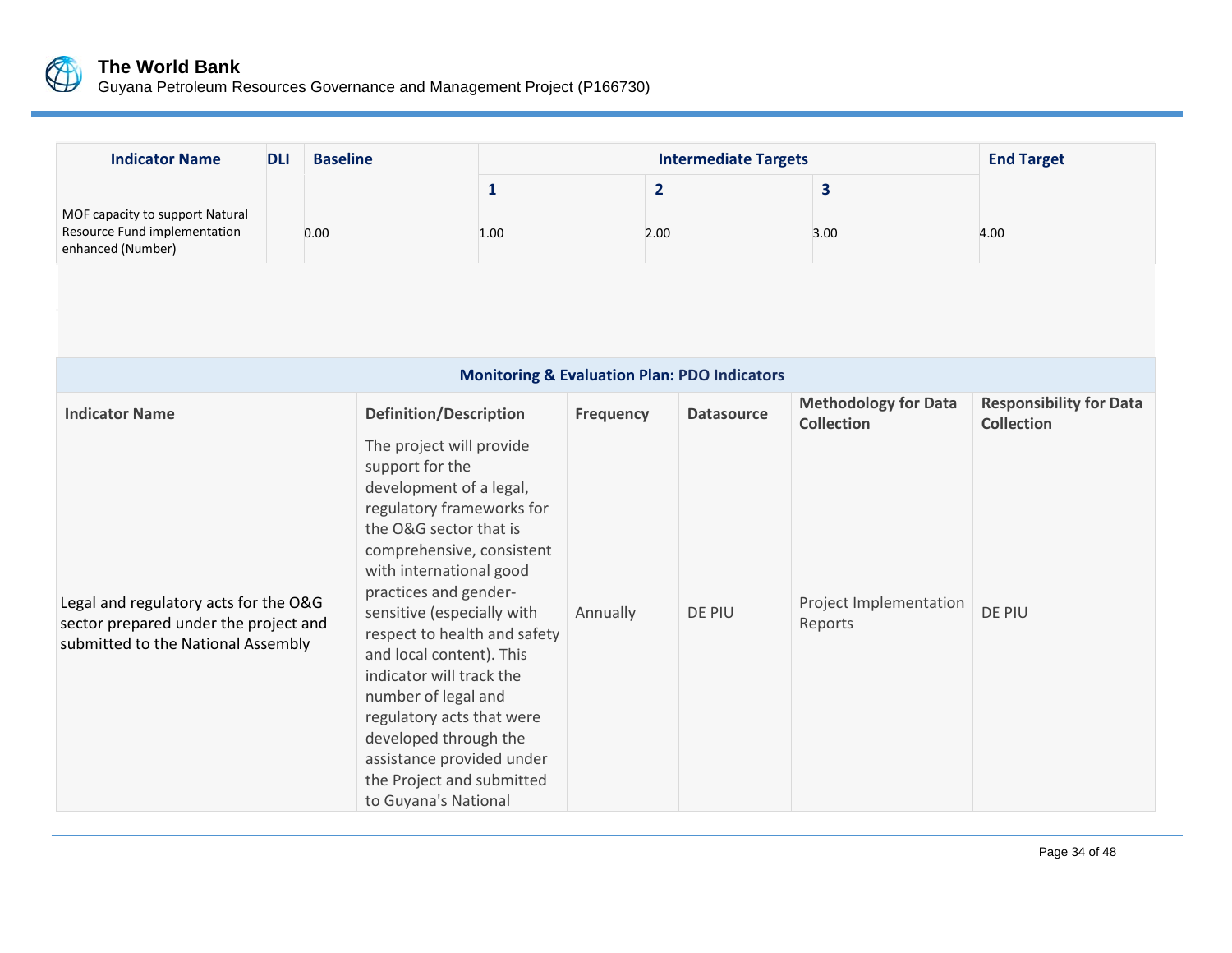

|                                                                                                                                   | Assembly. The end target of<br>five (5) includes: Petroleum<br>Commission Act; Petroleum<br><b>Taxation and Fiscal</b><br><b>Regulations; Local Content</b><br>Law and Regulations [for<br>petroleum sector];<br>Occupational Safety and<br><b>Health Regulations [for</b><br>petroleum sector];<br><b>Environmental Regulations</b><br>[for petroleum sector]. |          |                                               |                     |                                            |
|-----------------------------------------------------------------------------------------------------------------------------------|-----------------------------------------------------------------------------------------------------------------------------------------------------------------------------------------------------------------------------------------------------------------------------------------------------------------------------------------------------------------|----------|-----------------------------------------------|---------------------|--------------------------------------------|
| EITI reports published and made publicly<br>available, in accordance with<br>internationally recognized transparency<br>standards | This indicator will measure<br>the number of Extractive<br><b>Industries Transparency</b><br>International (EITI) reports<br>published in accordance<br>with the internationally<br>recognized EITI standards.                                                                                                                                                  | Annually | Guyana<br><b>National EITI</b><br>Secretariat | <b>EITI Reports</b> | <b>Guyana National EITI</b><br>Secretariat |
| Results of SESA publicly disclosed by the<br>Government                                                                           | This indicator ensures that<br>the SESA and its action plan<br>will be completed and<br>actively disseminated online<br>and in the media. The draft<br>report of the SESA is<br>expected to be completed<br>by January 2020. Disclosure<br>and dissemination of the<br>final SESA report including<br>the action plan is expected<br>by January 2021.           | Annually | EPA and DE<br>PIU                             | <b>SESA Report</b>  | DE PIU                                     |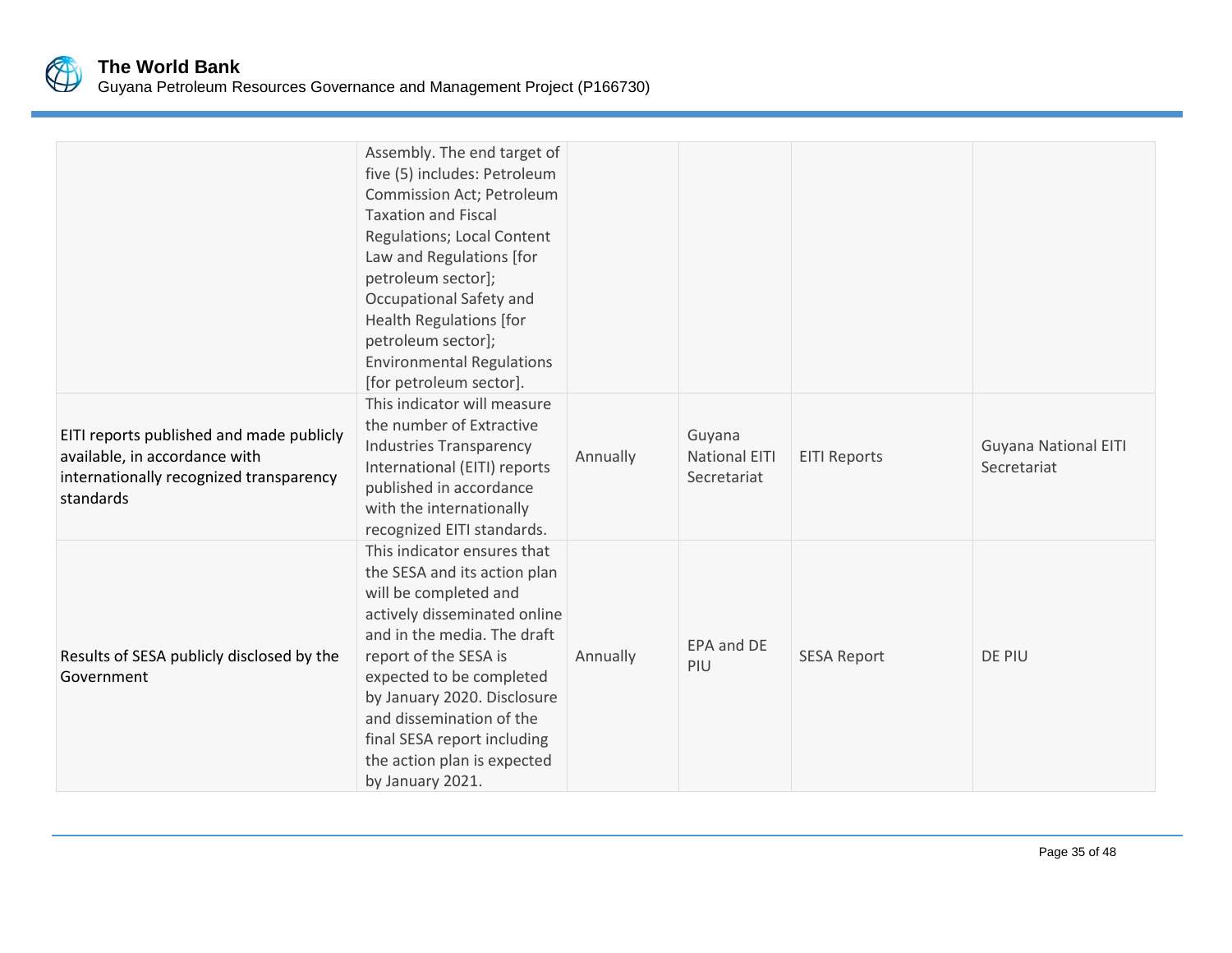

| Annual report of the Natural Resource<br>Fund laid before the National Assembly by<br>the MOF | This indicator will measure<br>the number of annual<br>reports of the Natural<br>Resource Fund laid by the<br>MOF before the National<br>Assembly in compliance<br>with Article 41.(1) of the<br>Natural Resource Fund Act.<br>The end target is 4 reports.                                                                                                                                                                                                                                                         | Annually         | <b>MOF</b>        | MOF reports                                      | MOF and DE PIU                                      |
|-----------------------------------------------------------------------------------------------|---------------------------------------------------------------------------------------------------------------------------------------------------------------------------------------------------------------------------------------------------------------------------------------------------------------------------------------------------------------------------------------------------------------------------------------------------------------------------------------------------------------------|------------------|-------------------|--------------------------------------------------|-----------------------------------------------------|
|                                                                                               |                                                                                                                                                                                                                                                                                                                                                                                                                                                                                                                     |                  |                   |                                                  |                                                     |
|                                                                                               | <b>Monitoring &amp; Evaluation Plan: Intermediate Results Indicators</b>                                                                                                                                                                                                                                                                                                                                                                                                                                            |                  |                   |                                                  |                                                     |
| <b>Indicator Name</b>                                                                         | <b>Definition/Description</b>                                                                                                                                                                                                                                                                                                                                                                                                                                                                                       | <b>Frequency</b> | <b>Datasource</b> | <b>Methodology for Data</b><br><b>Collection</b> | <b>Responsibility for Data</b><br><b>Collection</b> |
| Draft legal acts and regulations for the<br>O&G sector finalized                              | This indicator will track the<br>number of legal and<br>regulatory draft acts that<br>were developed through the<br>assistance provided under<br>the Project. The end target<br>of five (5) includes: draft<br>Petroleum Commission Act;<br>draft Petroleum Taxation<br>and Fiscal Regulations; draft<br><b>Local Content Law and</b><br>Regulations [for petroleum<br>sector]; draft Occupational<br>Safety and Health<br>Regulations [for petroleum<br>sector]; draft Environmental<br>Regulations [for petroleum | Annually         | DE PIU            | Project Implementation<br>Reports                | DE PIU                                              |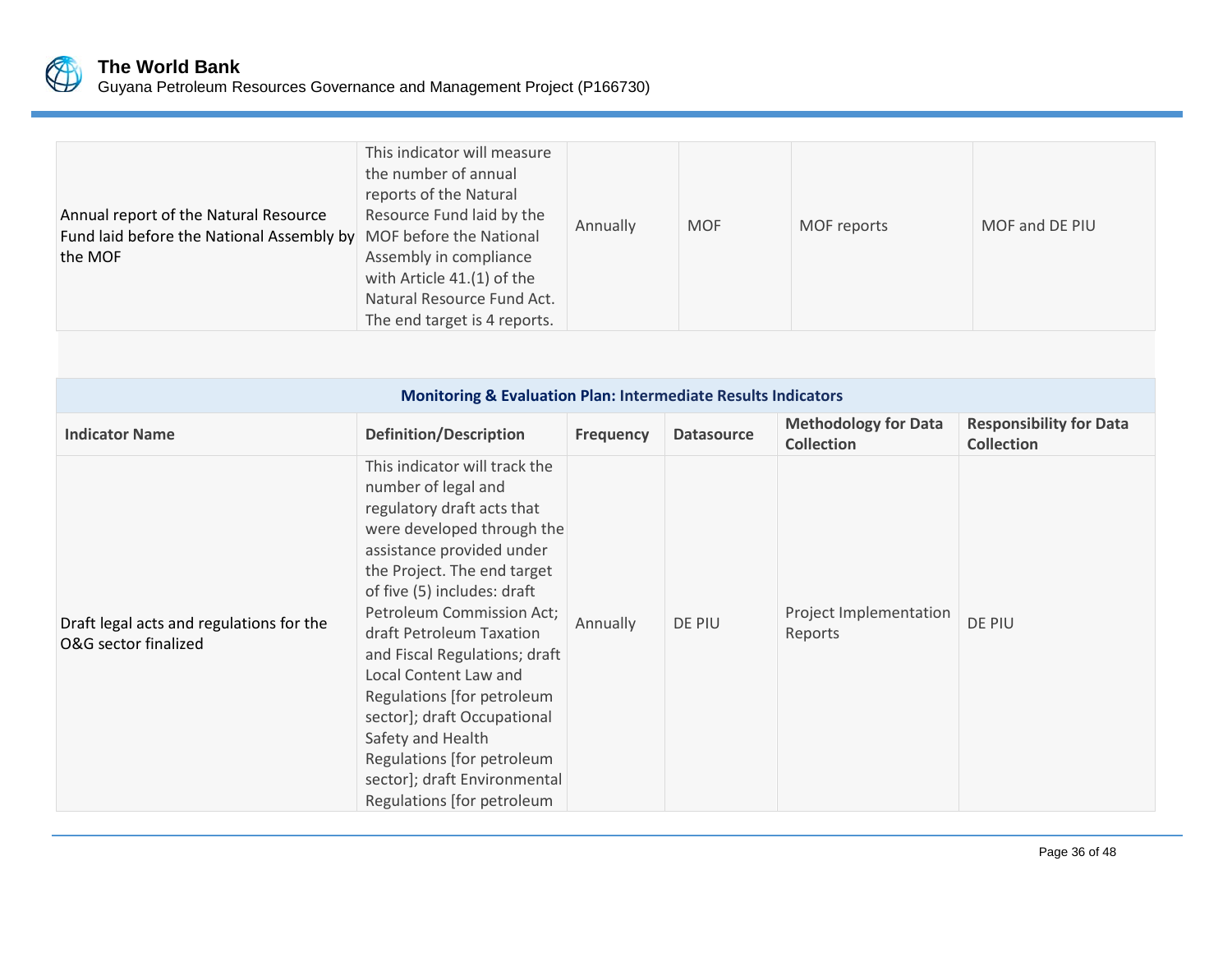

Guyana Petroleum Resources Governance and Management Project (P166730)

|                                                                                                                                     | sector].                                                                                                                                                                                                                                       |          |        |                                                                          |        |
|-------------------------------------------------------------------------------------------------------------------------------------|------------------------------------------------------------------------------------------------------------------------------------------------------------------------------------------------------------------------------------------------|----------|--------|--------------------------------------------------------------------------|--------|
| Communications strategy on O&G sector<br>issues implemented                                                                         | This indicator monitors the<br>implementation of the<br>communication strategy for<br>the oil and gas sector<br>through annual reports.                                                                                                        | Annually | DE PIU | Communications<br>Strategy<br>Implementation<br>Reports                  | DE PIU |
| Stakeholder consultations conducted on<br>new legislation for O&G sector                                                            | This indicator monitors the<br>organization of<br>consultations with relevant<br>stakeholders on key pieces<br>of legislation for the oil and<br>gas sector, drafted with the<br>support of the project.                                       | Annually | DE PIU | DE PIU Implementation<br>Reports                                         | DE PIU |
| Staff trained on petroleum data<br>management                                                                                       | This indicator is aimed to<br>monitoring the number of<br>staff of beneficiary<br>government institutions<br>who have deepened their<br>technical skills and<br>knowledge on petroleum<br>management as a result of<br>the project.            | Annually | DE PIU | Entrance and<br>exit assessments and<br>staff performance<br>evaluations | DE PIU |
| Instrumental advisors recruited to<br>support critical technical needs at key<br>institutions with responsibility for O&G<br>sector | This indicator measures the<br>number of external experts<br>hired to support key<br>institutions with<br>responsibility for O&G to<br>address critical and<br>immediate technical needs<br>and provide on-the-job<br>training to instrumental | Annually | DE PIU | Number of contracts<br>issued and<br>implemented.                        | DE PIU |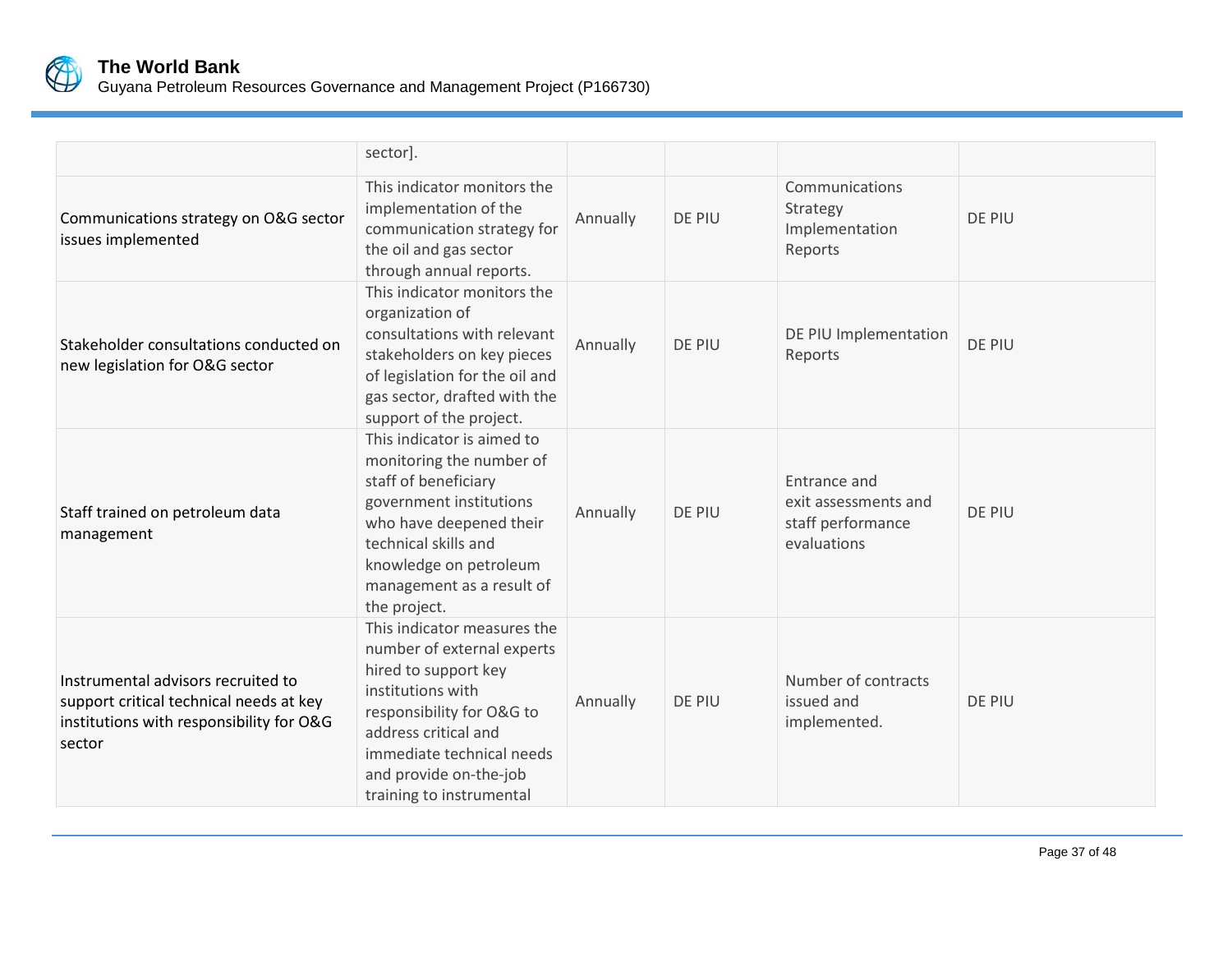

Guyana Petroleum Resources Governance and Management Project (P166730)

|                                                                                                                          | staff on key issues such as<br>geology, economics and<br>fiscal modeling, accounting,<br>audit and reservoir<br>engineering.                                                                                                                                                                                                                      |          |            |                                                                                                                                          |                |
|--------------------------------------------------------------------------------------------------------------------------|---------------------------------------------------------------------------------------------------------------------------------------------------------------------------------------------------------------------------------------------------------------------------------------------------------------------------------------------------|----------|------------|------------------------------------------------------------------------------------------------------------------------------------------|----------------|
| Number of females in management and<br>leadership positions at key institutions<br>with responsibility for O&G increased | This indicator tracks to what<br>extent the gender gap in<br>management and leadership<br>positions, which was<br>identified, has been<br>narrowed as a result of the<br>training/intervention<br>provided during project<br>implementation.                                                                                                      | Annually | DE PIU     | Survey of<br>management/leadershi<br>p composition of key<br>institutions with<br>responsibility for O&G,<br>disaggregated by<br>gender. | DE PIU         |
| <b>Environmental Protection Agency's</b><br>capacity to regulate and monitor the O&G<br>sector enhanced                  | This indicator will measure<br>the acquisition by the EPA of<br>core competencies to<br>regulate and monitor the<br>petroleum sector in Guyana,<br>through access to<br>international expertise and<br>training of its personnel<br>under the project. The end<br>target is to have 7 staff at<br>EPA trained to oversee the<br>petroleum sector. | Annually | EPA        | DE PIU Project<br>Implementation<br>Reports                                                                                              | EPA and DE PIU |
| Enterprise Architecture designed                                                                                         | This indicator will track the<br>design of the Enterprise<br>Architecture for the MOF to<br>allow for more effective<br>control over public finances.                                                                                                                                                                                             | Annually | <b>MOF</b> | Project implementation<br>reports                                                                                                        | DE PIU and MOF |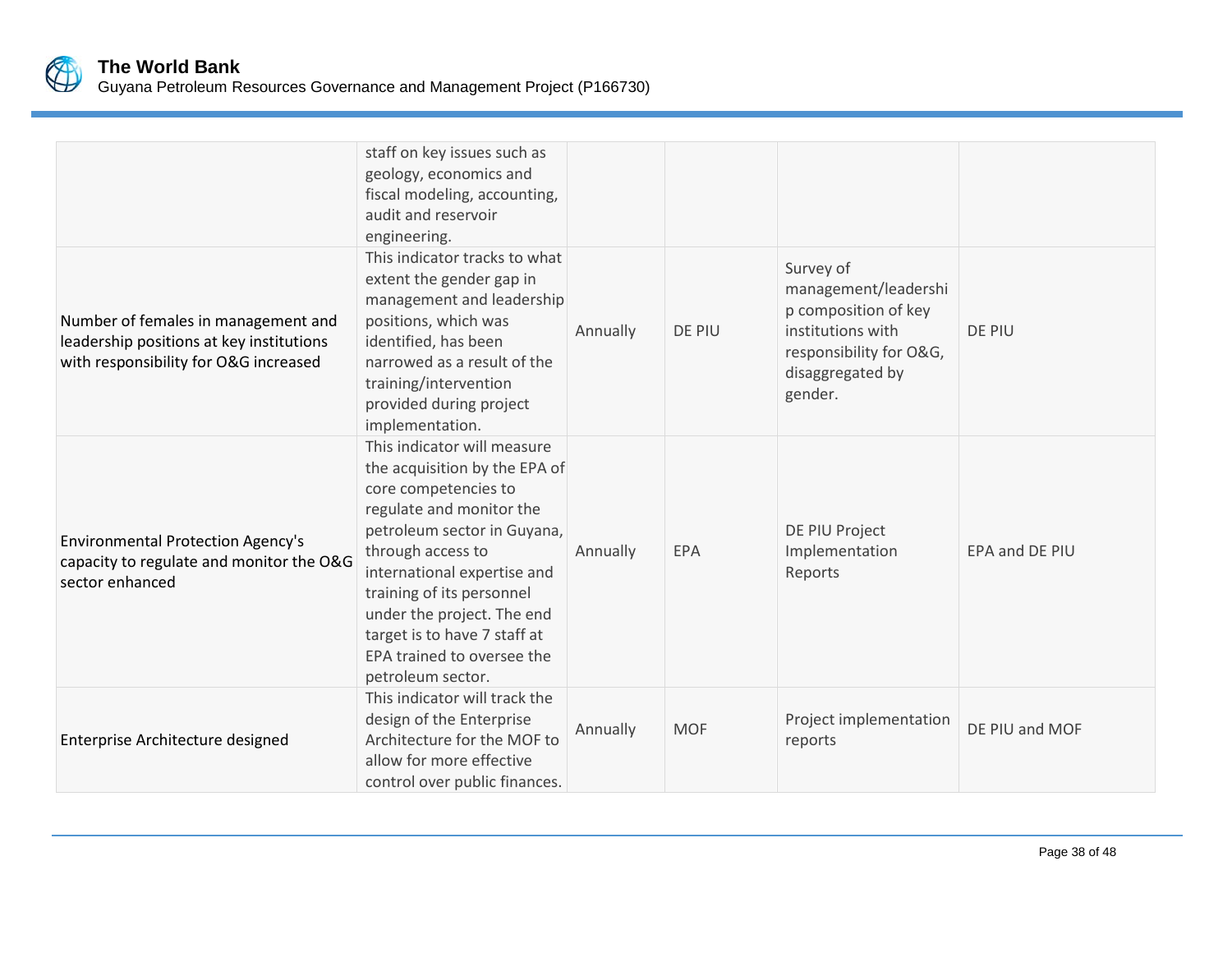

| MOF capacity to support Natural<br>Resource Fund implementation enhanced | This indicator will measure<br>the acquisition by the MOF<br>of core competencies to<br>support the<br>operationalization of the<br>Natural Resource Fund,<br>through access to<br>international expertise and<br>training of its personnel<br>under the project. The end<br>target is to have 4 staff at<br>MOF trained to support the<br>operationalization of the<br>Natural Resource Fund. | Annually | <b>MOF</b> | Progress technical<br>reports by the MOF | DE PIU and MOF |
|--------------------------------------------------------------------------|------------------------------------------------------------------------------------------------------------------------------------------------------------------------------------------------------------------------------------------------------------------------------------------------------------------------------------------------------------------------------------------------|----------|------------|------------------------------------------|----------------|
|--------------------------------------------------------------------------|------------------------------------------------------------------------------------------------------------------------------------------------------------------------------------------------------------------------------------------------------------------------------------------------------------------------------------------------------------------------------------------------|----------|------------|------------------------------------------|----------------|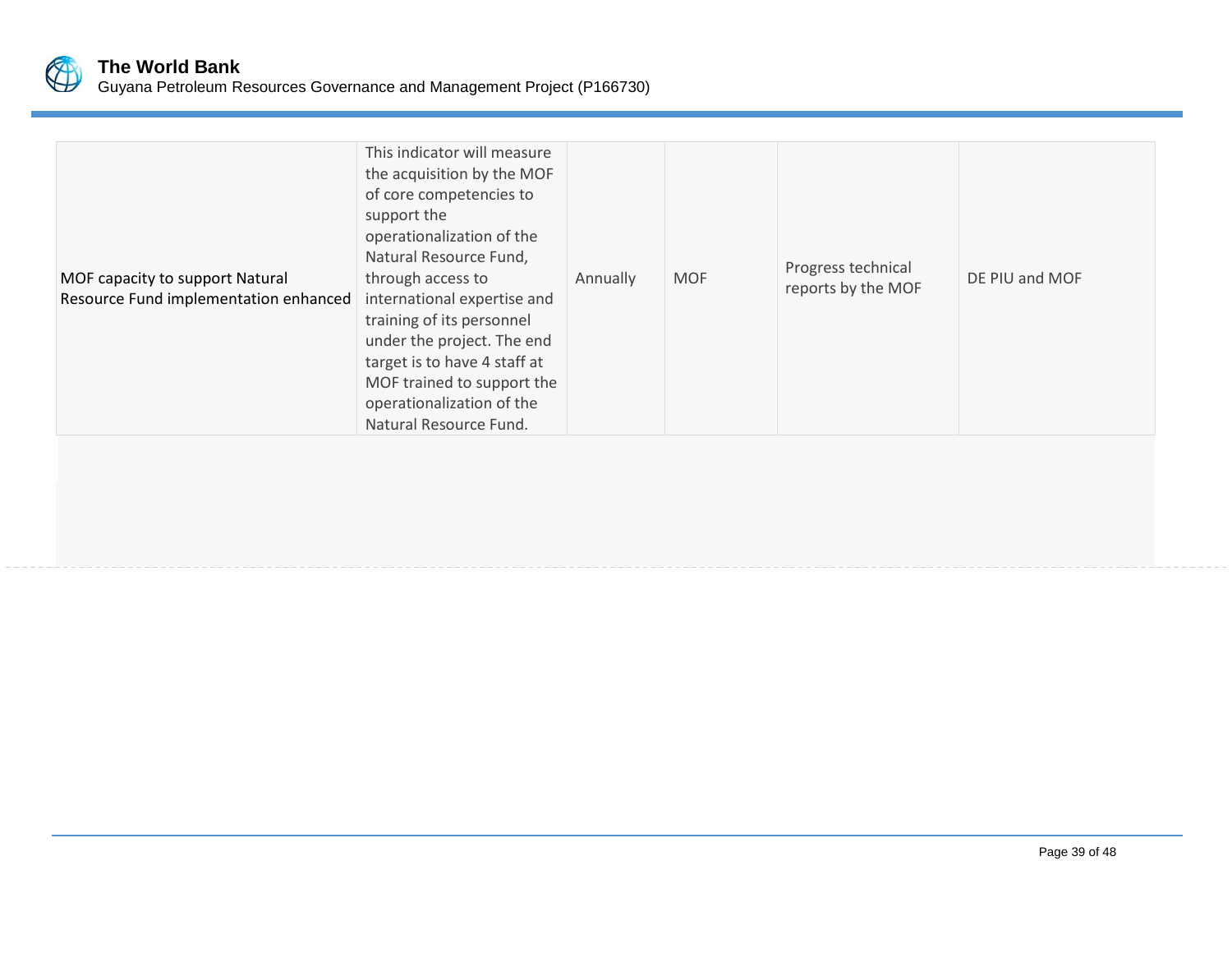

#### **ANNEX 1: Implementation Arrangements and Support Plan**

**COUNTRY: Co-operative Republic of Guyana Guyana Petroleum Resources Governance and Management Project**

#### **I. Project Institutional and Implementation Arrangements**

1. **Overall project implementation will be the responsibility of the DE under the MOTP.** A dedicated PIU has been established within the DE to administer the Project and report on fiduciary matters, safeguards, and overall project progress to the MOF and the World Bank. More specifically, the PIU's functions and responsibilities will be (a) carrying out, monitoring, coordination, and supervision of project activities and (b) the fiduciary, procurement, safeguards, and administrative aspects of the project (including but not limited to issuing the tenders, undertaking financial reporting for the project, and making payments to contractors). This PIU will respond directly to the Head of the DE and will comprise consultants hired by the Project and DE staff dedicated to the unit.

#### **Figure 1. Organigram showing financial and operational relationship between the DE/PIU and MOTP**



\*Not hired yet, employed at 50% time each.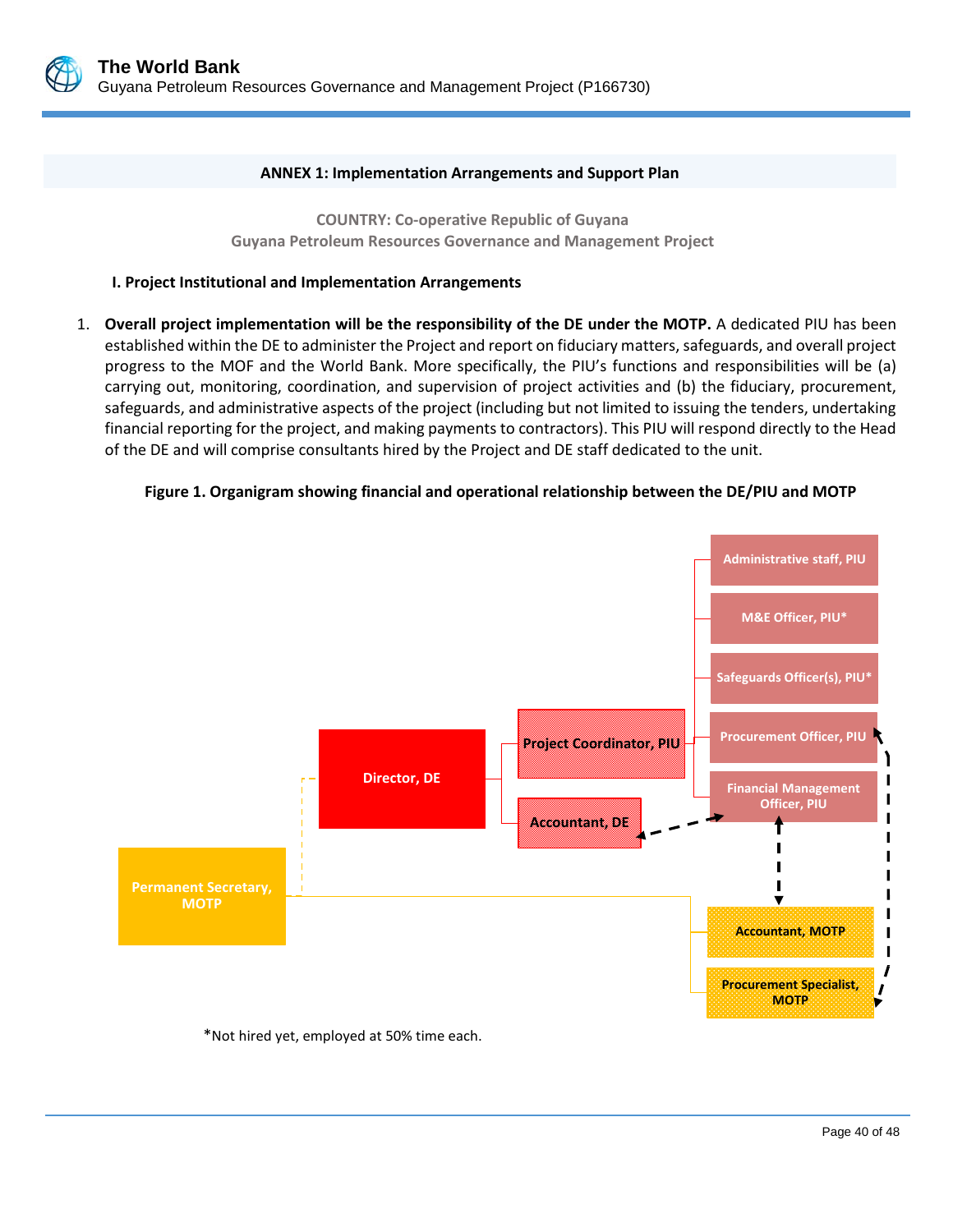

- 2. **The DE will coordinate project activities among beneficiary government agencies and administrative authorities and inform, on a semi-annual basis, stakeholders on project activities and overall progress. A Project Operations Manual (POM) that describes the operational details for Project implementation has been agreed with the World Bank and was formally adopted by the GCRG on February 20, 2019.** The purpose of the POM is to provide an ordered set of instructions on the organization, procedures, and resources dedicated to the efficient and effective achievement of the objectives of the project.
- 3. **The PIU embedded in the DE will prepare biannual progress reports, in accordance with the formats outlined in the Operations Manual.** The progress reports will cover (a) progress achieved against agreed indicators (presented in section VI); (b) issues and problem areas, including remedial actions; and (c) work programs and cost estimates for the coming year, including revised estimates for the current period. The PIU will be responsible for monitoring and supervision of implementation and the impact of various components. It will also supervise the implementation of environmental and social safeguards.
- 4. **The midterm review (MTR) will be carried out by the Government and the World Bank 24 months after the project effectiveness date**, **to measure progress toward achievement of the Project's development objective**. The MTR will assess overall Project performance against indicators, as well as the level of political commitment during the first half of the project. Based on the assessment of progress at the midpoint of the project, recommendations for improvements/changes would be considered by both the Government counterparts and the World Bank management team. The MTR will also review overall project implementation arrangements, making adjustments as necessary.

#### **II. Financial Management and Disbursement**

- 5. **A financial management (FM) assessment of the project was conducted in accordance with OP/BP 10.00 and the Financial Management Manual for World Bank IPF Operations (OPCS5.05-DIR.01, issued February 10, 2017)**. The main FM risks, mitigation measures and conclusions are stated in the main section, paragraph 65.
- 6. **Planning and Budgeting**. Currently, the Ministry of the Presidency (MOTP) is implementing several climate change related projects funded by the IDB, UNFCCC and UNDP. For the Bank's Project, the PIU embedded within the DE under MOTP has hired one Finance Manager/Accountant for the Project and this position will be maintained during the life of the project. An overall budget for the life of the project will be prepared by the PIU, which will be revisited periodically and updated, as needed, to reflect implementation progress. An annual work plan will be derived from the overall budget, which will be approved and included in the Government of the Co-operative Republic of Guyana (GCRG) estimates of revenue and expenditures and reflected under the MOTP's allocation.
- 7. **Funds Flow**. The overall disbursement arrangements will follow standard disbursement policies and procedures included in the Disbursement and Financial Information letter and as established in *[the Disbursement Guidelines](https://spappscsec.worldbank.org/sites/ppf3/PPFDocuments/Forms/DispPage.aspx?docid=c8902d53-c3b3-4af0-8eb2-3ad0755ad0af)  [for Investment Project Financing, dated February 2017](https://spappscsec.worldbank.org/sites/ppf3/PPFDocuments/Forms/DispPage.aspx?docid=c8902d53-c3b3-4af0-8eb2-3ad0755ad0af)*.The minimum application size for Direct Payments and Reimbursements can be noted from the Disbursement and Financial Information Letter. The disbursement methods available to the project will be: Advance, Reimbursement and Direct Payment. Advances will be disbursed by the World Bank to a segregated Designated Account (DA), opened on behalf of the Bank of Guyana (BOG) at a commercial bank in the United States (Crown Agents Bank). The DA account will be used to finance U.S. dollar currency expenditures. Funds will be periodically transferred from the DA to a segregated local currency operating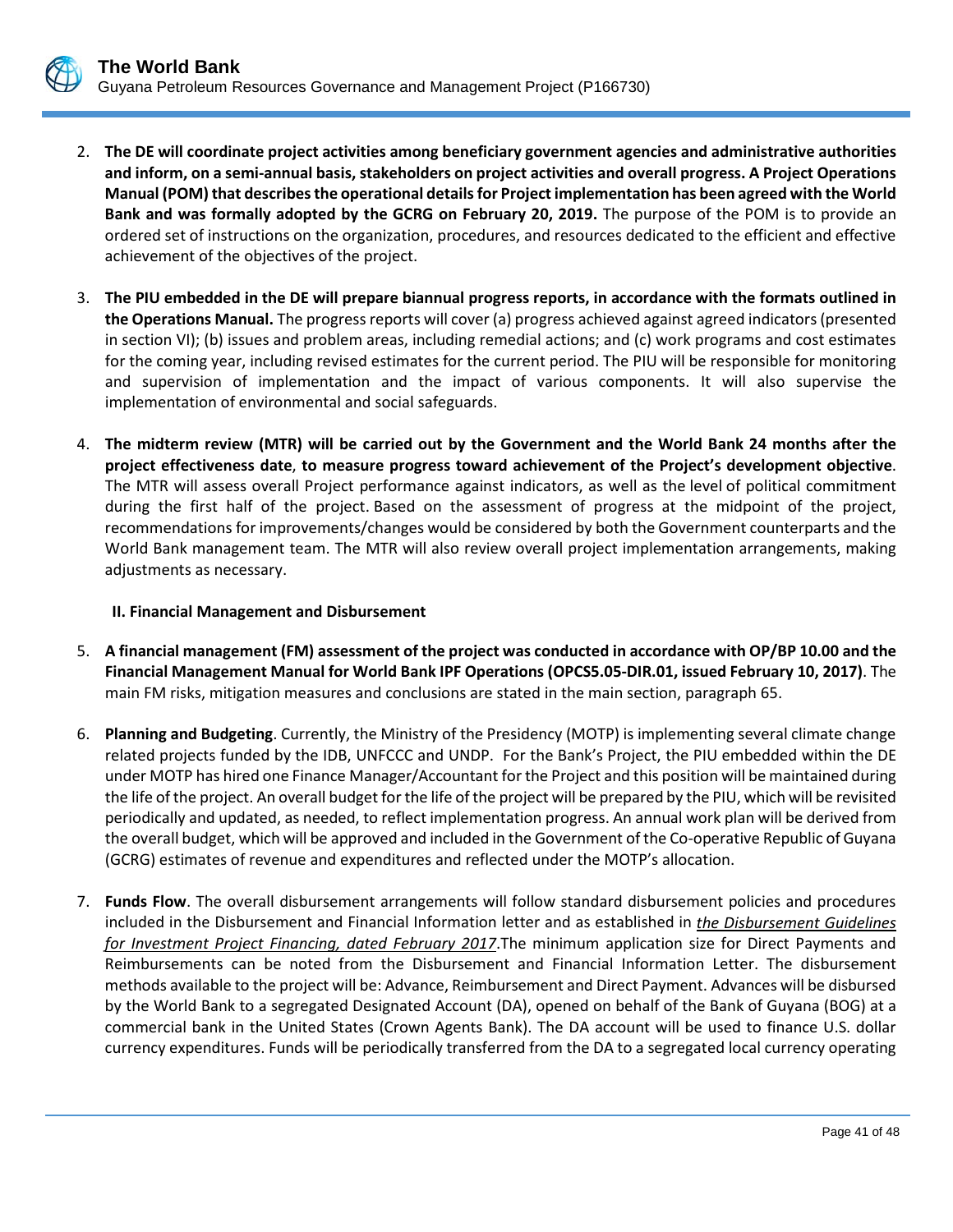account maintained at the BOG to finance local currency expenditures. Agreed controls for operating the bank accounts will be duly documented in the Operations Manual.



## **Figure 2. Funds Flow**

- 8. **Accounting and Internal Controls.** Project transactions will be accounted for on cash basis on QuickBooks, an offthe-shelf accounting software, which MOTP is using for other donor projects. The PIU acquired a copy of this software for the WB project from the Project Preparation Facility. The project account will be created in QuickBooks with the chart of accounts designed to capture the transactions by categories, components, sub-component, and activities. Overall expenditure of the project will be recorded in the Ministry of Finance's Integrated Financial Managements System monthly and it will be regularly reconciled with QuickBooks. FM tasks and activities will be guided by the Project's Operations Manual, which will include established FM procedures and processes on budgeting, funds flow, accounting, internal controls, financial reporting and external auditing. The POM will be updated as needed, to reflect the current procedures and processes.
- 9. **Reporting.** Advances will be disbursed to the project based on six-months cash forecast and it will be submitting quarterly unaudited financial reports (called interim financial reports – IFR) within 45 days after each calendar quarter. Quarterly variance analysis (actual versus budgeted expenditures) would be included in the IFR. The World Bank will document expenditures from the IFRs, which will also include additional request for funds.
- 10. **External Audit.** The project will be producing annual financial statements covering each GCRG financial year ending December 31, which will be audited by external auditors as per Terms of Reference (TOR) agreed by the project with the World Bank. The external audit will be conducted by the Supreme Audit Institution (SAI) of Guyana. The project budget will include the estimated audit fees and / or the cost of the technical support to be obtained by the SAI, as needed. The project will submit the Audit Report along with Audited Financial Statements and Management Letter to the World Bank no later than six months after the close of the year.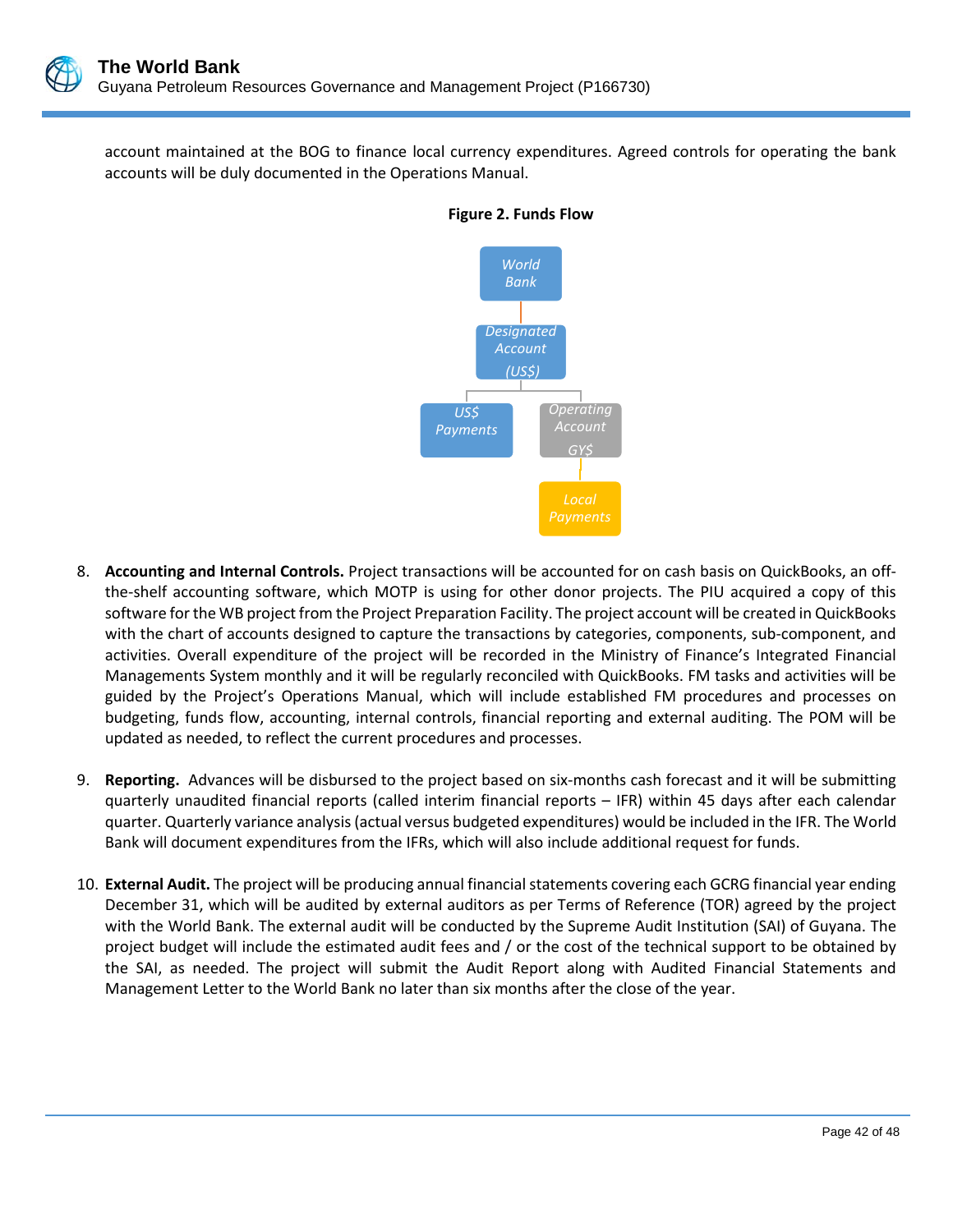

#### **III. Procurement**

- 11. **Procurement will be carried out in accordance with the 'World Bank Procurement Regulations for IPF Borrowers' dated July 2016, revised in November 2017 and August 2018 ('Procurement Regulations').** The various items under different expenditure categories are described here. For each contract to be financed by the Credit, the applicable procurement methods or consultant selection methods, the need for prequalification, estimated costs, prior review requirements, and time frame are agreed between the GCRG and the World Bank in the Procurement Plan. The Procurement Plan will be updated at least annually or as required to reflect the actual project implementation needs and improvements in institutional capacity. The procurement procedures and standard procurement documents to be used for each procurement method, as well as standard forms of contracts, are posted on the World Bank's website. In accordance with paragraph 5.9 of the Procurement Regulations, the World Bank's STEP system will be used to prepare, clear, and update the Procurement Plans and conduct procurement transactions for the project. This textual part, along with the Procurement Plan tables in STEP, constitute the Procurement Plan for the project. The following conditions apply to all procurement activities in the Procurement Plan. The other elements of the Procurement Plan, as required under paragraph 4.4 of the Procurement Regulations, are set forth in STEP.
- 12. **The World Bank's standard procurement documents shall be used for all contracts**. The procurement documents are subject to international competitive procurement and those contracts as specified in the Procurement Plan tables in STEP.
- 13. **When approaching the national market, the country's own procurement procedures may be used in accordance with the National Procurement Arrangements (paragraph 5.3) of the Procurement Regulations.** This will be specified in the Procurement Plan tables in STEP. When the borrower uses its own national open competitive procurement arrangements, as set forth in the Procurement Act of 2003, such arrangements shall be subject to paragraph 5.4 of the Procurement Regulations and its following conditions. When other national procurement arrangements other than national open competitive procurement arrangements are applied by the borrower, such arrangements shall be subject to paragraph 5.5 of the Procurement Regulations.
- 14. **As identified by the Procurement Plan tables, contracts for leased assets, procurement of second-hand goods, and domestic preference will be bound by the Procurement Regulations.** Procurement Regulations will be applicable as specified under paragraph 5.10 for leased assets and paragraph 5.11 of the Procurement Regulations for procurement of second-hand goods. Domestic preference will be specified under paragraph 5.51 of the Procurement Regulations (Goods and Works). Goods is applicable for those contracts identified in the Procurement Plan tables.
- 15. **Client capability and PIU assessment.** An assessment of the PIU was conducted for the preparation of the project and Project Procurement Strategy for Development (PPSD); the main findings and associated mitigation measures are detailed in Table 1.1. below:

| <b>Risk Description</b>                                                             | <b>Description of Mitigation</b>                                               | <b>Risk</b>       | <b>Status</b>     |
|-------------------------------------------------------------------------------------|--------------------------------------------------------------------------------|-------------------|-------------------|
|                                                                                     |                                                                                | Owner             |                   |
| <b>Experience:</b> As per the instruction<br>recently received from the Minister of | Hiring and maintaining a Procurement<br>Specialist with relevant experience in | DE / PIU<br>World | An<br>experienced |

## **Table 1. Procurement Risk Analysis**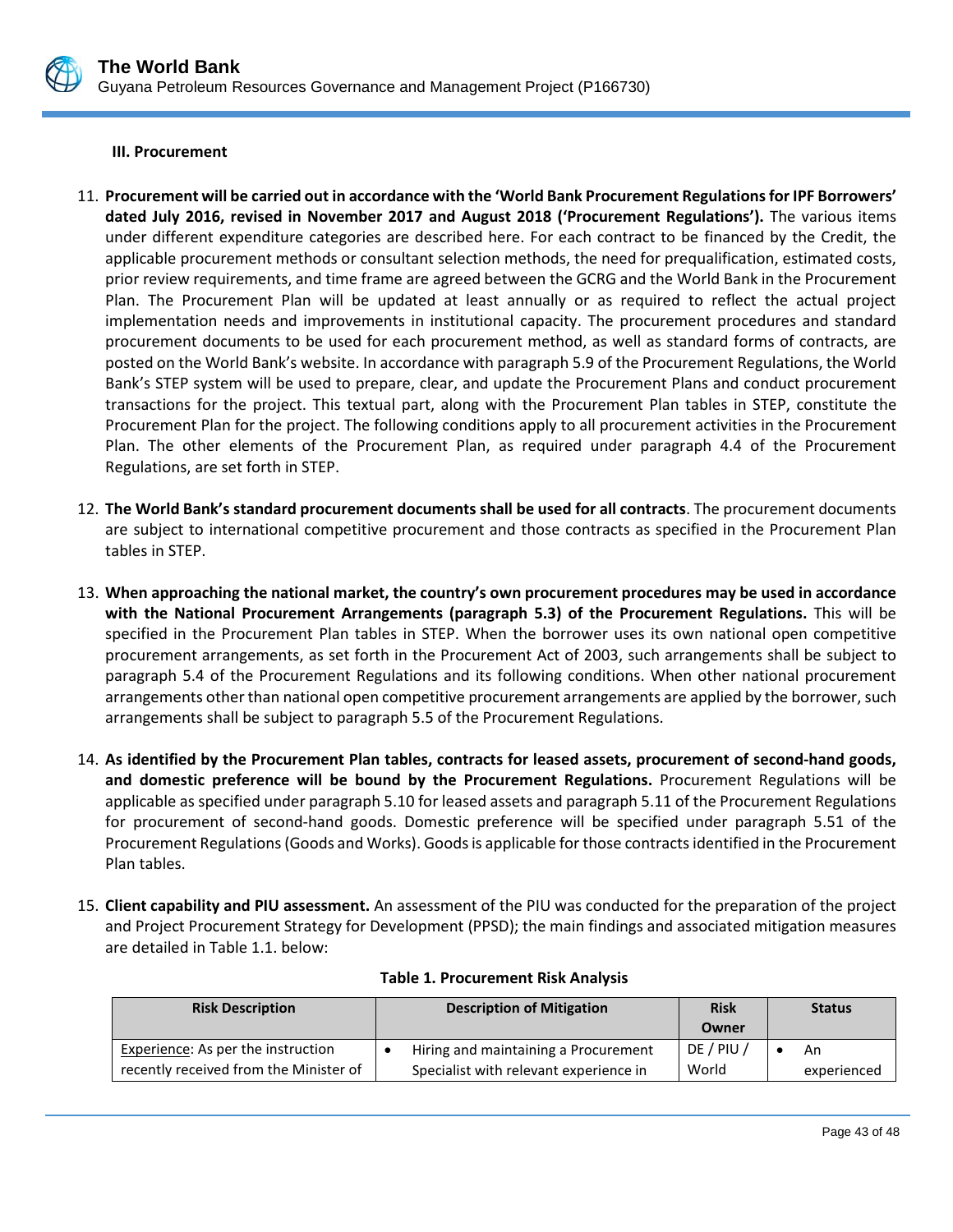

| Finance, the Project will be<br>implemented by the newly created<br>Department of Energy within the<br>Ministry of the Presidency (MOTP).<br>The DE is not familiar with the World<br><b>Bank's Procurement Regulations</b><br>issued in July 2016 and has limited<br>contract management capability and<br>capacity.                                                                                                                                                                                                                                                                                                                                                                             | IDB and/or WB procurement procedures<br>within the proposed PIU to ensure<br>timely processing of procurement<br>activities financed under the Project.<br>Training to be provided to the PIU's<br>$\bullet$<br>Procurement Specialist before project<br>effectiveness.<br>The DE will build upon the contract<br>$\bullet$<br>management experience from MOTP,<br>which has experience in implementing<br>donor funded projects, namely CDB,<br>GEF, UNICEF and the Japanese                                                                | <b>Bank</b>                               | Procurement<br>Specialist<br>was hired<br>under the<br>PPF to<br>support the<br>PIU |
|---------------------------------------------------------------------------------------------------------------------------------------------------------------------------------------------------------------------------------------------------------------------------------------------------------------------------------------------------------------------------------------------------------------------------------------------------------------------------------------------------------------------------------------------------------------------------------------------------------------------------------------------------------------------------------------------------|----------------------------------------------------------------------------------------------------------------------------------------------------------------------------------------------------------------------------------------------------------------------------------------------------------------------------------------------------------------------------------------------------------------------------------------------------------------------------------------------------------------------------------------------|-------------------------------------------|-------------------------------------------------------------------------------------|
| Possible weak procurement capacity<br>of technical evaluators of the<br>Evaluation Committees, which are<br>required to be appointed by the<br>National Procurement and Tender<br>Administration Board (NPTAB) and<br>often not familiar with the WB<br>procurement procedures.                                                                                                                                                                                                                                                                                                                                                                                                                   | Government.<br>The Project will ensure that the<br>$\bullet$<br>technical evaluators appointed for the<br>evaluation of activities under the<br>Project, have extensive technical<br>experience and are familiar with the<br>Bank's procurement procedures.<br>The WB provided procurement training<br>$\bullet$<br>to the pool of evaluators from NPTAB in<br>November 2016. Additional<br>procurement training to be provided to<br>evaluators, Ministry's Tender Board<br>Members and to technical specialists<br>working on the project. | DE/<br>World<br><b>Bank</b>               |                                                                                     |
| Delays in the handling of<br>procurement-related complaints and<br>disputes. Recently, several complaints<br>have been presented to either the<br>National Procurement and Tender<br>Administration Board (NPTAB) or the<br>Bank, but in general these complaints<br>have been satisfactorily resolved.<br>Lack of interest from bidders/firms in<br>project's bidding and consulting<br>processes. Since Guyana has a small<br>economy and the size of contracts is<br>often small they don't generate<br>interest of international firms. Guyana<br>is also new to the O&G sector and<br>therefore many of the services and<br>goods will need to be purchased from<br>international suppliers. | As part of the procurement policy<br>$\bullet$<br>dialogue in the country, an expedited<br>system for complaints related to World<br>Bank's financed contracts should be<br>agreed upon. For the implementation of<br>the Project, it is expected that the WB<br>procedures for complaints management<br>are followed.<br>Packaging of contracts to ensure<br>$\bullet$<br>adequate participation of international<br>bidders, ensure competitive process,<br>quality and value for money, as well as a<br>reduction of processing time.     | DE / PIU /<br>World<br><b>Bank</b><br>PIU |                                                                                     |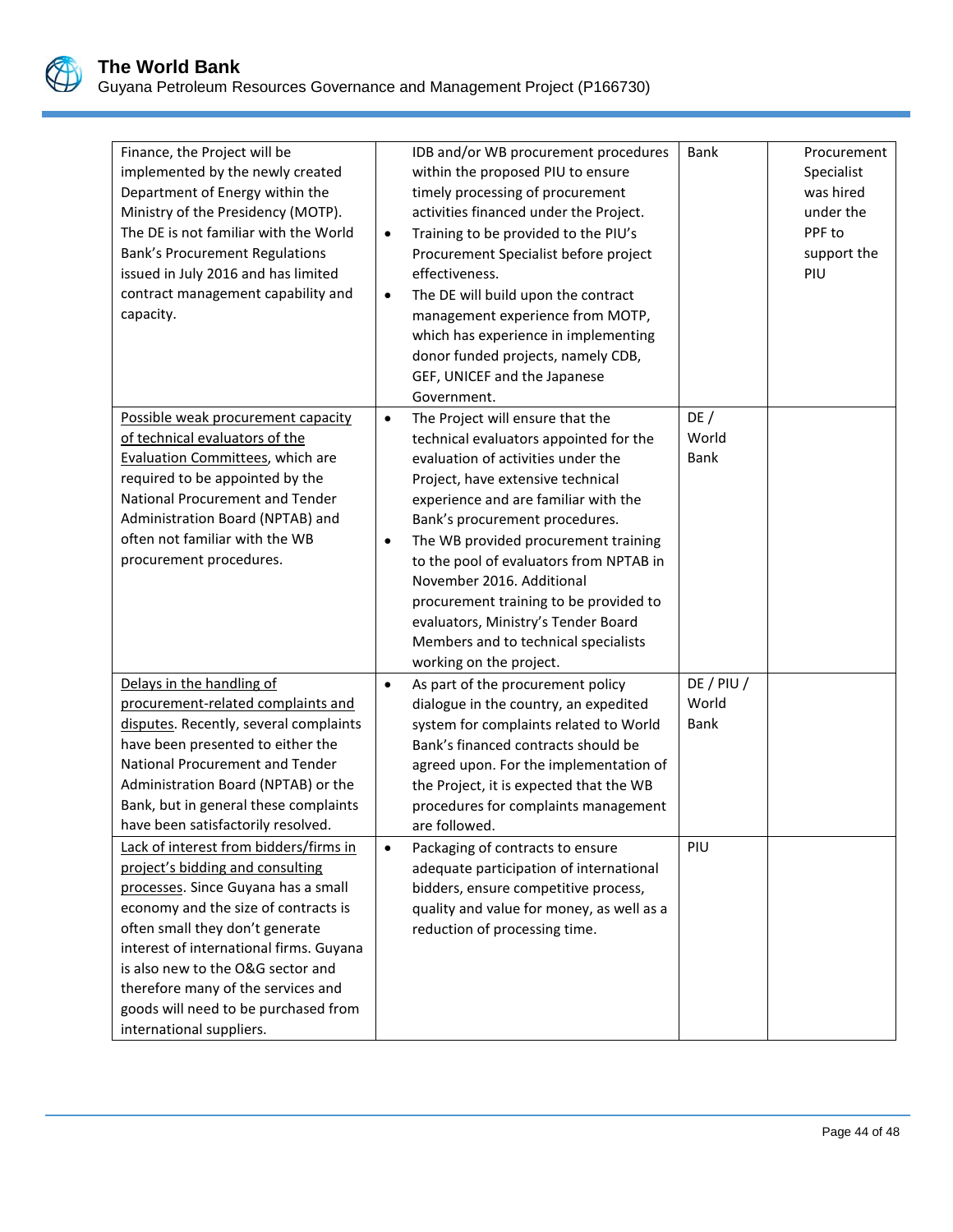

| All Bank financed processes need to<br>also follow the local procurement<br>requirements and procedures, which is<br>time consuming. There seem to be<br>some limitations on internet access.<br>Further, there are risks of poor quality<br>computers being sold by locally<br>established companies. | Continuing policy dialogue with the<br>$\bullet$<br>Government to improve processing and<br>timing.<br>It is recommendable to introduce<br>provisions for the procurement of<br>computers, to avoid poor quality and<br>low performance equipment to be<br>awarded as part of competitive<br>processes. | <b>NPTAB</b><br><b>MOF</b><br><b>WB</b> |
|--------------------------------------------------------------------------------------------------------------------------------------------------------------------------------------------------------------------------------------------------------------------------------------------------------|---------------------------------------------------------------------------------------------------------------------------------------------------------------------------------------------------------------------------------------------------------------------------------------------------------|-----------------------------------------|
|--------------------------------------------------------------------------------------------------------------------------------------------------------------------------------------------------------------------------------------------------------------------------------------------------------|---------------------------------------------------------------------------------------------------------------------------------------------------------------------------------------------------------------------------------------------------------------------------------------------------------|-----------------------------------------|

16. **Frequency of procurement implementation support.** Contracts subject to post review will be reviewed by the World Bank once a year. Based on the findings of these reviews and the proposed ratings, the World Bank may determine the revision of the prior review requirements. Thresholds for procurement methods and prior review are as described in table 2 below.

| <b>Expenditure Category</b> | <b>Contract Value</b><br>(Threshold) (US\$,<br>thousands) | Procurement<br><b>Method</b> | <b>Market Approach</b>                   | <b>World Bank Prior</b><br><b>Review or as</b><br>Indicated in the<br><b>Procurement Plan</b> |
|-----------------------------|-----------------------------------------------------------|------------------------------|------------------------------------------|-----------------------------------------------------------------------------------------------|
| 1. Works                    | >3,000                                                    | Request for bids             | Open, limited,<br>international, single  | All                                                                                           |
|                             |                                                           |                              | stage                                    |                                                                                               |
|                             | 200-3,000                                                 | Request for bids             | Open, limited,<br>national, single stage | First contract                                                                                |
|                             | $200$                                                     | Request for<br>quotations    | Open, limited,<br>national, single stage | None                                                                                          |
|                             | >100                                                      | DC                           | Direct, single stage                     | All                                                                                           |
| 2. Goods                    | >500                                                      | Request for bids             | Open, limited,                           | All                                                                                           |
|                             |                                                           | Request for proposal         | international, single                    |                                                                                               |
|                             |                                                           |                              | stage                                    |                                                                                               |
|                             | 100-500                                                   | Request for bids             | Open, limited,                           | First contract                                                                                |
|                             |                                                           | Request for proposal         | national, single stage                   |                                                                                               |
|                             | < 100                                                     | Request for                  | Open, limited,                           | None                                                                                          |
|                             |                                                           | quotations                   | international                            |                                                                                               |
|                             |                                                           |                              | national, single stage                   |                                                                                               |
|                             | >100                                                      | DC                           | Direct, single stage                     | All                                                                                           |
| 3. Consultant Services      | >300                                                      | <b>QCBS</b>                  | Open, International,                     | All contracts >1,000                                                                          |
|                             |                                                           |                              | short list                               |                                                                                               |
|                             | $300$                                                     | QCBS, QBS, CQS, FBS,         | Open, national, short                    | All terms of                                                                                  |
|                             |                                                           | LCS (according to            | list                                     | reference;                                                                                    |
|                             |                                                           | Procurement Plan)            |                                          | selection process                                                                             |
|                             |                                                           |                              |                                          | yearly (ex post)                                                                              |
|                             | >100                                                      | <b>Direct Selection</b>      | Direct                                   | All                                                                                           |
|                             | >300                                                      | IC                           | Open, limited                            | All                                                                                           |
|                             | $300$                                                     | IC                           | Open, limited                            | All terms of                                                                                  |

#### **Table 2. Thresholds for Procurement Methods and Prior Review**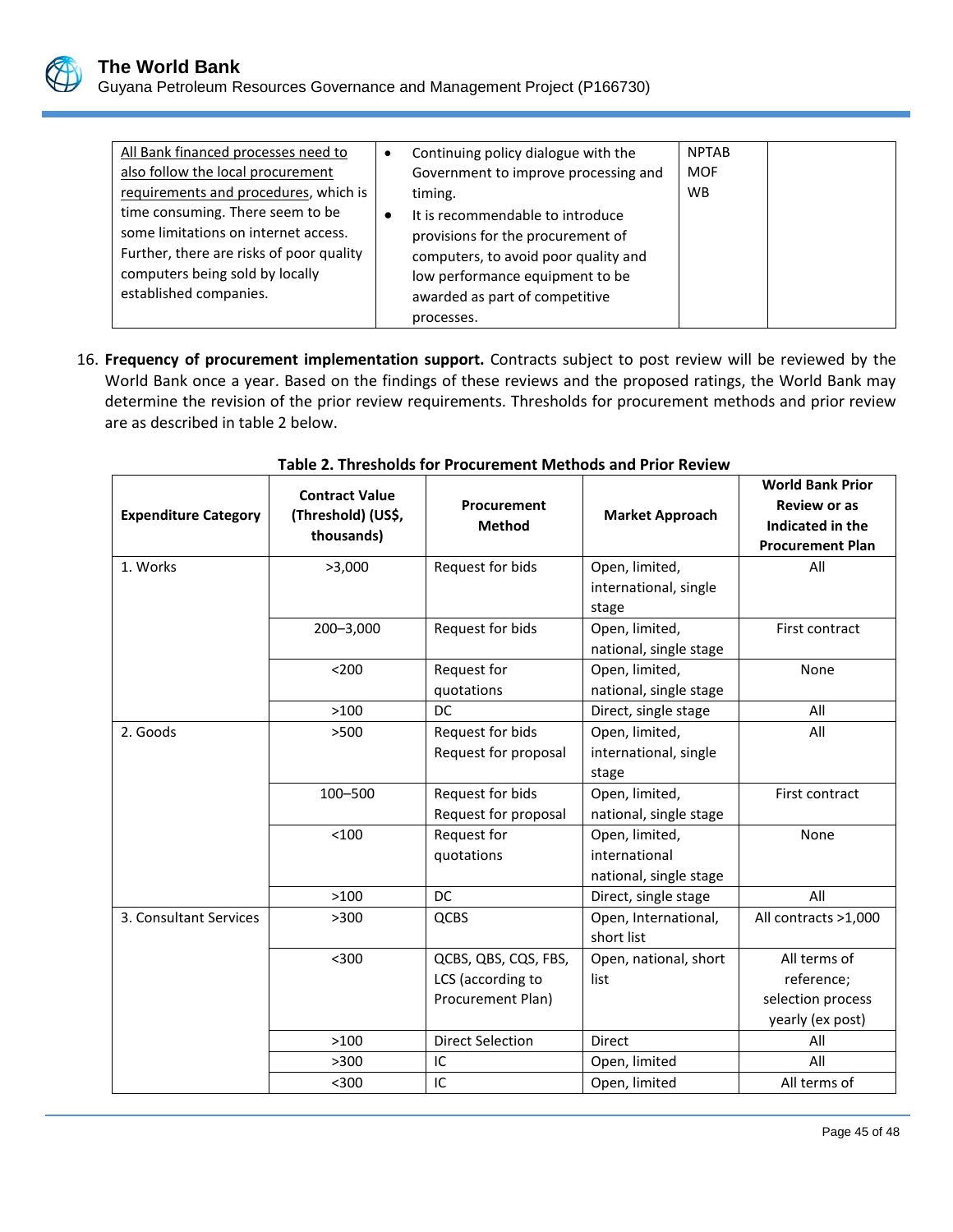

| <b>Expenditure Category</b> | <b>Contract Value</b><br>(Threshold) (US\$,<br>thousands) | <b>Procurement</b><br><b>Method</b> | <b>Market Approach</b> | <b>World Bank Prior</b><br><b>Review or as</b><br>Indicated in the<br><b>Procurement Plan</b> |
|-----------------------------|-----------------------------------------------------------|-------------------------------------|------------------------|-----------------------------------------------------------------------------------------------|
|                             |                                                           |                                     |                        | reference;                                                                                    |
|                             |                                                           |                                     |                        | selection process                                                                             |
|                             |                                                           |                                     |                        | yearly (ex post)                                                                              |
|                             | >100                                                      | Direct Selection                    | Direct                 | All                                                                                           |

*Note*: CQS = Selection Based on the Consultants' Qualifications; DC = Direct Contracting; FBS = Selection under a Fixed Budget; IC = Individual Consultant; LCS = Least-Cost Selection; QBS = Quality-Based Selection; QCBS = Quality- and Cost-Based Selection.

## **IV. Implementation Support Plan**

## **Strategy and Approach for Implementation Support**

- 17. **The strategy for implementation support draws on the risk profile of the proposed Project and aims to enhance the delivery of the proposed interventions.** As such, implementation support will focus on institutional capacity for implementation and sustainability, fiduciary aspects, environmental and social safeguards, and political and governance.
- 18. **Team.** The World Bank TTL will handle the day-to-day matters of the project as well as coordination with the client, with support from other members of the task team and specialists from other global practices, including Macroeconomics, Trade and Investment. World Bank FM and Procurement Specialists will provide timely, targeted training to the DE through periodic supervision missions. These specialists will help enhance the GCRG's knowledge and understanding of World Bank requirements and support the DE in building its overall FM and procurement capacity. Supervision of the FM arrangements will be conducted semiannually and, as needed, in response to project needs. Procurement supervision will also be carried out semiannually, preferably jointly with the regularly scheduled World Bank implementation support missions. The support would focus primarily on contract management and on improving proficiency and efficiency in procurement implementation.
- 19. **Implementation support**. The World Bank will undertake implementation support missions two to three times a year until the midterm review. During this period, the World Bank may also undertake short technical missions and keep in regular contact through telephone and videoconferencing. The frequency of missions thereafter will be determined by the status of implementation and need for World Bank support. In conjunction with government counterparts, the World Bank team will monitor and report on progress against the monitoring indicators agreed in the Results Framework, as well as verification of their achievement. The team will also monitor risks, updating the risk assessment as needed and paying particular attention to the 'Institutional Capacity for Implementation' risks.
- 20. **Environmental and Social Safeguards.** The World Bank team will support the DE to ensure quality supervision of the SESA and the EMP for the NPDR (as part of Component B) and their implementation, including consultations associated with these safeguard instruments. The World Bank team will, in addition, support the development of guidelines on "meaningful" stakeholder engagement as part of Component A. The PIU will incorporate environmental and social safeguards specialists to assist in the implementation of the various studies and activities.